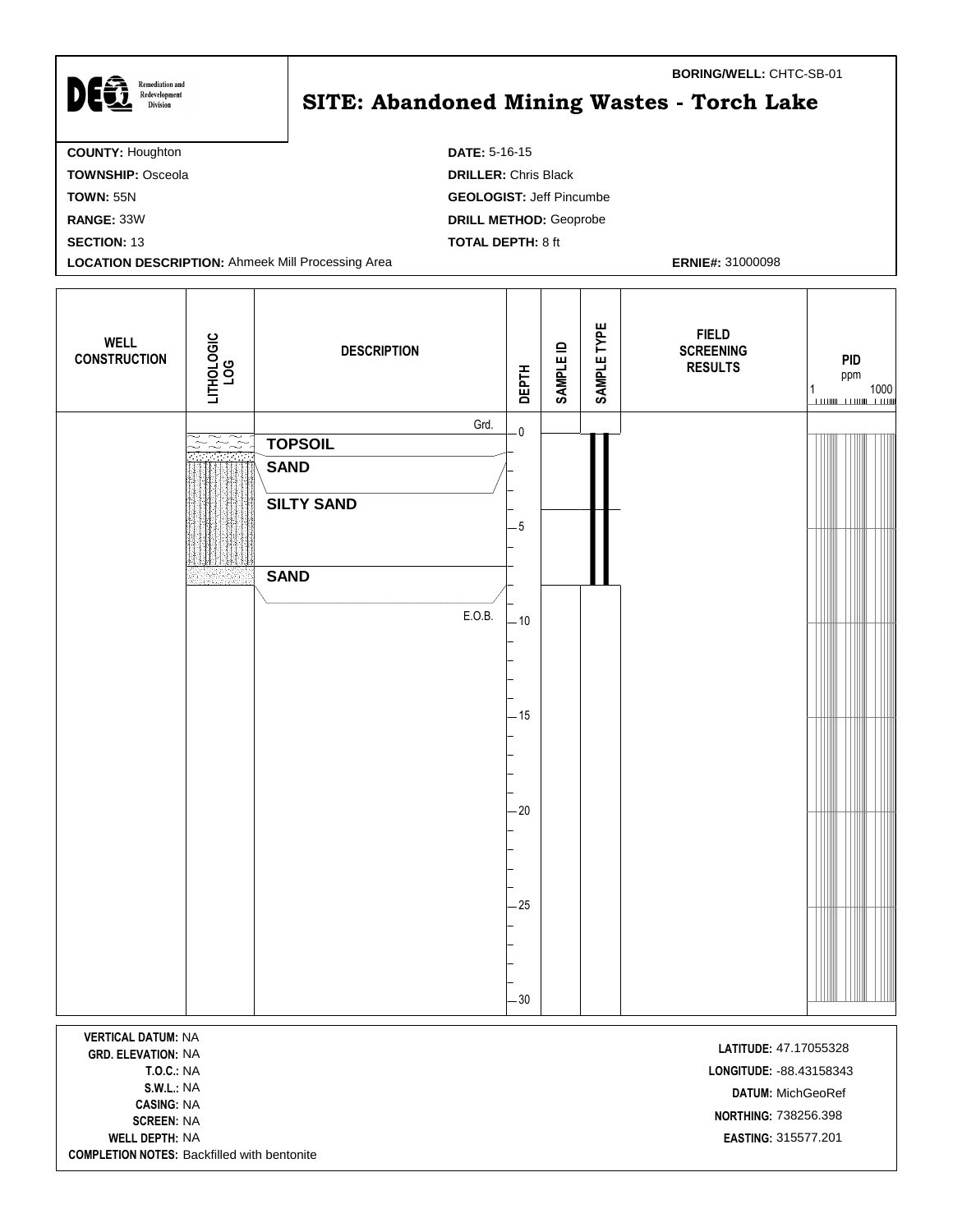| DES<br><b>Remediation and</b><br>Redevelopment<br><b>Division</b> | BORING/WELL: CHTC-SB-02/GW-01<br><b>SITE: Abandoned Mining Wastes - Torch Lake</b> |
|-------------------------------------------------------------------|------------------------------------------------------------------------------------|
| <b>COUNTY: Houghton</b>                                           | <b>DATE: 5-16-15</b>                                                               |
| <b>TOWNSHIP: Osceola</b>                                          | <b>DRILLER: Chris Black</b>                                                        |
| <b>TOWN: 55N</b>                                                  | <b>GEOLOGIST: Jeff Pincumbe</b>                                                    |
| RANGE: 33W                                                        | <b>DRILL METHOD: Geoprobe</b>                                                      |
| <b>SECTION: 13</b>                                                | <b>TOTAL DEPTH: 20 ft</b>                                                          |
| <b>LOCATION DESCRIPTION: Ahmeek Mill Processing Area</b>          | <b>ERNIE#: 31000098</b>                                                            |

| <b>WELL</b><br><b>CONSTRUCTION</b> | LITHOLOGIC<br>LOG                                      | <b>DESCRIPTION</b>         | <b>DEPTH</b>            | <b>SAMPLE ID</b> | SAMPLE TYPE | <b>FIELD</b><br><b>SCREENING</b><br><b>RESULTS</b> | <b>PID</b><br>ppm<br>$\begin{array}{c} 1 \\ \hline \end{array} \qquad \qquad \begin{array}{c} 1000 \\ \hline \end{array}$ |
|------------------------------------|--------------------------------------------------------|----------------------------|-------------------------|------------------|-------------|----------------------------------------------------|---------------------------------------------------------------------------------------------------------------------------|
|                                    | $\widetilde{\phantom{m}}$<br>$\widetilde{\phantom{m}}$ | Grd.<br><b>TOPSOIL</b>     | $\overline{\mathbf{0}}$ |                  |             |                                                    |                                                                                                                           |
|                                    |                                                        | <b>SAND</b>                |                         |                  |             |                                                    |                                                                                                                           |
|                                    |                                                        |                            | $-5$                    |                  |             |                                                    |                                                                                                                           |
|                                    |                                                        |                            |                         |                  |             |                                                    |                                                                                                                           |
|                                    |                                                        | <b>SAND</b><br><b>SAND</b> | $-10$                   |                  |             |                                                    |                                                                                                                           |
|                                    |                                                        | <b>NO CUTTINGS</b>         |                         |                  |             |                                                    |                                                                                                                           |
|                                    |                                                        |                            | $-15$                   |                  |             |                                                    |                                                                                                                           |
|                                    |                                                        | E.O.B.                     | $-20$                   |                  |             |                                                    |                                                                                                                           |
|                                    |                                                        |                            |                         |                  |             |                                                    |                                                                                                                           |
|                                    |                                                        |                            | $-25$                   |                  |             |                                                    |                                                                                                                           |
|                                    |                                                        |                            | 30                      |                  |             |                                                    |                                                                                                                           |
| <b>VERTICAL DATUM: NA</b>          |                                                        |                            |                         |                  |             |                                                    |                                                                                                                           |

47.1701299 NA **LATITUDE: GRD. ELEVATION: CASING:** NA **WELL DEPTH:** NA **EASTING:** 315539.269 **COMPLETION NOTES:** Backfilled with bentonite

**T.O.C.:** NA **LONGITUDE:** -88.43206494 **S.W.L.:** NA **DATUM:** MichGeoRef **NORTHING:** 738210.495<br>**SCREEN:** NA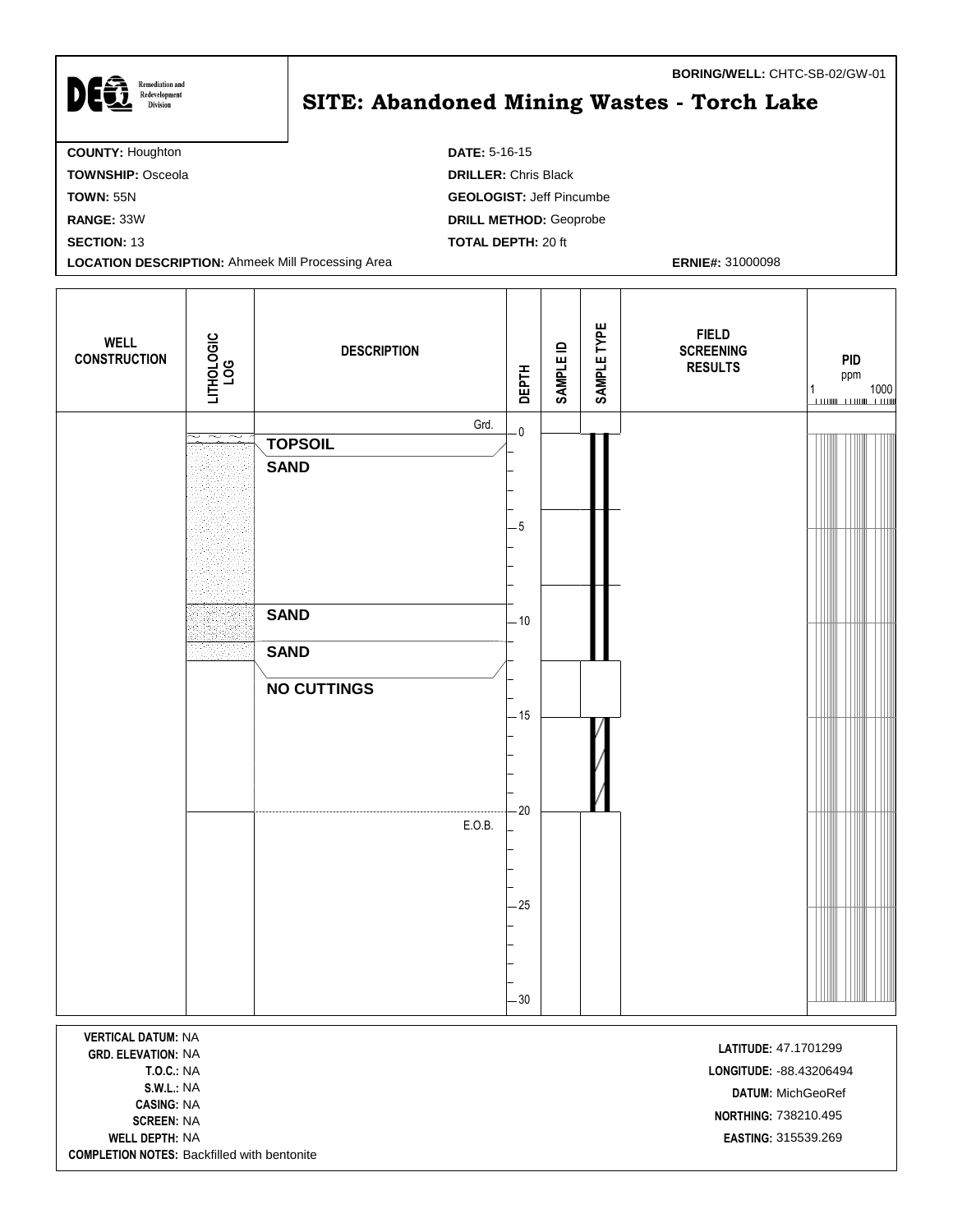| <b>COUNTY: Houghton</b><br><b>DATE: 5-17-15</b><br><b>DRILLER: Chris Black</b><br><b>TOWNSHIP: Osceola</b><br><b>GEOLOGIST: Jeff Pincumbe</b><br><b>TOWN: 55N</b><br><b>DRILL METHOD: Geoprobe</b><br>RANGE: 33W<br><b>TOTAL DEPTH: 8 ft</b><br><b>SECTION: 13</b><br><b>LOCATION DESCRIPTION: Ahmeek Mill Processing Area</b><br><b>ERNIE#: 31000098</b> | <b>Remediation and</b><br>Redevelopment<br><b>Division</b> | <b>BORING/WELL: CHTC-SB-03</b><br>SITE: Abandoned Mining Wastes - Torch Lake |
|-----------------------------------------------------------------------------------------------------------------------------------------------------------------------------------------------------------------------------------------------------------------------------------------------------------------------------------------------------------|------------------------------------------------------------|------------------------------------------------------------------------------|
|                                                                                                                                                                                                                                                                                                                                                           |                                                            |                                                                              |
|                                                                                                                                                                                                                                                                                                                                                           |                                                            |                                                                              |
|                                                                                                                                                                                                                                                                                                                                                           |                                                            |                                                                              |
|                                                                                                                                                                                                                                                                                                                                                           |                                                            |                                                                              |
|                                                                                                                                                                                                                                                                                                                                                           |                                                            |                                                                              |
|                                                                                                                                                                                                                                                                                                                                                           |                                                            |                                                                              |

| <b>WELL</b><br><b>CONSTRUCTION</b> | LITHOLOGIC<br>LOG | <b>DESCRIPTION</b>                                                             | <b>DEPTH</b>                    | <b>SAMPLE ID</b> | SAMPLE TYPE | <b>FIELD</b><br><b>SCREENING</b><br><b>RESULTS</b> | <b>PID</b><br>ppm<br>$\begin{array}{cccccc} 1 & 1000 \\ \hline \end{array}$ |
|------------------------------------|-------------------|--------------------------------------------------------------------------------|---------------------------------|------------------|-------------|----------------------------------------------------|-----------------------------------------------------------------------------|
|                                    |                   | Grd.<br><b>TOPSOIL</b><br><b>SAND and GRAVEL</b><br><b>SAND</b><br><b>SAND</b> | $\overline{\mathbf{0}}$<br>$-5$ |                  |             |                                                    |                                                                             |
|                                    |                   | E.O.B.                                                                         | $-10$<br>$-15$<br>$-20$         |                  |             |                                                    |                                                                             |
|                                    |                   |                                                                                | $-25$<br>$-30$                  |                  |             |                                                    |                                                                             |

**VERTICAL DATUM:** NA **LATITUDE:** 47.16927136 **CASING:** NA **WELL DEPTH:** NA **EASTING:** 315470.492 **COMPLETION NOTES:** Backfilled with bentonite

Г

**T.O.C.:** NA **LONGITUDE:** -88.43293383 **S.W.L.:** NA **DATUM:** MichGeoRef **NORTHING:** 7382117.161 **NORTHING:** 7382117.161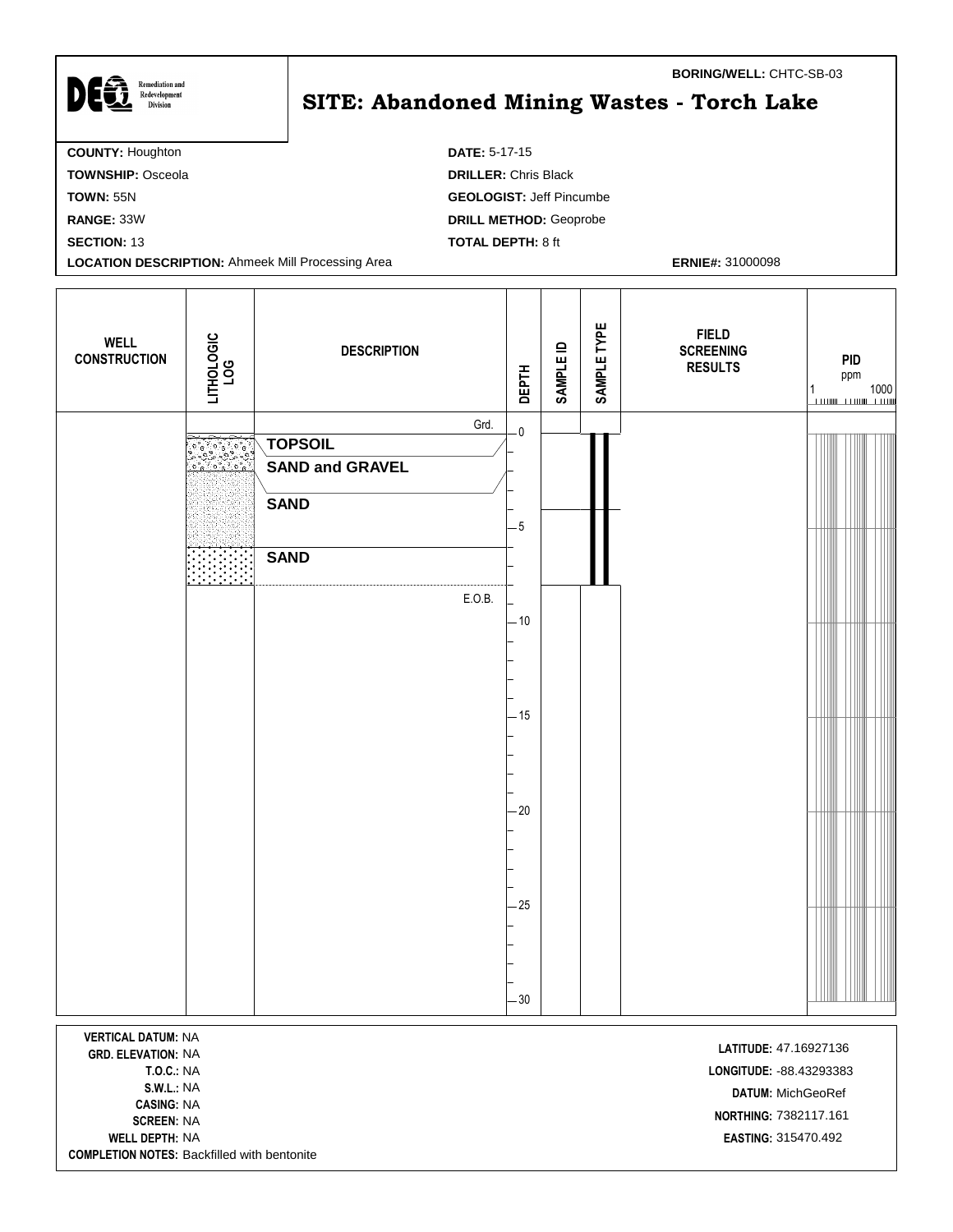| <b>Remediation and</b>                                   | BORING/WELL: CHTC-SB-04/GW-02              |
|----------------------------------------------------------|--------------------------------------------|
| DEst<br>Redevelopment<br><b>Division</b>                 | SITE: Abandoned Mining Wastes - Torch Lake |
|                                                          |                                            |
| <b>COUNTY: Houghton</b>                                  | <b>DATE: 5-17-15</b>                       |
| <b>TOWNSHIP: Osceola</b>                                 | <b>DRILLER: Chris Black</b>                |
| <b>TOWN: 55N</b>                                         | <b>GEOLOGIST: Jeff Pincumbe</b>            |
| RANGE: 33W                                               | <b>DRILL METHOD: Geoprobe</b>              |
| <b>SECTION: 13</b>                                       | <b>TOTAL DEPTH: 17 ft</b>                  |
| <b>LOCATION DESCRIPTION: Ahmeek Mill Processing Area</b> | <b>ERNIE#: 31000098</b>                    |

Т

| <b>WELL</b><br><b>CONSTRUCTION</b> | LITHOLOGIC<br>LOG | <b>DESCRIPTION</b> | <b>DEPTH</b>            | <b>SAMPLE ID</b> | SAMPLE TYPE | <b>FIELD</b><br><b>SCREENING</b><br><b>RESULTS</b> | PID<br>ppm<br>$\begin{array}{c c c c} 1 & 1000 \\ \hline \hline \hline \end{array}$ |
|------------------------------------|-------------------|--------------------|-------------------------|------------------|-------------|----------------------------------------------------|-------------------------------------------------------------------------------------|
|                                    |                   | Grd.               | $\overline{\mathbf{0}}$ |                  |             |                                                    |                                                                                     |
|                                    |                   | <b>CLAY CAP</b>    |                         |                  |             |                                                    |                                                                                     |
|                                    |                   | <b>SAND</b>        | $-5$                    |                  |             |                                                    |                                                                                     |
|                                    |                   | <b>NO CUTTINGS</b> | $-10$                   |                  |             |                                                    |                                                                                     |
|                                    |                   |                    | $-15$                   |                  |             |                                                    |                                                                                     |
|                                    |                   | E.O.B.             | $-20$                   |                  |             |                                                    |                                                                                     |
|                                    |                   |                    |                         |                  |             |                                                    |                                                                                     |
|                                    |                   |                    |                         |                  |             |                                                    |                                                                                     |
|                                    |                   |                    | $-25$<br>$-30$          |                  |             |                                                    |                                                                                     |

**VERTICAL DATUM:** NA **LATITUDE:** 47.16890037<br> **GRD. ELEVATION:** NA **CASING:** NA **WELL DEPTH:** NA **EASTING:** 315529.968 **COMPLETION NOTES:** Backfilled with bentonite

Г

**T.O.C.:** NA **LONGITUDE:** -88.43213188 **S.W.L.:** NA **DATUM:** MichGeoRef **238074.067**<br>**SCREEN:** NA **NORTHING:** 738074.067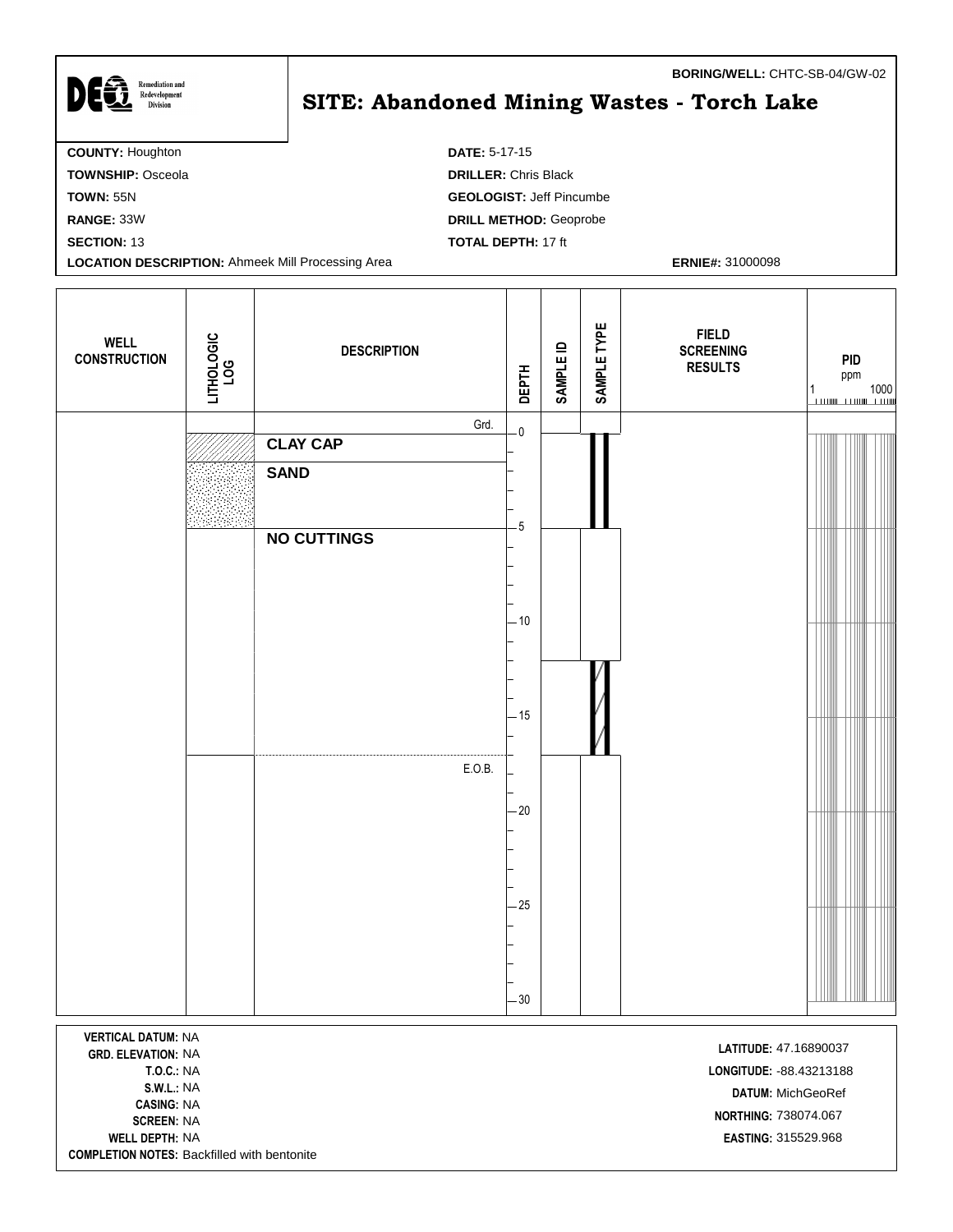| <b>Remediation and</b><br>Redevelopment<br><b>Division</b> | <b>BORING/WELL: CHTC-SB-05</b><br>SITE: Abandoned Mining Wastes - Torch Lake |
|------------------------------------------------------------|------------------------------------------------------------------------------|
| <b>COUNTY: Houghton</b>                                    | <b>DATE: 5-17-15</b>                                                         |
| <b>TOWNSHIP: Osceola</b>                                   | <b>DRILLER: Chris Black</b>                                                  |
| <b>TOWN: 55N</b>                                           | <b>GEOLOGIST: Jeff Pincumbe</b>                                              |
| <b>RANGE: 33W</b>                                          | <b>DRILL METHOD: Geoprobe</b>                                                |
| <b>SECTION: 13</b>                                         | <b>TOTAL DEPTH: 8 ft</b>                                                     |
| <b>LOCATION DESCRIPTION: Ahmeek Mill Processing Area</b>   | <b>ERNIE#: 31000098</b>                                                      |
|                                                            |                                                                              |

T

| <b>WELL</b><br><b>CONSTRUCTION</b> | LITHOLOGIC<br>LOG | <b>DESCRIPTION</b> | <b>DEPTH</b>            | <b>SAMPLE ID</b> | SAMPLE TYPE | <b>FIELD</b><br><b>SCREENING</b><br><b>RESULTS</b> | <b>PID</b><br>ppm<br>$\begin{array}{c} 1 \\ 1 \\ \hline \end{array}$ |
|------------------------------------|-------------------|--------------------|-------------------------|------------------|-------------|----------------------------------------------------|----------------------------------------------------------------------|
|                                    |                   | Grd.               | $\overline{\mathbf{0}}$ |                  |             |                                                    |                                                                      |
|                                    |                   | <b>CLAY CAP</b>    |                         |                  |             |                                                    |                                                                      |
|                                    |                   | <b>SAND</b>        |                         |                  |             |                                                    |                                                                      |
|                                    |                   |                    | $-5$                    |                  |             |                                                    |                                                                      |
|                                    |                   |                    |                         |                  |             |                                                    |                                                                      |
|                                    |                   | E.O.B.             |                         |                  |             |                                                    |                                                                      |
|                                    |                   |                    | $-10$                   |                  |             |                                                    |                                                                      |
|                                    |                   |                    |                         |                  |             |                                                    |                                                                      |
|                                    |                   |                    | $-15$                   |                  |             |                                                    |                                                                      |
|                                    |                   |                    |                         |                  |             |                                                    |                                                                      |
|                                    |                   |                    |                         |                  |             |                                                    |                                                                      |
|                                    |                   |                    | $-20$                   |                  |             |                                                    |                                                                      |
|                                    |                   |                    |                         |                  |             |                                                    |                                                                      |
|                                    |                   |                    |                         |                  |             |                                                    |                                                                      |
|                                    |                   |                    |                         |                  |             |                                                    |                                                                      |
|                                    |                   |                    | $-25$                   |                  |             |                                                    |                                                                      |
|                                    |                   |                    |                         |                  |             |                                                    |                                                                      |
|                                    |                   |                    |                         |                  |             |                                                    |                                                                      |
|                                    |                   |                    | $-30$                   |                  |             |                                                    |                                                                      |
| <b>MEDTICAL DATIIM, NIA</b>        |                   |                    |                         |                  |             |                                                    |                                                                      |

**VERTICAL DATUM:** NA **LATITUDE:** 47.16813001<br>**GRD. ELEVATION:** NA **CASING:** NA **WELL DEPTH:** NA **EASTING:** 315501.525 **COMPLETION NOTES:** Backfilled with bentonite

**T.O.C.:** NA **LONGITUDE:** -88.43247236 **S.W.L.:** NA **DATUM:** MichGeoRef **NORTHING:** 737989.289<br>**SCREEN:** NA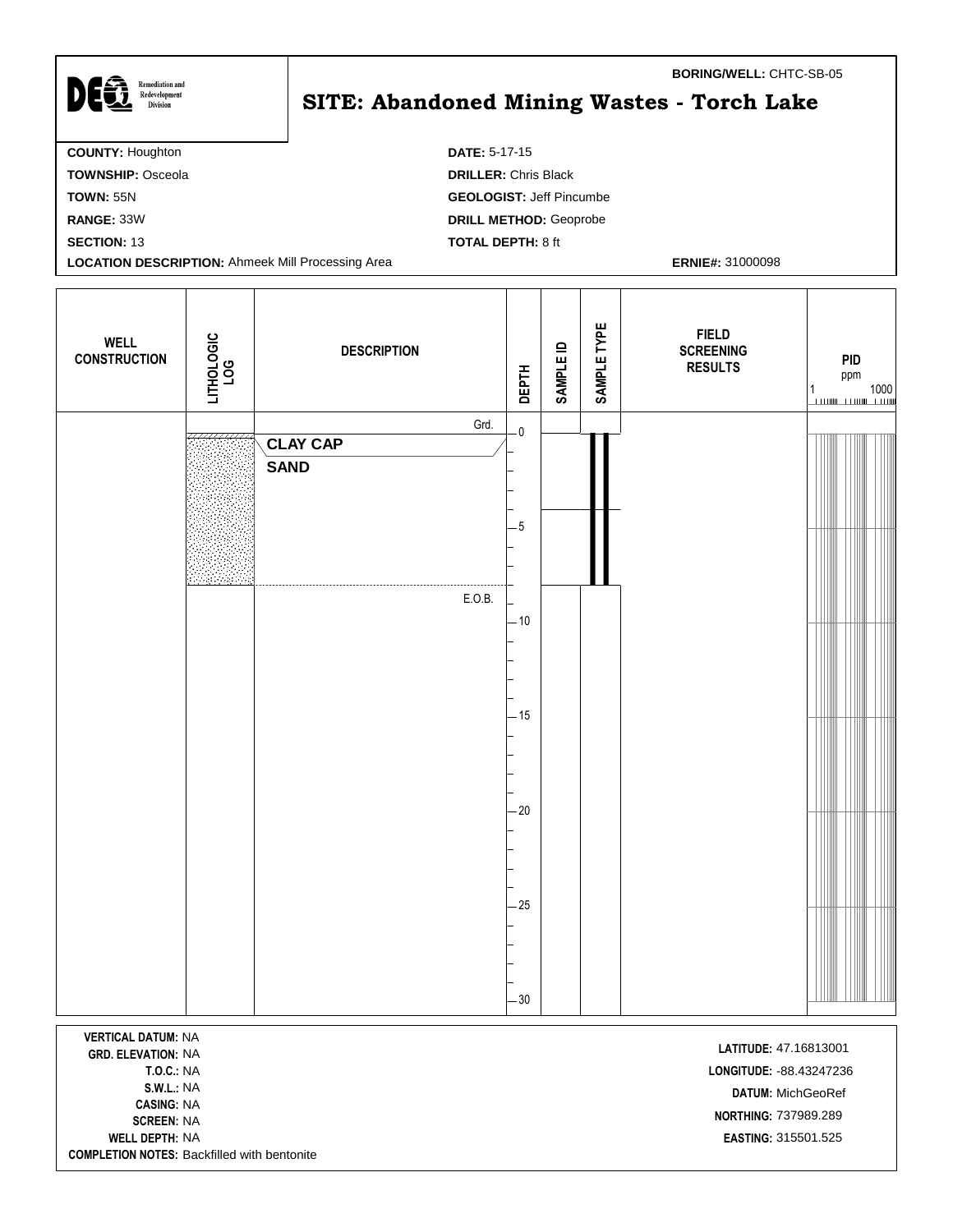| DEG<br><b>Remediation and</b><br>Redevelopment<br><b>Division</b> | <b>BORING/WELL: CHTC-SB-06</b><br><b>SITE: Abandoned Mining Wastes - Torch Lake</b> |
|-------------------------------------------------------------------|-------------------------------------------------------------------------------------|
| <b>COUNTY: Houghton</b>                                           | <b>DATE: 5-17-15</b>                                                                |
| <b>TOWNSHIP: Osceola</b>                                          | <b>DRILLER: Chris Black</b>                                                         |
| <b>TOWN: 55N</b>                                                  | <b>GEOLOGIST: Jeff Pincumbe</b>                                                     |
| RANGE: 33W                                                        | <b>DRILL METHOD: Geoprobe</b>                                                       |
| <b>SECTION: 13</b>                                                | <b>TOTAL DEPTH: 5 ft</b>                                                            |
| <b>LOCATION DESCRIPTION: Ahmeek Mill Processing Area</b>          | <b>ERNIE#: 31000098</b>                                                             |
|                                                                   |                                                                                     |

Τ

| <b>WELL</b><br><b>CONSTRUCTION</b> | LITHOLOGIC<br>LOG | <b>DESCRIPTION</b>         | <b>DEPTH</b>            | <b>SAMPLE ID</b> | SAMPLE TYPE | <b>FIELD</b><br><b>SCREENING</b><br><b>RESULTS</b> | PID<br>ppm<br>$\begin{array}{c c} 1 & 1000 \\ \hline \hline \end{array}$ |
|------------------------------------|-------------------|----------------------------|-------------------------|------------------|-------------|----------------------------------------------------|--------------------------------------------------------------------------|
|                                    |                   | Grd.<br><b>TOPSOIL</b>     | $\overline{\mathbf{0}}$ |                  |             |                                                    |                                                                          |
|                                    |                   | <b>SAND</b><br><b>SAND</b> |                         |                  |             |                                                    |                                                                          |
|                                    |                   |                            | $-5$                    |                  |             |                                                    |                                                                          |
|                                    |                   | E.O.B.                     |                         |                  |             |                                                    |                                                                          |
|                                    |                   |                            | $-10$                   |                  |             |                                                    |                                                                          |
|                                    |                   |                            |                         |                  |             |                                                    |                                                                          |
|                                    |                   |                            | $-15$                   |                  |             |                                                    |                                                                          |
|                                    |                   |                            | $-20$                   |                  |             |                                                    |                                                                          |
|                                    |                   |                            |                         |                  |             |                                                    |                                                                          |
|                                    |                   |                            | $-25$                   |                  |             |                                                    |                                                                          |
|                                    |                   |                            |                         |                  |             |                                                    |                                                                          |
|                                    |                   |                            | $-30$                   |                  |             |                                                    |                                                                          |
|                                    |                   |                            |                         |                  |             |                                                    |                                                                          |

**VERTICAL DATUM:** NA **LATITUDE:** 47.16717678<br>**GRD. ELEVATION:** NA **CASING:** NA **WELL DEPTH:** NA **EASTING:** 315466.808 **COMPLETION NOTES:** Backfilled with bentonite

**T.O.C.:** NA **LONGITUDE:** -88.43288733 **S.W.L.:** NA **DATUM:** MichGeoRef **NORTHING:** 737884.371 **SCREEN:** NA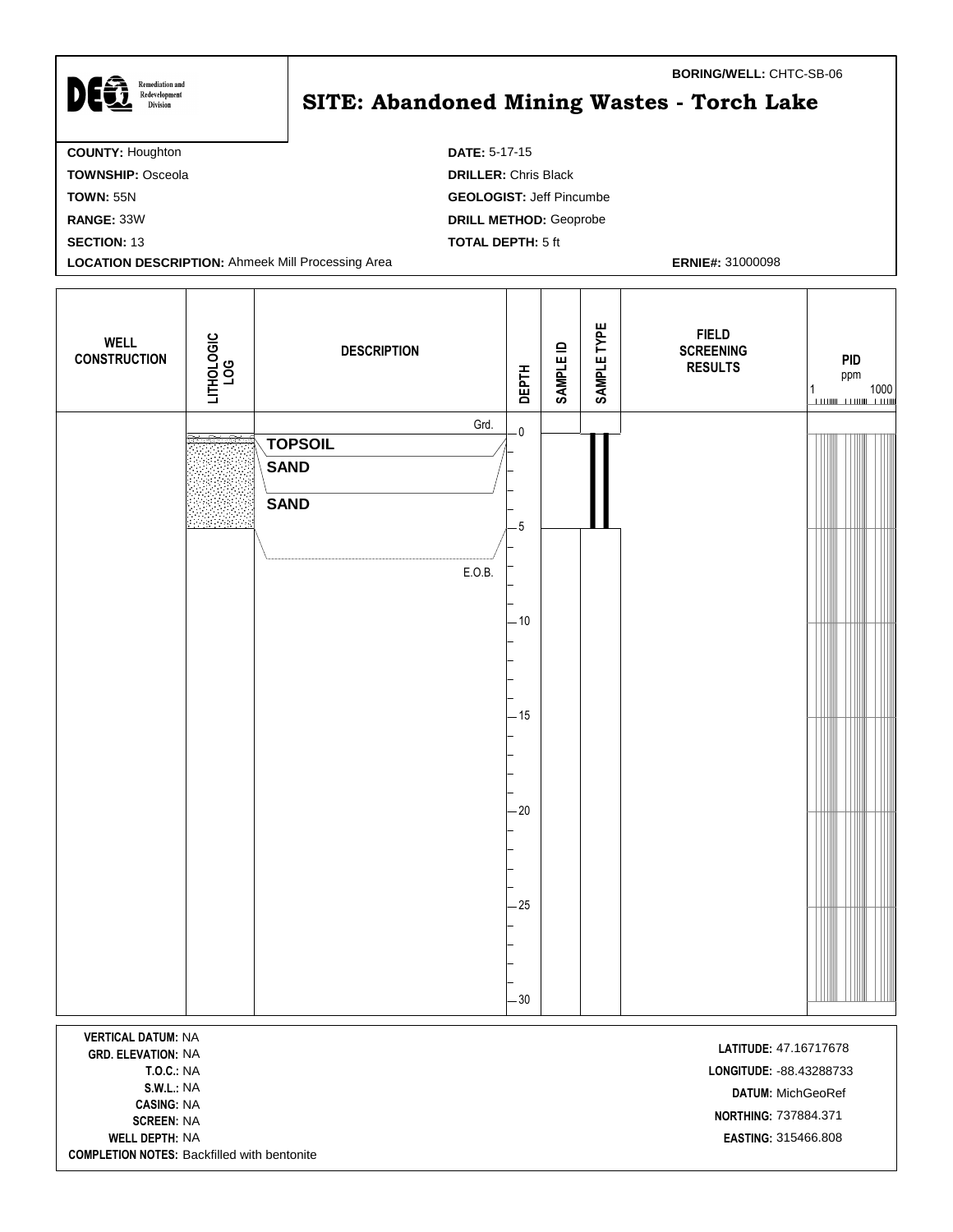| <b>Remediation and</b><br>Redevelopment<br><b>Division</b> | <b>BORING/WELL: CHTC-SB-07/GW-03</b><br>SITE: Abandoned Mining Wastes - Torch Lake |
|------------------------------------------------------------|------------------------------------------------------------------------------------|
| <b>COUNTY: Houghton</b>                                    | <b>DATE: 5-18-15</b>                                                               |
| <b>TOWNSHIP: Osceola</b>                                   | <b>DRILLER: Chris Black</b>                                                        |
| <b>TOWN: 55N</b>                                           | <b>GEOLOGIST: Jeff Pincumbe</b>                                                    |
| RANGE: 33W                                                 | <b>DRILL METHOD: Geoprobe</b>                                                      |
| <b>SECTION: 13</b>                                         | <b>TOTAL DEPTH: 15 ft</b>                                                          |
| <b>LOCATION DESCRIPTION: Ahmeek Mill Processing Area</b>   | <b>ERNIE#: 31000098</b>                                                            |

 $\mathbf l$ 

| <b>WELL</b><br><b>CONSTRUCTION</b> | LITHOLOGIC<br>LOG | <b>DESCRIPTION</b>     | <b>DEPTH</b>            | <b>SAMPLE ID</b> | SAMPLE TYPE | <b>FIELD</b><br><b>SCREENING</b><br><b>RESULTS</b> | <b>PID</b><br>ppm |
|------------------------------------|-------------------|------------------------|-------------------------|------------------|-------------|----------------------------------------------------|-------------------|
|                                    |                   | Grd.<br><b>TOPSOIL</b> | $\overline{\mathbf{0}}$ |                  |             |                                                    |                   |
|                                    |                   | <b>FILL</b>            |                         |                  |             |                                                    |                   |
|                                    |                   | <b>NO CUTTINGS</b>     | $-5$                    |                  |             |                                                    |                   |
|                                    |                   |                        |                         |                  |             |                                                    |                   |
|                                    |                   |                        | $-10$<br>$-15$          |                  |             |                                                    |                   |
|                                    |                   | E.O.B.                 | $-20$                   |                  |             |                                                    |                   |
|                                    |                   |                        | $-25$                   |                  |             |                                                    |                   |
|                                    |                   |                        | $-30$                   |                  |             |                                                    |                   |
| $\frac{1}{2}$                      |                   |                        |                         |                  |             |                                                    |                   |

**VERTICAL DATUM:** NA **LATITUDE:** 47.16683151 **CASING:** NA NA NORTHING: 7 **WELL DEPTH:** NA **EASTING:** 315447.638 **COMPLETION NOTES:** Backfilled with bentonite

**T.O.C.:** NA **LONGITUDE:** -88.43312468 **S.W.L.:** NA **DATUM:** MichGeoRef **NORTHING:** 737846.572<br>**SCREEN:** NA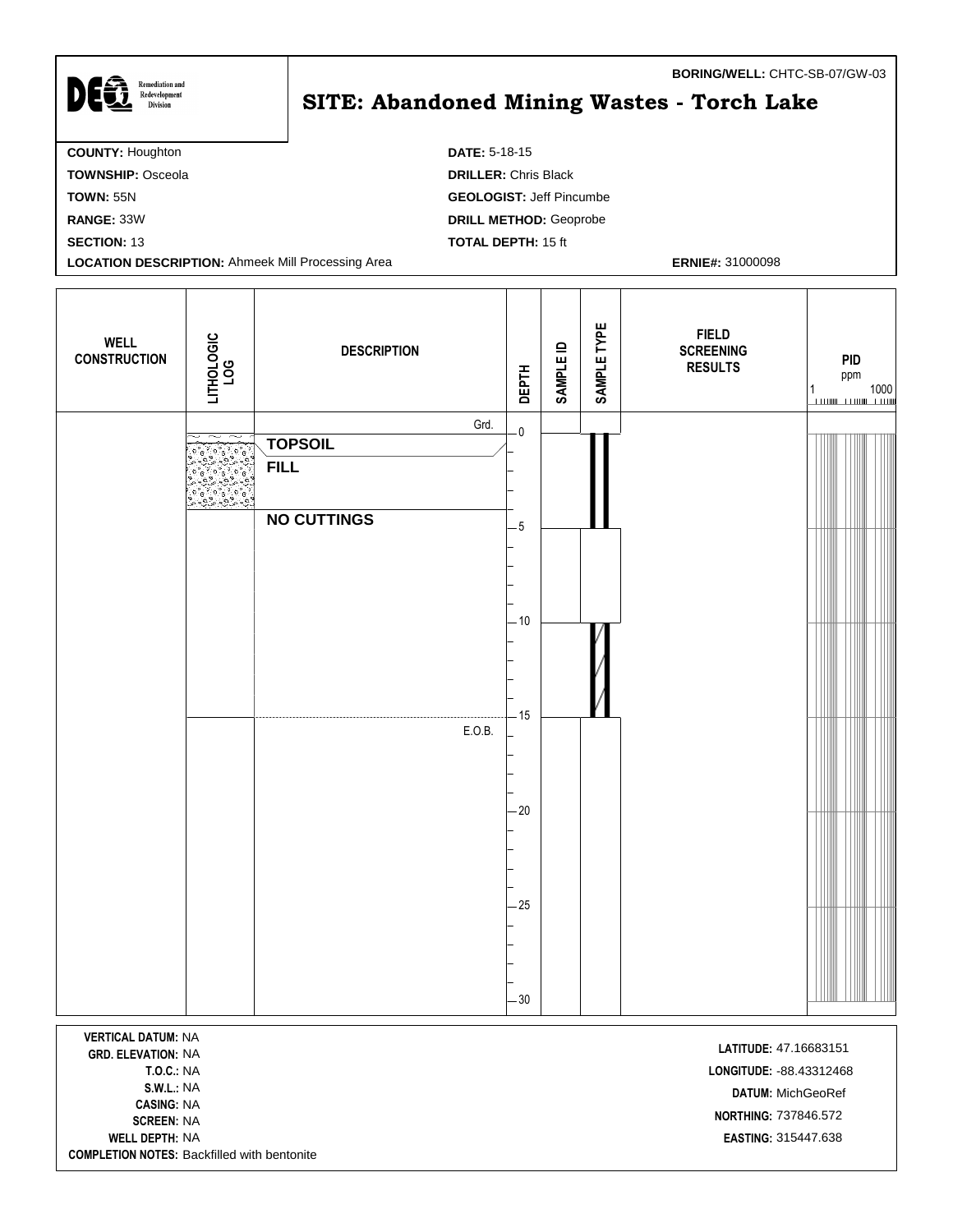| <b>Remediation and</b>                                   | BORING/WELL: CHTC-SB-08/GW-04              |
|----------------------------------------------------------|--------------------------------------------|
| <b>DEGT</b><br>Redevelopment<br><b>Division</b>          | SITE: Abandoned Mining Wastes - Torch Lake |
| <b>COUNTY: Houghton</b>                                  | <b>DATE: 5-18-15</b>                       |
| <b>TOWNSHIP: Osceola</b>                                 | <b>DRILLER: Chris Black</b>                |
| <b>TOWN: 55N</b>                                         | <b>GEOLOGIST: Jeff Pincumbe</b>            |
| RANGE: 33W                                               | <b>DRILL METHOD: Geoprobe</b>              |
| <b>SECTION: 13</b>                                       | <b>TOTAL DEPTH: 15 ft</b>                  |
| <b>LOCATION DESCRIPTION: Ahmeek Mill Processing Area</b> | <b>ERNIE#: 31000098</b>                    |

T

| <b>WELL</b><br><b>CONSTRUCTION</b>                     | LITHOLOGIC<br>LOG                                    | <b>DESCRIPTION</b> | <b>DEPTH</b>            | <b>SAMPLE ID</b> | SAMPLE TYPE | <b>FIELD</b><br><b>SCREENING</b><br><b>RESULTS</b> | <b>PID</b><br>ppm |
|--------------------------------------------------------|------------------------------------------------------|--------------------|-------------------------|------------------|-------------|----------------------------------------------------|-------------------|
|                                                        | $\overline{\phantom{a}}$<br>$\overline{\phantom{m}}$ | Grd.               | $\overline{\mathbf{0}}$ |                  |             |                                                    |                   |
|                                                        |                                                      | <b>TOPSOIL</b>     |                         |                  |             |                                                    |                   |
|                                                        |                                                      | <b>SAND</b>        |                         |                  |             |                                                    |                   |
|                                                        |                                                      | <b>SAND</b>        |                         |                  |             |                                                    |                   |
|                                                        |                                                      | <b>NO CUTTINGS</b> | $-5$                    |                  |             |                                                    |                   |
|                                                        |                                                      |                    |                         |                  |             |                                                    |                   |
|                                                        |                                                      |                    |                         |                  |             |                                                    |                   |
|                                                        |                                                      |                    | $-10$                   |                  |             |                                                    |                   |
|                                                        |                                                      |                    |                         |                  |             |                                                    |                   |
|                                                        |                                                      |                    |                         |                  |             |                                                    |                   |
|                                                        |                                                      |                    |                         |                  |             |                                                    |                   |
|                                                        |                                                      | E.O.B.             | $-15$                   |                  |             |                                                    |                   |
|                                                        |                                                      |                    |                         |                  |             |                                                    |                   |
|                                                        |                                                      |                    |                         |                  |             |                                                    |                   |
|                                                        |                                                      |                    | $-20$                   |                  |             |                                                    |                   |
|                                                        |                                                      |                    |                         |                  |             |                                                    |                   |
|                                                        |                                                      |                    |                         |                  |             |                                                    |                   |
|                                                        |                                                      |                    |                         |                  |             |                                                    |                   |
|                                                        |                                                      |                    | $-25$                   |                  |             |                                                    |                   |
|                                                        |                                                      |                    |                         |                  |             |                                                    |                   |
|                                                        |                                                      |                    |                         |                  |             |                                                    |                   |
|                                                        |                                                      |                    |                         |                  |             |                                                    |                   |
|                                                        |                                                      |                    | $-30$                   |                  |             |                                                    |                   |
| <b>VERTICAL DATUM: NA</b><br><b>GRD. ELEVATION: NA</b> |                                                      |                    |                         |                  |             | LATITUDE: 47.16745791                              |                   |

**CASING:** NA **SCREEN:** NA<br>**SCREEN:** NA **WELL DEPTH:** NA **EASTING:** 315412.610 **COMPLETION NOTES:** Backfilled with bentonite

**T.O.C.:** NA **LONGITUDE:** -88.43361549 **S.W.L.:** NA **DATUM:** MichGeoRef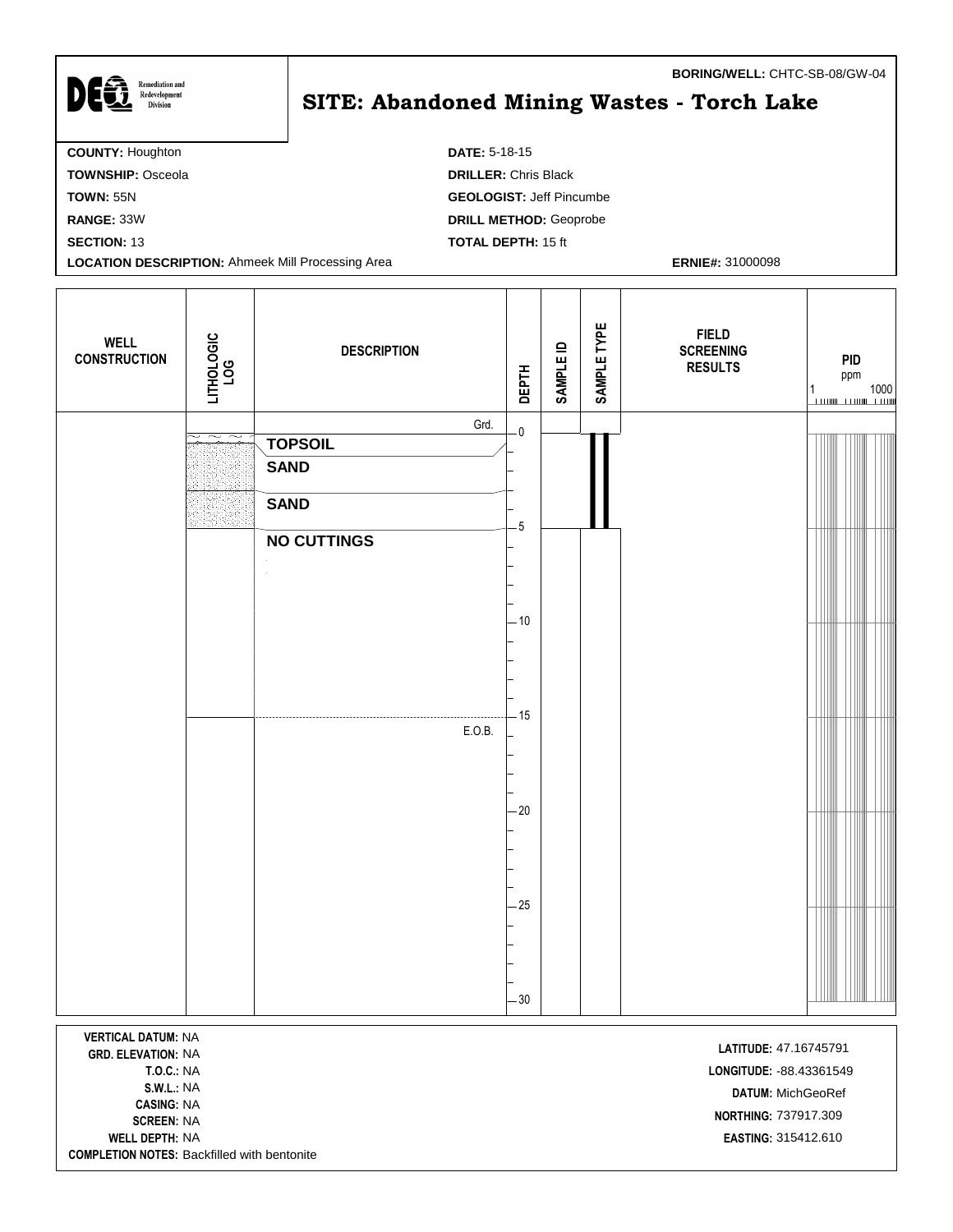| <b>COUNTY: Houghton</b><br><b>DATE: 5-18-15</b>                                     | <b>Remediation and</b><br>Redevelopment<br><b>Division</b> | <b>BORING/WELL: CHTC-SB-09/GW-05</b><br>SITE: Abandoned Mining Wastes - Torch Lake |
|-------------------------------------------------------------------------------------|------------------------------------------------------------|------------------------------------------------------------------------------------|
|                                                                                     |                                                            |                                                                                    |
| <b>TOWNSHIP: Osceola</b><br><b>DRILLER: Chris Black</b>                             |                                                            |                                                                                    |
| <b>GEOLOGIST: Jeff Pincumbe</b><br><b>TOWN: 55N</b>                                 |                                                            |                                                                                    |
| <b>DRILL METHOD: Geoprobe</b><br>RANGE: 33W                                         |                                                            |                                                                                    |
| <b>TOTAL DEPTH: 15 ft</b><br><b>SECTION: 13</b>                                     |                                                            |                                                                                    |
| <b>LOCATION DESCRIPTION: Ahmeek Mill Processing Area</b><br><b>ERNIE#: 31000098</b> |                                                            |                                                                                    |

 $\mathbf l$ 

| <b>WELL</b><br><b>CONSTRUCTION</b>                     | LITHOLOGIC<br>LOG    | <b>DESCRIPTION</b>              | <b>DEPTH</b>            | <b>SAMPLE ID</b> | SAMPLE TYPE | <b>FIELD</b><br><b>SCREENING</b><br><b>RESULTS</b> | <b>PID</b><br>ppm<br>$\begin{array}{c} 1 \\ \hline \end{array} \qquad \qquad \begin{array}{c} 1000 \\ \hline \end{array}$ |
|--------------------------------------------------------|----------------------|---------------------------------|-------------------------|------------------|-------------|----------------------------------------------------|---------------------------------------------------------------------------------------------------------------------------|
|                                                        |                      | Grd.<br><b>SAND</b>             | $\overline{\mathbf{0}}$ |                  |             |                                                    |                                                                                                                           |
|                                                        | <u> Alexandria (</u> | <b>SILT SAND</b><br><b>SAND</b> | $-5$                    |                  |             |                                                    |                                                                                                                           |
|                                                        |                      | <b>NO CUTTINGS</b>              | $-10$                   |                  |             |                                                    |                                                                                                                           |
|                                                        |                      | E.O.B.                          | - 15                    |                  |             |                                                    |                                                                                                                           |
|                                                        |                      |                                 | $-20$                   |                  |             |                                                    |                                                                                                                           |
|                                                        |                      |                                 | $-25$                   |                  |             |                                                    |                                                                                                                           |
|                                                        |                      |                                 |                         |                  |             |                                                    |                                                                                                                           |
| <b>VERTICAL DATUM: NA</b><br><b>GRD. ELEVATION: NA</b> |                      |                                 | $-30$                   |                  |             | LATITUDE: 47.16643487                              |                                                                                                                           |

**CASING:** NA **WELL DEPTH:** NA **EASTING:** 315384.801 **COMPLETION NOTES:** Backfilled with bentonite

**T.O.C.:** NA **LONGITUDE:** -88.43393609 **S.W.L.:** NA **DATUM:** MichGeoRef **NORTHING:** 737804.415<br>**SCREEN:** NA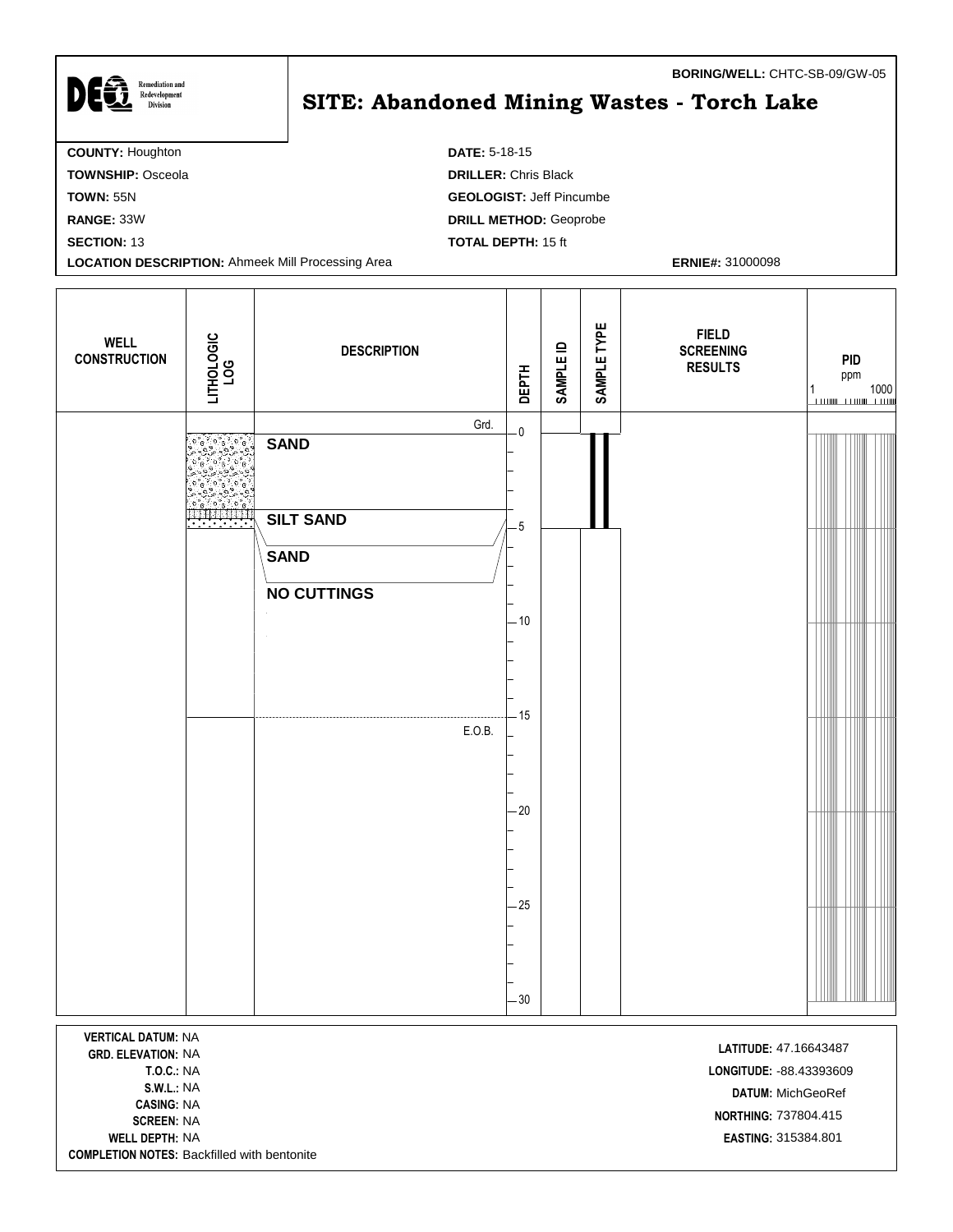| <b>Remediation and</b><br>Redevelopment<br><b>Division</b> | <b>BORING/WELL: CHTC-SB-10/GW-06</b><br><b>SITE: Abandoned Mining Wastes - Torch Lake</b> |
|------------------------------------------------------------|-------------------------------------------------------------------------------------------|
| <b>COUNTY: Houghton</b>                                    | <b>DATE: 5-18-15</b>                                                                      |
| <b>TOWNSHIP: Osceola</b>                                   | <b>DRILLER: Chris Black</b>                                                               |
| <b>TOWN: 55N</b>                                           | <b>GEOLOGIST: Jeff Pincumbe</b>                                                           |
| <b>RANGE: 33W</b>                                          | <b>DRILL METHOD: Geoprobe</b>                                                             |
| <b>SECTION: 13</b>                                         | <b>TOTAL DEPTH: 15 ft</b>                                                                 |
| <b>LOCATION DESCRIPTION: Ahmeek Mill Processing Area</b>   | <b>ERNIE#: 31000098</b>                                                                   |

| <b>WELL</b><br><b>CONSTRUCTION</b> | LITHOLOGIC<br>LOG                                    | <b>DESCRIPTION</b>     | <b>DEPTH</b>            | <b>SAMPLE ID</b> | SAMPLE TYPE | <b>FIELD</b><br><b>SCREENING</b><br><b>RESULTS</b> | <b>PID</b><br>ppm |  |
|------------------------------------|------------------------------------------------------|------------------------|-------------------------|------------------|-------------|----------------------------------------------------|-------------------|--|
|                                    | $\overline{\phantom{1}}$<br>$\overline{\phantom{1}}$ | Grd.<br><b>TOPSOIL</b> | $\overline{\mathbf{0}}$ |                  |             |                                                    |                   |  |
|                                    |                                                      | <b>SAND</b>            |                         |                  |             |                                                    |                   |  |
|                                    |                                                      | <b>SAND</b>            | $-5$                    |                  |             |                                                    |                   |  |
|                                    |                                                      | <b>NO CUTTINGS</b>     |                         |                  |             |                                                    |                   |  |
|                                    |                                                      |                        | $-10$                   |                  |             |                                                    |                   |  |
|                                    |                                                      |                        | $-15$                   |                  |             |                                                    |                   |  |
|                                    |                                                      | E.O.B.                 |                         |                  |             |                                                    |                   |  |
|                                    |                                                      |                        | $-20$                   |                  |             |                                                    |                   |  |
|                                    |                                                      |                        | $-25$                   |                  |             |                                                    |                   |  |
| <b>VEDTICAL DATIIM, NIA</b>        |                                                      |                        | $-30$                   |                  |             |                                                    |                   |  |

**VERTICAL DATUM:** NA <sup>8</sup> NA **LATITUDE: GRD. ELEVATION:** 47.1670454 **CASING:** NA **WELL DEPTH:** NA **EASTING:** 315353.593 **COMPLETION NOTES:** Backfilled with bentonite

Г

**T.O.C.:** NA **LONGITUDE:** -88.43437576 **S.W.L.:** NA **DATUM:** MichGeoRef **NORTHING:** 737873.278<br>**SCREEN:** NA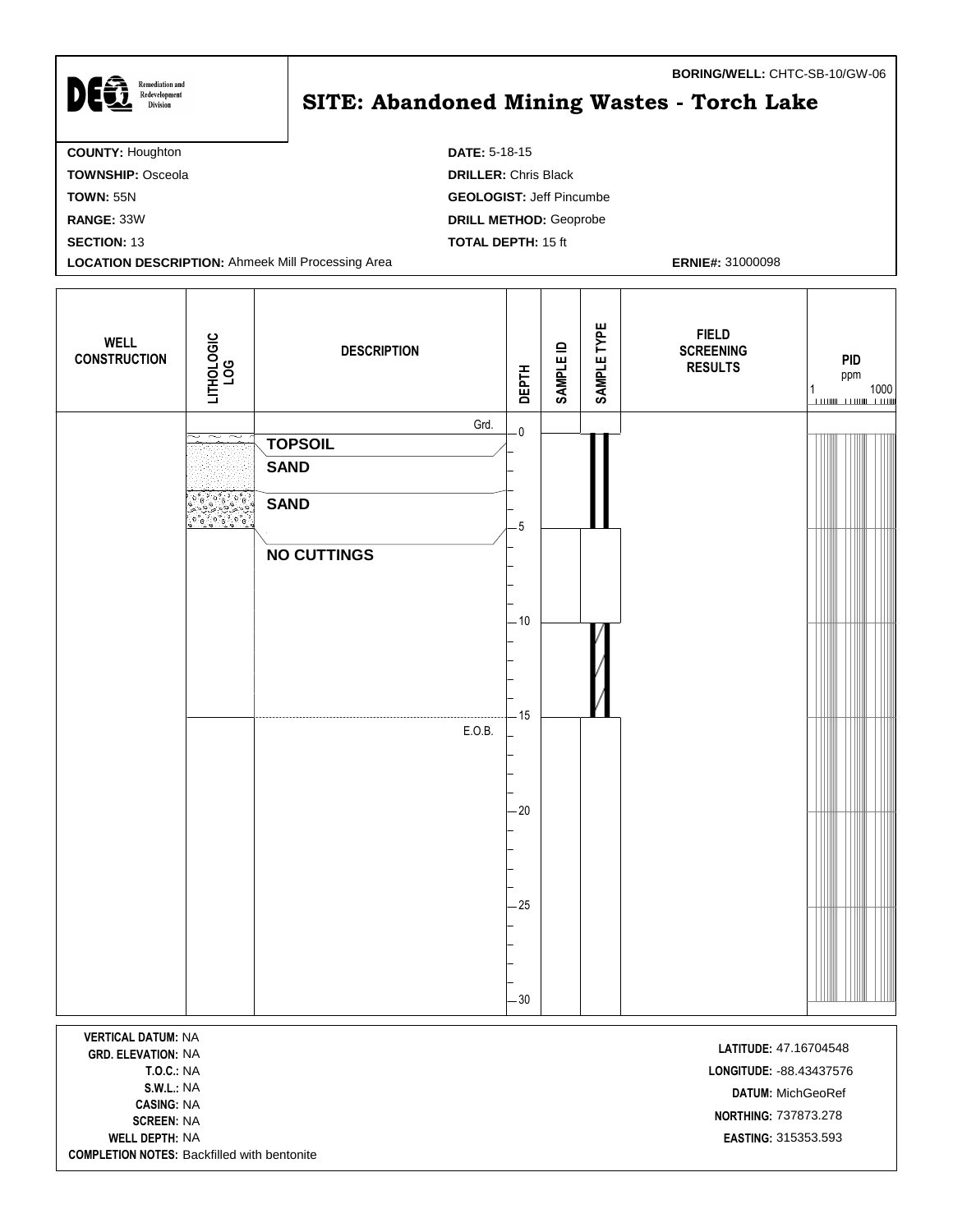| <b>COUNTY: Houghton</b><br><b>DATE: 5-17-15</b>                                     | <b>Remediation and</b><br>Redevelopment<br><b>Division</b> | BORING/WELL: CHTC-SB-11/GW-07<br>SITE: Abandoned Mining Wastes - Torch Lake |
|-------------------------------------------------------------------------------------|------------------------------------------------------------|-----------------------------------------------------------------------------|
|                                                                                     |                                                            |                                                                             |
|                                                                                     | <b>TOWNSHIP: Osceola</b>                                   | <b>DRILLER: Chris Black</b>                                                 |
| <b>GEOLOGIST: Jeff Pincumbe</b><br><b>TOWN: 55N</b>                                 |                                                            |                                                                             |
| <b>DRILL METHOD: Geoprobe</b><br>RANGE: 33W                                         |                                                            |                                                                             |
| <b>TOTAL DEPTH: 17 ft</b><br><b>SECTION: 13</b>                                     |                                                            |                                                                             |
| <b>LOCATION DESCRIPTION: Ahmeek Mill Processing Area</b><br><b>ERNIE#: 31000098</b> |                                                            |                                                                             |

Т

| <b>WELL</b><br><b>CONSTRUCTION</b> | LITHOLOGIC<br>LOG | <b>DESCRIPTION</b>     | <b>DEPTH</b>            | SAMPLE ID | SAMPLE TYPE | <b>FIELD</b><br><b>SCREENING</b><br><b>RESULTS</b> | PID<br>ppm<br>$\begin{array}{c c} 1 & 1000 \\ \hline \end{array}$ |
|------------------------------------|-------------------|------------------------|-------------------------|-----------|-------------|----------------------------------------------------|-------------------------------------------------------------------|
|                                    | $\sim$            | Grd.<br><b>TOPSOIL</b> | $\overline{\mathbf{0}}$ |           |             |                                                    |                                                                   |
|                                    |                   | <b>SAND and GRAVEL</b> |                         |           |             |                                                    |                                                                   |
|                                    |                   | <b>SAND</b>            |                         |           |             |                                                    |                                                                   |
|                                    |                   | <b>SAND</b>            | $-5$                    |           |             |                                                    |                                                                   |
|                                    |                   | <b>NO CUTTINGS</b>     | $-10$                   |           |             |                                                    |                                                                   |
|                                    |                   |                        | $-15$                   |           |             |                                                    |                                                                   |
|                                    |                   | E.O.B.                 |                         |           |             |                                                    |                                                                   |
|                                    |                   |                        | $-20$                   |           |             |                                                    |                                                                   |
|                                    |                   |                        |                         |           |             |                                                    |                                                                   |
|                                    |                   |                        | $-25$                   |           |             |                                                    |                                                                   |
|                                    |                   |                        | $-30$                   |           |             |                                                    |                                                                   |
| <b>VERTICAL DATUM: NA</b>          |                   |                        |                         |           |             |                                                    |                                                                   |

**LATITUDE:** 47.1687339<br>**GRD. ELEVATION:** NA **CASING:** NA **WELL DEPTH:** NA **EASTING:** 315419.484 **COMPLETION NOTES:** Backfilled with bentonite

Г

**T.O.C.:** NA **LONGITUDE:** -88.43358273 **S.W.L.:** NA **DATUM:** MichGeoRef **NORTHING:** 738058.979<br>**SCREEN:** NA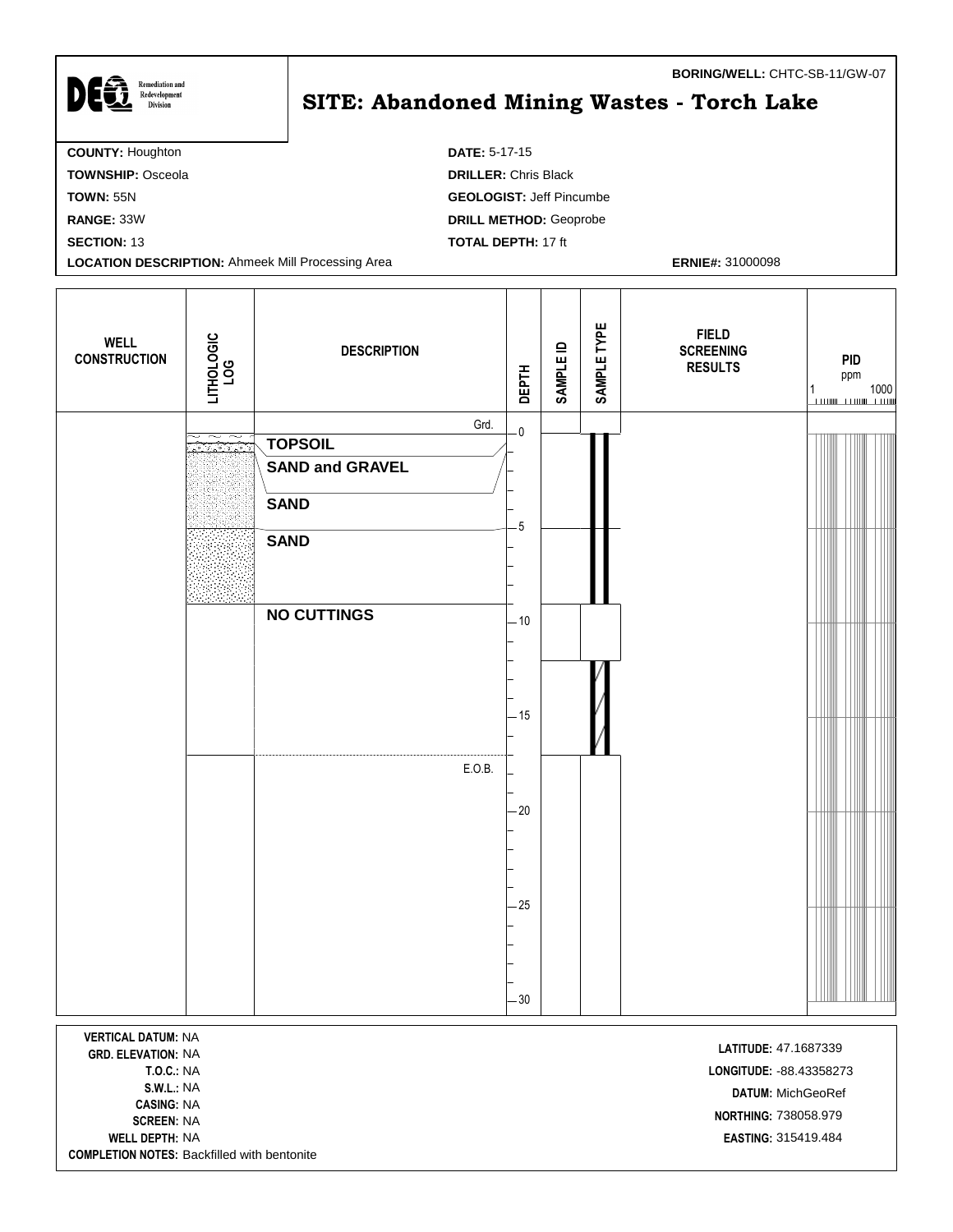| <b>Remediation and</b>                                   | <b>BORING/WELL: CHTC-SB-12/GW-08</b>       |
|----------------------------------------------------------|--------------------------------------------|
| Redevelopment<br><b>Division</b>                         | SITE: Abandoned Mining Wastes - Torch Lake |
| <b>COUNTY: Houghton</b>                                  | <b>DATE: 5-17-15</b>                       |
| <b>TOWNSHIP: Osceola</b>                                 | <b>DRILLER: Chris Black</b>                |
| <b>TOWN: 55N</b>                                         | <b>GEOLOGIST: Jeff Pincumbe</b>            |
| RANGE: 33W                                               | <b>DRILL METHOD: Geoprobe</b>              |
| <b>SECTION: 13</b>                                       | <b>TOTAL DEPTH: 20 ft</b>                  |
| <b>LOCATION DESCRIPTION: Ahmeek Mill Processing Area</b> | <b>ERNIE#: 31000098</b>                    |

| <b>WELL</b><br><b>CONSTRUCTION</b>                                                                                                        | LITHOLOGIC<br>LOG | <b>DESCRIPTION</b> | <b>DEPTH</b>            | <b>SAMPLE ID</b> | SAMPLE TYPE | <b>FIELD</b><br><b>SCREENING</b><br><b>RESULTS</b> | <b>PID</b><br>ppm<br>1000<br>1 |
|-------------------------------------------------------------------------------------------------------------------------------------------|-------------------|--------------------|-------------------------|------------------|-------------|----------------------------------------------------|--------------------------------|
|                                                                                                                                           |                   | Grd.               | $\overline{\mathbf{0}}$ |                  |             |                                                    |                                |
|                                                                                                                                           |                   | <b>FILL</b>        | $-5$                    |                  |             |                                                    |                                |
|                                                                                                                                           |                   | <b>SAND</b>        |                         |                  |             |                                                    |                                |
|                                                                                                                                           |                   | <b>SILTY SAND</b>  | $-10$                   |                  |             |                                                    |                                |
|                                                                                                                                           |                   | <b>SAND</b>        |                         |                  |             |                                                    |                                |
|                                                                                                                                           |                   | <b>NO CUTTINGS</b> |                         |                  |             |                                                    |                                |
|                                                                                                                                           |                   |                    | $-15$<br>$-20$          |                  |             |                                                    |                                |
|                                                                                                                                           |                   | E.O.B.             | $-25$                   |                  |             |                                                    |                                |
|                                                                                                                                           |                   |                    |                         |                  |             |                                                    |                                |
| $-30$<br><b>VERTICAL DATUM: NA</b><br>LATITUDE: 47.16844064<br><b>GRD. ELEVATION: NA</b><br><b>T.O.C.: NA</b><br>LONGITUDE: - 88.43556556 |                   |                    |                         |                  |             |                                                    |                                |

**CASING:** NA **NORTHING:** 738031.057<br>**SCREEN:** NA **WELL DEPTH:** NA **EASTING:** 315268.261 **COMPLETION NOTES:** Backfilled with bentonite

**S.W.L.:** NA **DATUM:** MichGeoRef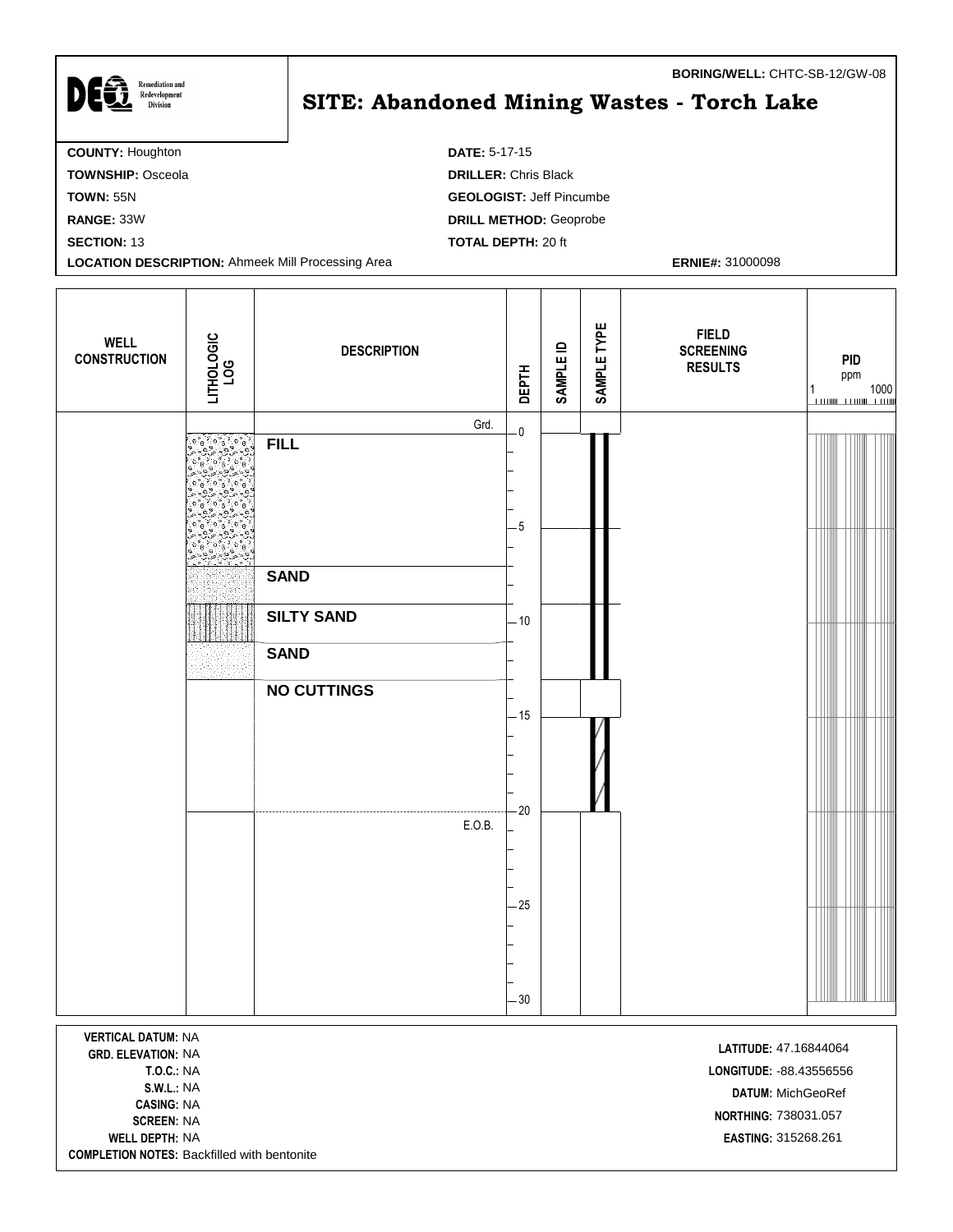| <b>Remediation and</b>                                   | <b>BORING/WELL: CHTC-SB-13/GW-09</b>       |
|----------------------------------------------------------|--------------------------------------------|
| DEET<br>Redevelopment<br><b>Division</b>                 | SITE: Abandoned Mining Wastes - Torch Lake |
| <b>COUNTY: Houghton</b>                                  | <b>DATE: 5-17-15</b>                       |
| <b>TOWNSHIP: Osceola</b>                                 | <b>DRILLER: Chris Black</b>                |
| <b>TOWN: 55N</b>                                         | <b>GEOLOGIST: Jeff Pincumbe</b>            |
| RANGE: 33W                                               | <b>DRILL METHOD: Geoprobe</b>              |
| <b>SECTION: 13</b>                                       | <b>TOTAL DEPTH: 21 ft</b>                  |
| <b>LOCATION DESCRIPTION: Ahmeek Mill Processing Area</b> | <b>ERNIE#: 31000098</b>                    |

| <b>WELL</b><br><b>CONSTRUCTION</b> | LITHOLOGIC<br>LOG | <b>DESCRIPTION</b>  | <b>DEPTH</b>            | <b>SAMPLE ID</b> | SAMPLE TYPE | <b>FIELD</b><br><b>SCREENING</b><br><b>RESULTS</b> | <b>PID</b><br>ppm<br>$\begin{array}{c} 1 \\ \hline \end{array} \qquad \qquad \begin{array}{c} 1000 \\ \hline \end{array}$ |
|------------------------------------|-------------------|---------------------|-------------------------|------------------|-------------|----------------------------------------------------|---------------------------------------------------------------------------------------------------------------------------|
|                                    |                   | Grd.<br><b>SAND</b> | $\overline{\mathbf{0}}$ |                  |             |                                                    |                                                                                                                           |
|                                    |                   | <b>SAND</b>         |                         |                  |             |                                                    |                                                                                                                           |
|                                    |                   | <b>SAND</b>         | $-5$                    |                  |             |                                                    |                                                                                                                           |
|                                    |                   |                     | $-10$                   |                  |             |                                                    |                                                                                                                           |
|                                    |                   | <b>NO CUTTINGS</b>  | $-15$                   |                  |             |                                                    |                                                                                                                           |
|                                    |                   |                     |                         |                  |             |                                                    |                                                                                                                           |
|                                    |                   | E.O.B.              | $-20$                   |                  |             |                                                    |                                                                                                                           |
|                                    |                   |                     | $-25$                   |                  |             |                                                    |                                                                                                                           |
| <b>MEDTICAL BATHM, NIA</b>         |                   |                     | $-30$                   |                  |             |                                                    |                                                                                                                           |

**VERTICAL DATUM:** NA **LATITUDE:** 47.16817832<br>**GRD. ELEVATION:** NA **CASING:** NA **WELL DEPTH:** NA **EASTING:** 315259.549 **COMPLETION NOTES:** Backfilled with bentonite

**T.O.C.:** NA **LONGITUDE:** -88.43566862 **S.W.L.:** NA **DATUM:** MichGeoRef **SCREEN:** NA<br>**SCREEN:** NA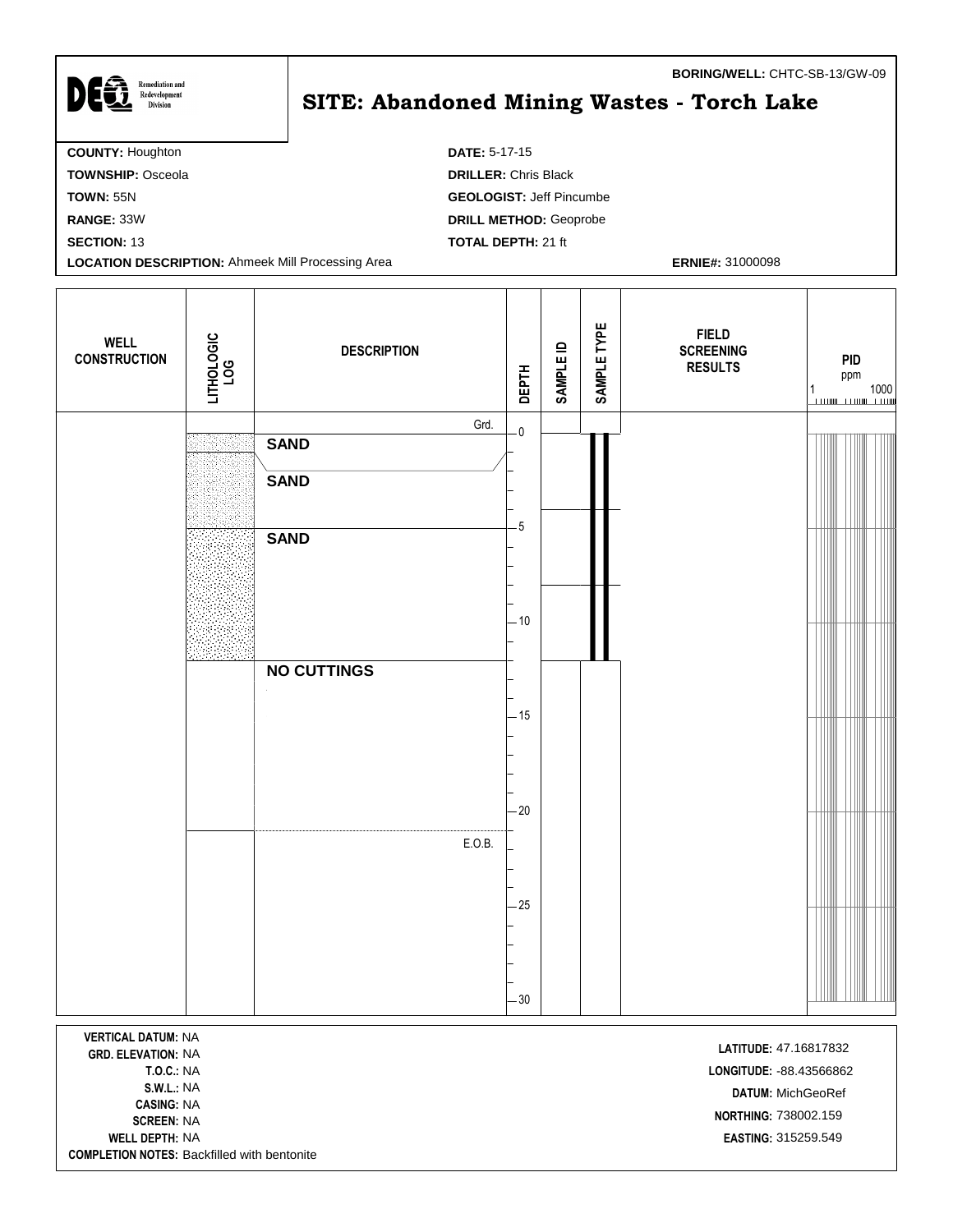| <b>Remediation and</b>                                   |                                                   | <b>BORING/WELL: CHTC-SB-14/GW-10</b> |
|----------------------------------------------------------|---------------------------------------------------|--------------------------------------|
| DEĜ<br>Redevelopment<br><b>Division</b>                  | <b>SITE: Abandoned Mining Wastes - Torch Lake</b> |                                      |
| <b>COUNTY: Houghton</b>                                  | <b>DATE: 5-18-15</b>                              |                                      |
| <b>TOWNSHIP: Osceola</b>                                 | <b>DRILLER: Chris Black</b>                       |                                      |
| <b>TOWN: 55N</b>                                         | <b>GEOLOGIST: Jeff Pincumbe</b>                   |                                      |
| RANGE: 33W                                               | <b>DRILL METHOD: Geoprobe</b>                     |                                      |
| <b>SECTION: 13</b>                                       | <b>TOTAL DEPTH: 16 ft</b>                         |                                      |
| <b>LOCATION DESCRIPTION: Ahmeek Mill Processing Area</b> |                                                   | <b>ERNIE#: 31000098</b>              |

| <b>WELL</b><br><b>CONSTRUCTION</b> | LITHOLOGIC<br>LOG                                        | <b>DESCRIPTION</b>                    | <b>DEPTH</b>            | SAMPLE ID | SAMPLE TYPE | <b>FIELD</b><br><b>SCREENING</b><br><b>RESULTS</b> | <b>PID</b><br>ppm<br>$\frac{1}{1}$ 1000 |
|------------------------------------|----------------------------------------------------------|---------------------------------------|-------------------------|-----------|-------------|----------------------------------------------------|-----------------------------------------|
|                                    | $\overline{\phantom{a}}$ $\sim$ $\overline{\phantom{a}}$ | Grd.<br><b>TOPSOIL</b><br><b>SAND</b> | $\overline{\mathbf{0}}$ |           |             |                                                    |                                         |
|                                    |                                                          | <b>SILTY SAND</b>                     |                         |           |             |                                                    |                                         |
|                                    |                                                          | <b>SAND</b>                           | $-5$                    |           |             |                                                    |                                         |
|                                    |                                                          | <b>NO CUTTINGS</b>                    | $-10$                   |           |             |                                                    |                                         |
|                                    |                                                          |                                       |                         |           |             |                                                    |                                         |
|                                    |                                                          |                                       | $-15$                   |           |             |                                                    |                                         |
|                                    |                                                          | E.O.B.                                |                         |           |             |                                                    |                                         |
|                                    |                                                          |                                       | $-20$                   |           |             |                                                    |                                         |
|                                    |                                                          |                                       | $-25$                   |           |             |                                                    |                                         |
|                                    |                                                          |                                       |                         |           |             |                                                    |                                         |
|                                    |                                                          |                                       | $-30$                   |           |             |                                                    |                                         |

**VERTICAL DATUM:** NA **LATITUDE:** 47.16715347<br>**GRD. ELEVATION:** NA **CASING:** NA **WELL DEPTH:** NA **EASTING:** 315300.026 **COMPLETION NOTES:** Backfilled with bentonite

**T.O.C.:** NA **LONGITUDE:** -88.43508774 **S.W.L.:** NA **DATUM:** MichGeoRef **NORTHING:** 737886.947<br>**SCREEN:** NA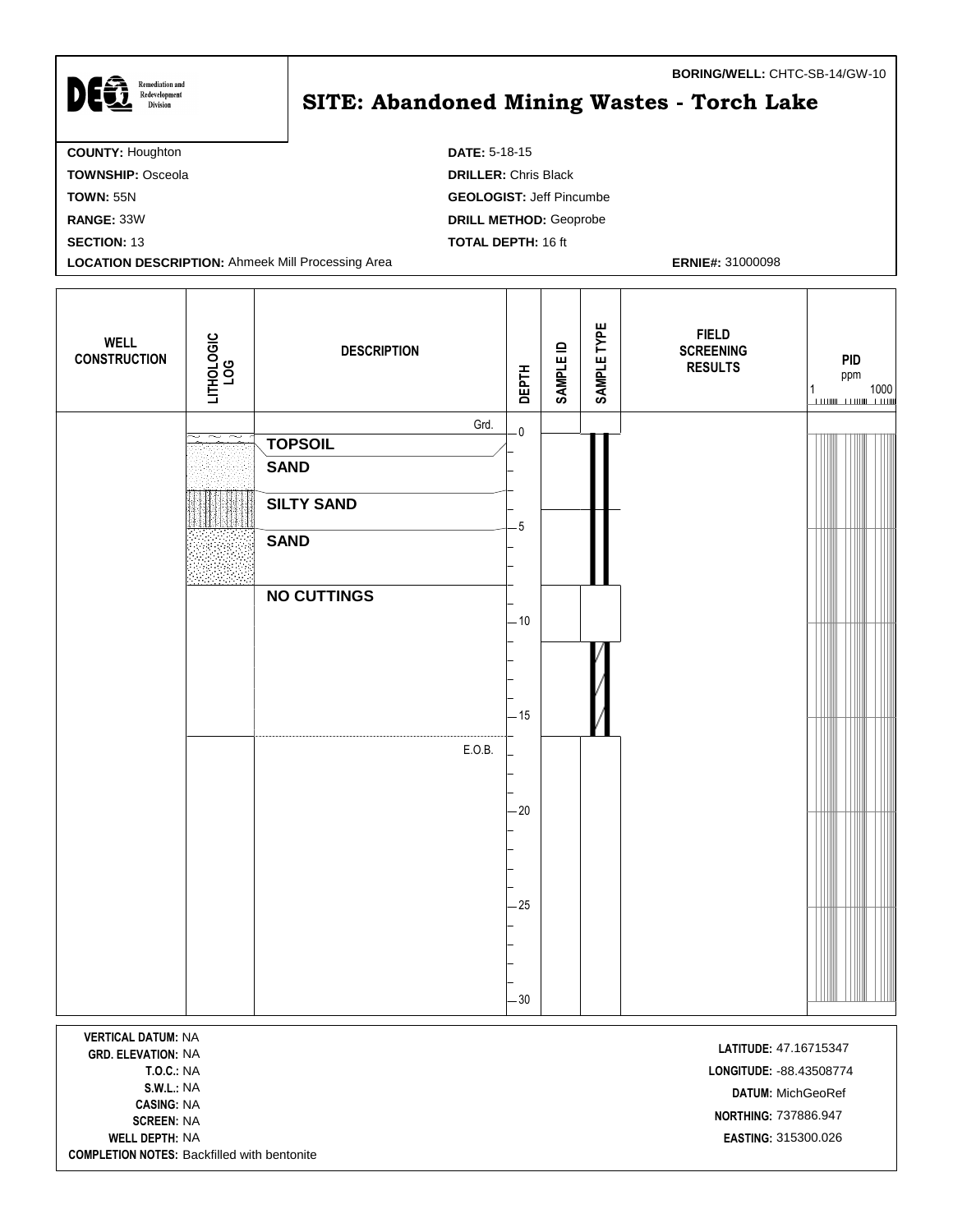| DEG<br><b>Remediation and</b><br>Redevelopment<br><b>Division</b> | <b>BORING/WELL:</b> CHTC-SB-15/GW-TT<br>SITE: Abandoned Mining Wastes - Torch Lake |
|-------------------------------------------------------------------|------------------------------------------------------------------------------------|
| <b>COUNTY: Houghton</b>                                           | <b>DATE: 5-18-15</b>                                                               |
| <b>TOWNSHIP: Osceola</b>                                          | <b>DRILLER: Chris Black</b>                                                        |
| <b>TOWN: 55N</b>                                                  | <b>GEOLOGIST: Jeff Pincumbe</b>                                                    |
| RANGE: 33W                                                        | <b>DRILL METHOD: Geoprobe</b>                                                      |
| <b>SECTION: 13</b>                                                | <b>TOTAL DEPTH: 15 ft</b>                                                          |
| <b>LOCATION DESCRIPTION: Tamarack Sands Area</b>                  | <b>ERNIE#: 31000098</b>                                                            |
|                                                                   |                                                                                    |

| <b>WELL</b><br><b>CONSTRUCTION</b> | LITHOLOGIC<br>LOG                                 | <b>DESCRIPTION</b>     | <b>DEPTH</b>            | SAMPLE ID | SAMPLE TYPE | <b>FIELD</b><br><b>SCREENING</b><br><b>RESULTS</b> | PID<br>ppm |
|------------------------------------|---------------------------------------------------|------------------------|-------------------------|-----------|-------------|----------------------------------------------------|------------|
|                                    |                                                   | Grd.<br><b>TOPSOIL</b> | $\overline{\mathbf{0}}$ |           |             |                                                    |            |
|                                    |                                                   | <b>FILL</b>            |                         |           |             |                                                    |            |
|                                    | ر 5∘ مي∀∘ مي∀∘ مو<br><mark>'نان 'نان 'ن</mark> ان |                        |                         |           |             |                                                    |            |
|                                    |                                                   | <b>SAND</b>            | - 5                     |           |             |                                                    |            |
|                                    |                                                   | <b>NO CUTTINGS</b>     |                         |           |             |                                                    |            |
|                                    |                                                   |                        |                         |           |             |                                                    |            |
|                                    |                                                   |                        | $-10$                   |           |             |                                                    |            |
|                                    |                                                   |                        | $-15$                   |           |             |                                                    |            |
|                                    |                                                   | E.O.B.                 |                         |           |             |                                                    |            |
|                                    |                                                   |                        |                         |           |             |                                                    |            |
|                                    |                                                   |                        | $-20$                   |           |             |                                                    |            |
|                                    |                                                   |                        |                         |           |             |                                                    |            |
|                                    |                                                   |                        |                         |           |             |                                                    |            |
|                                    |                                                   |                        | $-25$                   |           |             |                                                    |            |
|                                    |                                                   |                        |                         |           |             |                                                    |            |
|                                    |                                                   |                        | $-30$                   |           |             |                                                    |            |
| <b>VERTICAL DATIIM. NA</b>         |                                                   |                        |                         |           |             |                                                    |            |

**VERTICAL DATUM:** NA **LATITUDE:** 47.16734258<br>**GRD. ELEVATION:** NA **CASING:** NA **WELL DEPTH:** NA **EASTING:** 315252.442 **COMPLETION NOTES:** Backfilled with bentonite

**T.O.C.:** NA **LONGITUDE:** -88.43572444 **S.W.L.:** NA **DATUM:** MichGeoRef **NORTHING:** 737909.450<br>**SCREEN:** NA

**BORING/WELL:** CHTC-SB-15/GW-11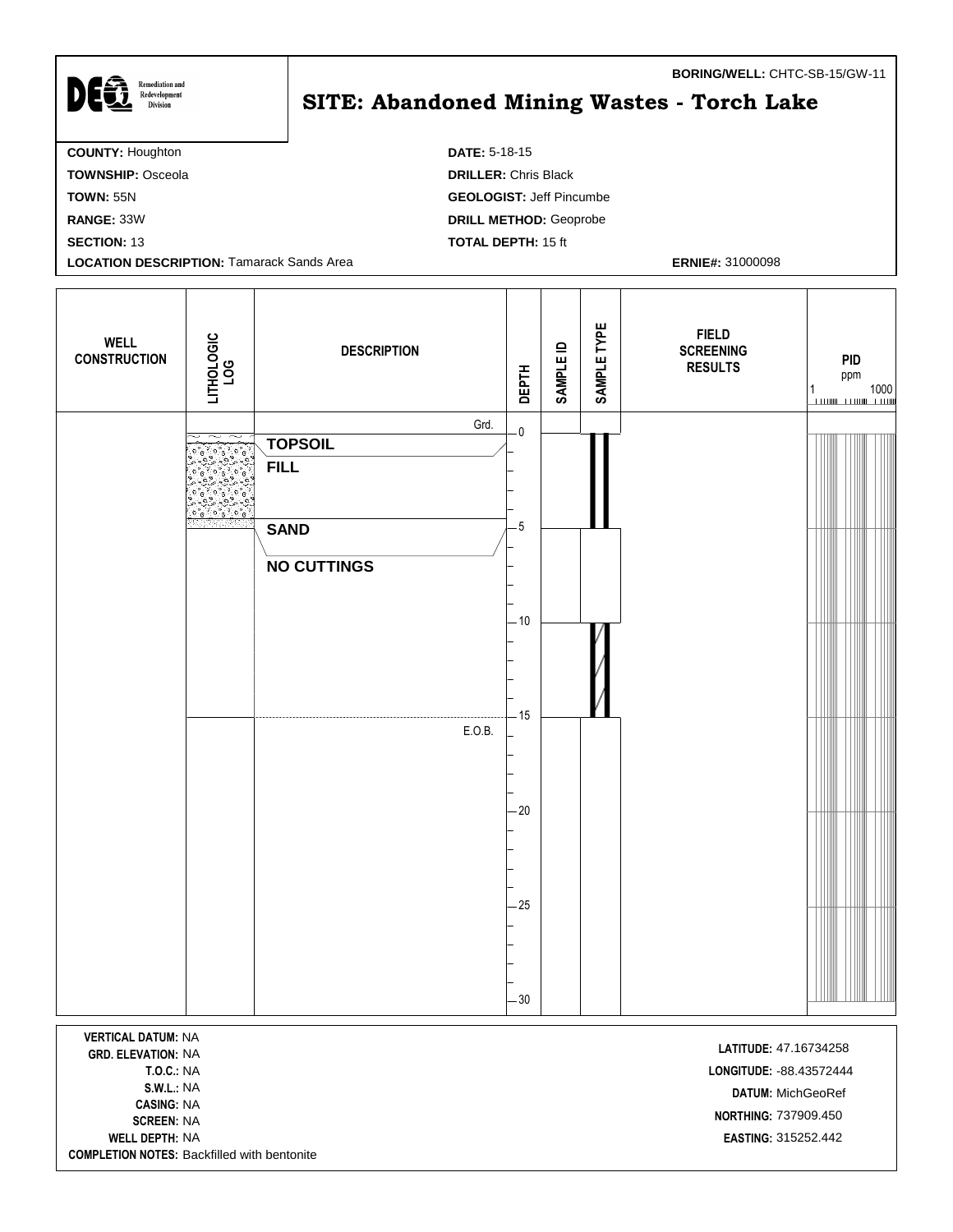| <b>Remediation and</b><br>DEE<br>Redevelopment<br>Division | <b>BORING/WELL: CHTC-SB-16/GW-12</b><br><b>SITE: Abandoned Mining Wastes - Torch Lake</b> |
|------------------------------------------------------------|-------------------------------------------------------------------------------------------|
| <b>COUNTY: Houghton</b>                                    | <b>DATE: 5-14-15</b>                                                                      |
| <b>TOWNSHIP: Osceola</b>                                   | <b>DRILLER: Chris Black</b>                                                               |
| <b>TOWN: 55N</b>                                           | <b>GEOLOGIST: Jeff Pincumbe</b>                                                           |
| RANGE: 33W                                                 | <b>DRILL METHOD: Geoprobe</b>                                                             |
| <b>SECTION: 13</b>                                         | <b>TOTAL DEPTH: 13.5</b>                                                                  |
| <b>LOCATION DESCRIPTION: Tamarack Processing Area</b>      | <b>ERNIE#: 31000098</b>                                                                   |

Т

| <b>WELL</b><br><b>CONSTRUCTION</b> | LITHOLOGIC<br>LOG                                           | <b>DESCRIPTION</b>                                             | <b>DEPTH</b>                                                                 | <b>SAMPLE ID</b> | SAMPLE TYPE | <b>FIELD</b><br><b>SCREENING</b><br><b>RESULTS</b> | PID<br>ppm<br>$\begin{array}{c} 1 \\ \hline \end{array} \qquad \qquad \begin{array}{c} 1000 \\ \hline \end{array}$ |
|------------------------------------|-------------------------------------------------------------|----------------------------------------------------------------|------------------------------------------------------------------------------|------------------|-------------|----------------------------------------------------|--------------------------------------------------------------------------------------------------------------------|
|                                    | $\widetilde{\phantom{m}}$<br>$\widetilde{\phantom{m}}$<br>ب | Grd.<br><b>TOPSOIL</b><br><b>CLAY</b><br><b>SAND</b><br>E.O.B. | $\overline{\mathbf{0}}$<br>$-5$<br>$-10$<br>$-15$<br>$-20$<br>$-25$<br>$-30$ |                  |             |                                                    |                                                                                                                    |

**VERTICAL DATUM:** NA **LATITUDE:** 47.16537967<br> **GRD. ELEVATION:** NA **CASING:** NA **WELL DEPTH:** NA **EASTING:** 314708.606 **COMPLETION NOTES:** Backfilled with bentonite

Г

**T.O.C.:** NA **LONGITUDE:** -88.44281344 **S.W.L.:** NA **DATUM:** MichGeoRef **SCREEN:** NA<br>**SCREEN:** NA<br>**SCREEN:** NA

٦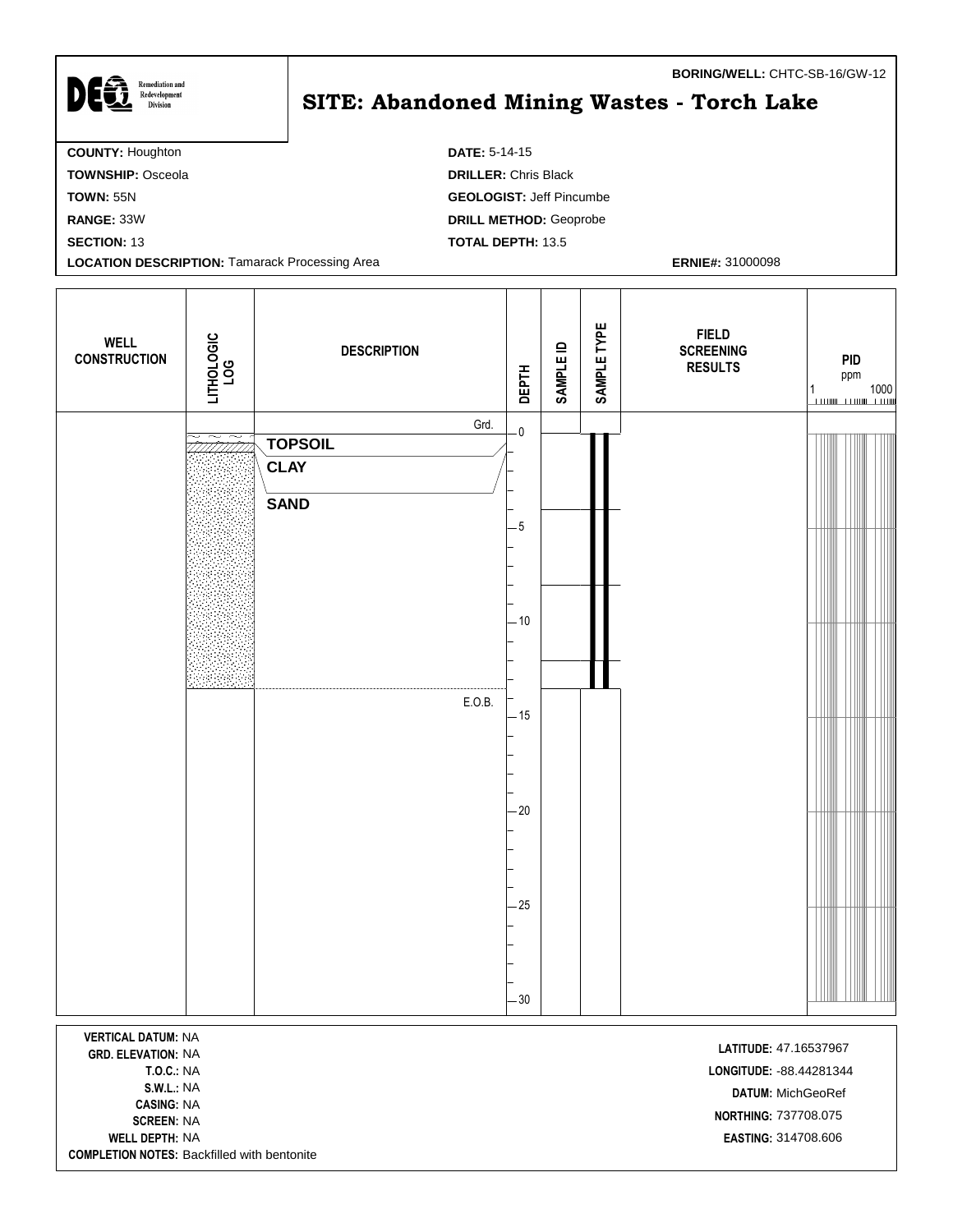| DEG<br><b>Remediation and</b><br>Redevelopment<br><b>Division</b> | <b>BORING/WELL: CHTC-SB-17/GW-13</b><br>SITE: Abandoned Mining Wastes - Torch Lake |
|-------------------------------------------------------------------|------------------------------------------------------------------------------------|
| <b>COUNTY: Houghton</b>                                           | <b>DATE: 5-14-15</b>                                                               |
| <b>TOWNSHIP: Osceola</b>                                          | <b>DRILLER: Chris Black</b>                                                        |
| <b>TOWN: 55N</b>                                                  | <b>GEOLOGIST: Jeff Pincumbe</b>                                                    |
| RANGE: 33W                                                        | <b>DRILL METHOD: Geoprobe</b>                                                      |
| <b>SECTION: 13</b>                                                | <b>TOTAL DEPTH: 19 ft</b>                                                          |
| <b>LOCATION DESCRIPTION: Tamarack Processing Area</b>             | <b>ERNIE#: 31000098</b>                                                            |

| <b>WELL</b><br><b>CONSTRUCTION</b>                     | LITHOLOGIC<br>LOG                                                                                                                     | <b>DESCRIPTION</b> | <b>DEPTH</b>            | SAMPLE ID | SAMPLE TYPE | <b>FIELD</b><br><b>SCREENING</b><br><b>RESULTS</b> | <b>PID</b><br>ppm<br>$\begin{array}{c c} 1 & 1000 \\ \hline \hline \end{array}$ |  |
|--------------------------------------------------------|---------------------------------------------------------------------------------------------------------------------------------------|--------------------|-------------------------|-----------|-------------|----------------------------------------------------|---------------------------------------------------------------------------------|--|
|                                                        |                                                                                                                                       | Grd.               | $\overline{\mathbf{0}}$ |           |             |                                                    |                                                                                 |  |
|                                                        | $\left[\begin{smallmatrix} \infty & \infty & \infty \\ \infty & \infty & \infty \\ \infty & \infty & \infty \end{smallmatrix}\right]$ | <b>TOPSOIL</b>     |                         |           |             |                                                    |                                                                                 |  |
|                                                        |                                                                                                                                       | <b>SAND</b>        | $-5$                    |           |             |                                                    |                                                                                 |  |
|                                                        |                                                                                                                                       | <b>SAND</b>        |                         |           |             |                                                    |                                                                                 |  |
|                                                        |                                                                                                                                       | <b>SAND</b>        | $-10$                   |           |             |                                                    |                                                                                 |  |
|                                                        |                                                                                                                                       | <b>NO CUTTINGS</b> | $-15$                   |           |             |                                                    |                                                                                 |  |
|                                                        |                                                                                                                                       | E.O.B.             | $-20$<br>$-25$          |           |             |                                                    |                                                                                 |  |
|                                                        |                                                                                                                                       |                    | $-30$                   |           |             |                                                    |                                                                                 |  |
| <b>VERTICAL DATUM: NA</b><br><b>GRD. ELEVATION: NA</b> |                                                                                                                                       |                    |                         |           |             | LATITUDE: 47.16531132                              |                                                                                 |  |

**CASING:** NA SCREEN: NA **WELL DEPTH:** NA **EASTING:** 314721.999 **COMPLETION NOTES:** Backfilled with bentonite

**T.O.C.:** NA **LONGITUDE:** -88.44263354 **S.W.L.:** NA **DATUM:** MichGeoRef **NORTHING: 737700.058**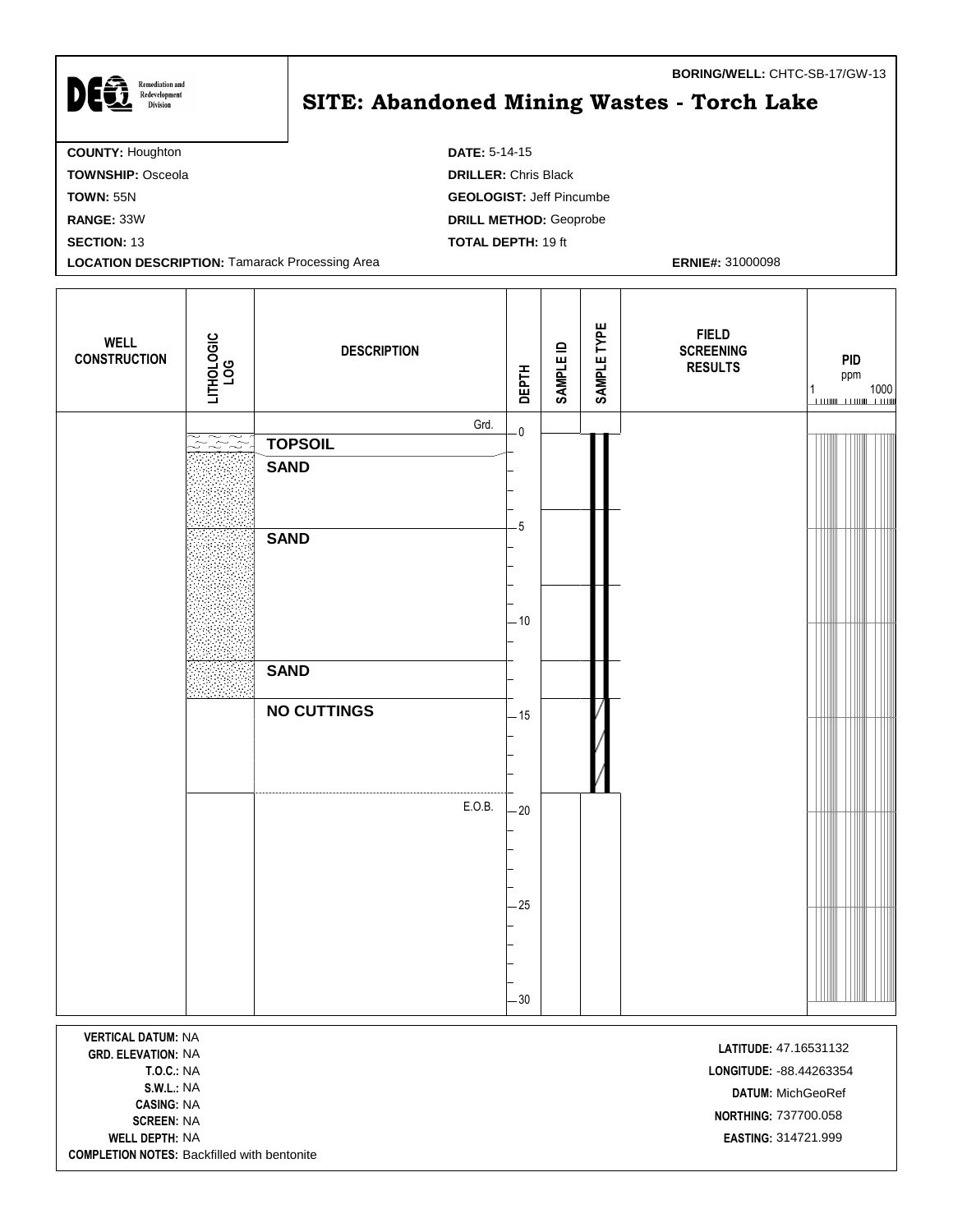| DEG<br><b>Remediation and</b><br>Redevelopment<br><b>Division</b> | <b>BORING/WELL: CHTC-SB-18/GW-14</b><br>SITE: Abandoned Mining Wastes - Torch Lake |
|-------------------------------------------------------------------|------------------------------------------------------------------------------------|
| <b>COUNTY: Houghton</b>                                           | <b>DATE: 5-14-15</b>                                                               |
| <b>TOWNSHIP: Osceola</b>                                          | <b>DRILLER: Chris Black</b>                                                        |
| <b>TOWN: 55N</b>                                                  | <b>GEOLOGIST: Jeff Pincumbe</b>                                                    |
| RANGE: 33W                                                        | <b>DRILL METHOD: Geoprobe</b>                                                      |
| <b>SECTION: 13</b>                                                | <b>TOTAL DEPTH: 13 ft</b>                                                          |

**LOCATION DESCRIPTION:** Tamarack Processing Area **ERNIE#: 31000098 ERNIE#: 31000098** 

ı

I

**COMPLETION NOTES:** Backfilled with bentonite

٦

| <b>WELL</b><br><b>CONSTRUCTION</b>                                                                                                                                  | LITHOLOGIC<br>LOG          | <b>DESCRIPTION</b>                                | <b>DEPTH</b>                 | SAMPLE ID | SAMPLE TYPE | <b>FIELD</b><br><b>SCREENING</b><br><b>RESULTS</b>                                                                    | <b>PID</b><br>ppm<br>1000<br>1 |
|---------------------------------------------------------------------------------------------------------------------------------------------------------------------|----------------------------|---------------------------------------------------|------------------------------|-----------|-------------|-----------------------------------------------------------------------------------------------------------------------|--------------------------------|
|                                                                                                                                                                     | <u> Bibliotti i Biblio</u> | Grd.<br><b>SAND</b><br><b>SAND</b><br><b>SILT</b> | $\overline{\mathbf{0}}$<br>5 |           |             |                                                                                                                       |                                |
|                                                                                                                                                                     |                            | <b>SAND</b><br><b>NO CUTTINGS</b><br>E.O.B.       | $-10$                        |           |             |                                                                                                                       |                                |
|                                                                                                                                                                     |                            |                                                   | $-15$<br>- 20                |           |             |                                                                                                                       |                                |
|                                                                                                                                                                     |                            |                                                   | $-25$<br>$-30$               |           |             |                                                                                                                       |                                |
| <b>VERTICAL DATUM: NA</b><br><b>GRD. ELEVATION: NA</b><br><b>T.O.C.: NA</b><br><b>S.W.L.: NA</b><br><b>CASING: NA</b><br><b>SCREEN: NA</b><br><b>WELL DEPTH: NA</b> |                            |                                                   |                              |           |             | LATITUDE: 47.16531913<br>LONGITUDE: - 88.44262538<br>DATUM: MichGeoRef<br>NORTHING: 737686.706<br>EASTING: 314722.203 |                                |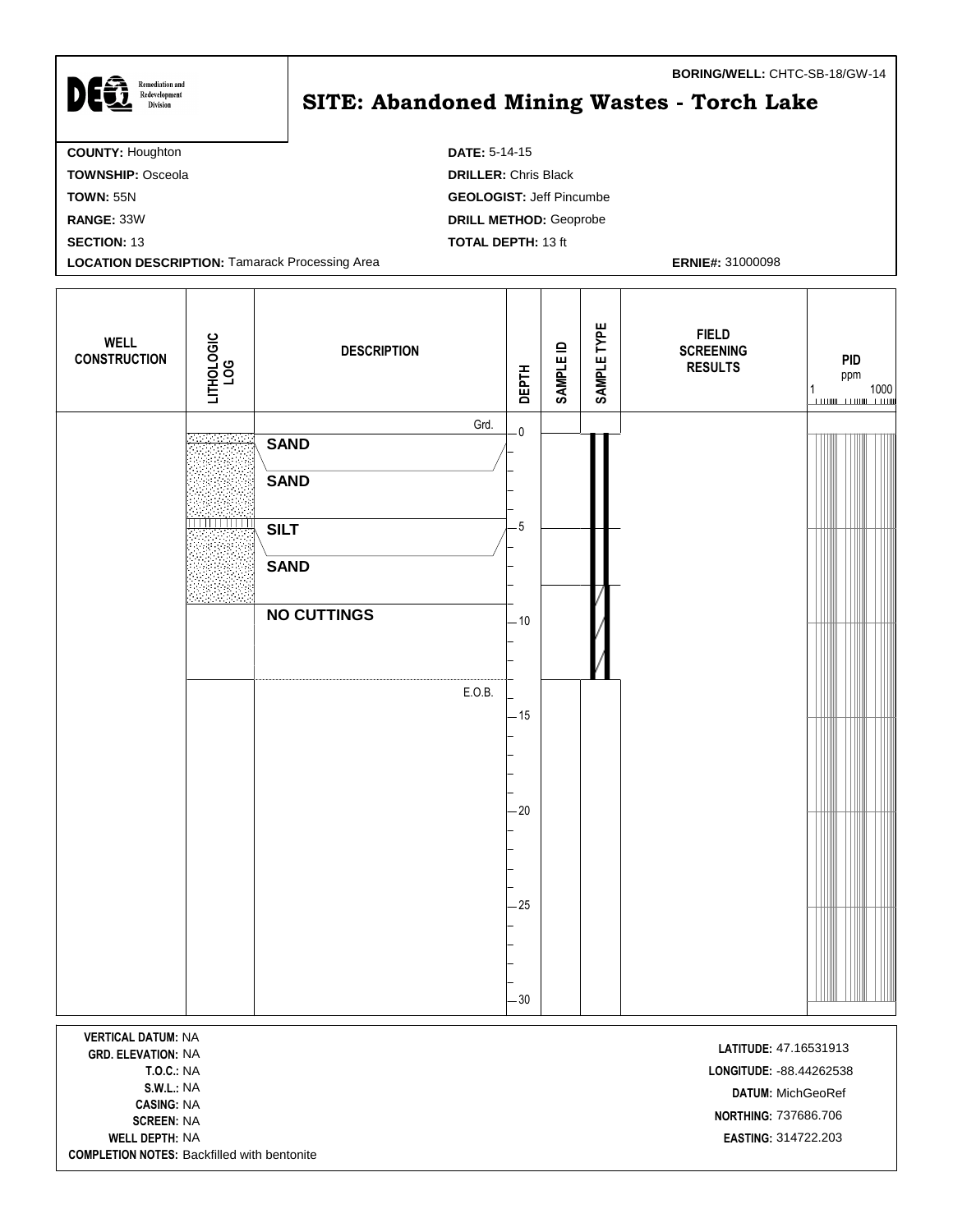| <b>Remediation and</b>                                | <b>BORING/WELL: CHTC-SB-19/GW-15</b>       |
|-------------------------------------------------------|--------------------------------------------|
| <b>DEG</b><br>Redevelopment<br><b>Division</b>        | SITE: Abandoned Mining Wastes - Torch Lake |
| <b>COUNTY: Houghton</b>                               | <b>DATE: 5-14-15</b>                       |
| <b>TOWNSHIP: Osceola</b>                              | <b>DRILLER: Chris Black</b>                |
| <b>TOWN: 55N</b>                                      | <b>GEOLOGIST: Jeff Pincumbe</b>            |
| RANGE: 33W                                            | <b>DRILL METHOD: Geoprobe</b>              |
| <b>SECTION: 13</b>                                    | <b>TOTAL DEPTH: 13 ft</b>                  |
| <b>LOCATION DESCRIPTION: Tamarack Processing Area</b> | <b>ERNIE#: 31000098</b>                    |

T

| <b>WELL</b><br><b>CONSTRUCTION</b>                     | LITHOLOGIC<br>LOG | <b>DESCRIPTION</b>                                                                | <b>DEPTH</b>                                                        | <b>SAMPLE ID</b> | SAMPLE TYPE | <b>FIELD</b><br><b>SCREENING</b><br><b>RESULTS</b> | <b>PID</b><br>ppm<br>$\frac{1}{1}$ 1000 |
|--------------------------------------------------------|-------------------|-----------------------------------------------------------------------------------|---------------------------------------------------------------------|------------------|-------------|----------------------------------------------------|-----------------------------------------|
|                                                        |                   | Grd.<br><b>FILL</b><br><b>FILL</b><br><b>SAND</b><br><b>NO CUTTINGS</b><br>E.O.B. | $\overline{\mathbf{0}}$<br>$-5$<br>$-10$<br>$-15$<br>$-20$<br>$-25$ |                  |             |                                                    |                                         |
| <b>VERTICAL DATUM: NA</b><br><b>GRD. ELEVATION: NA</b> |                   |                                                                                   | $-30$                                                               |                  |             | LATITUDE: 47.16497625                              |                                         |

**CASING:** NA **NORTHING:** 737663.737<br>**SCREEN:** NA **WELL DEPTH:** NA **EASTING:** 314691.858 **COMPLETION NOTES:** Backfilled with bentonite

**T.O.C.:** NA **LONGITUDE:** -88.4430161 **S.W.L.:** NA **DATUM:** MichGeoRef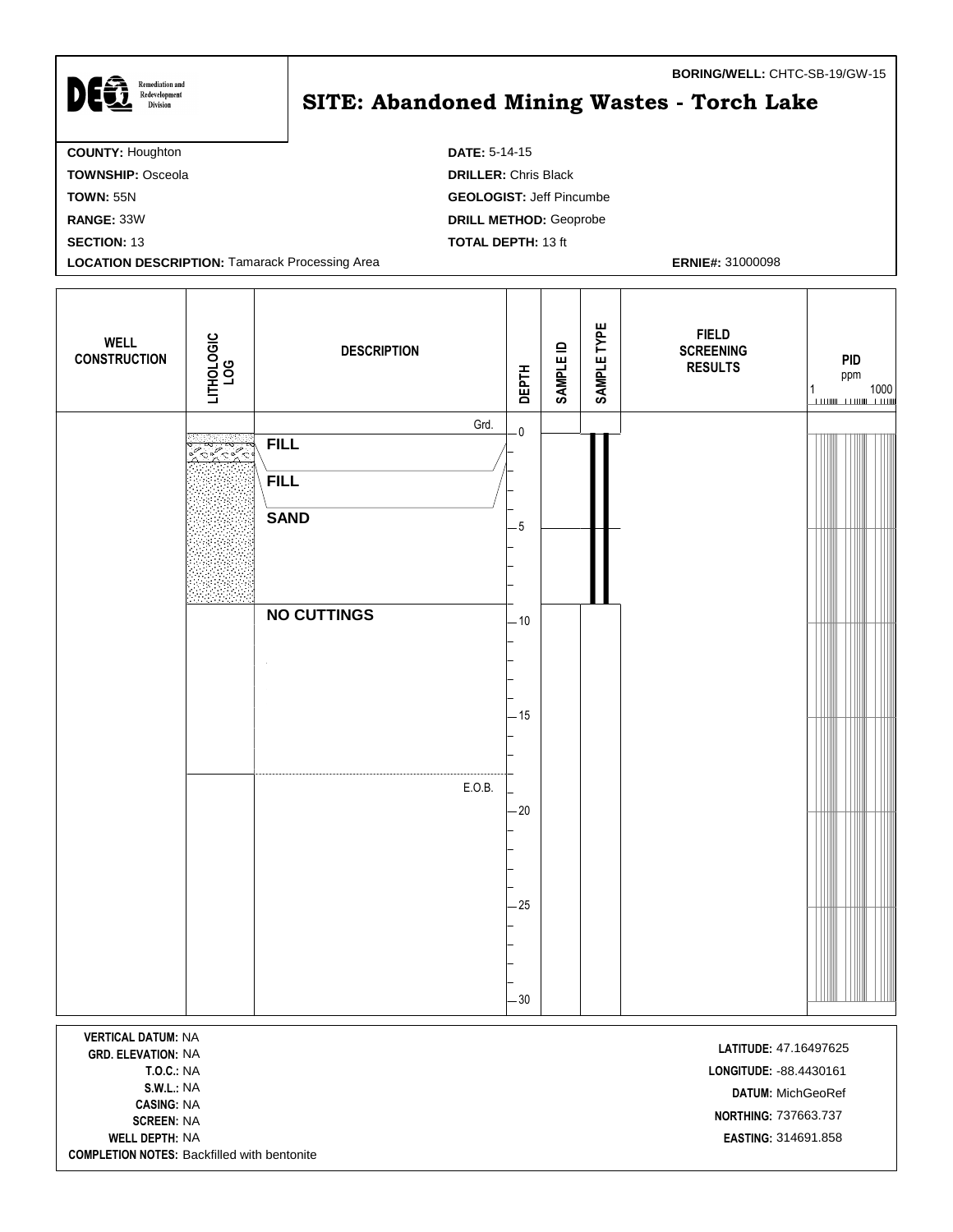| <b>Remediation and</b>                                | <b>BORING/WELL: CHTC-SB-20/GW-16</b>       |
|-------------------------------------------------------|--------------------------------------------|
| DEG<br>Redevelopment<br><b>Division</b>               | SITE: Abandoned Mining Wastes - Torch Lake |
| <b>COUNTY: Houghton</b>                               | <b>DATE: 5-14-15</b>                       |
| <b>TOWNSHIP: Osceola</b>                              | <b>DRILLER: Chris Black</b>                |
| <b>TOWN: 55N</b>                                      | <b>GEOLOGIST: Jeff Pincumbe</b>            |
| RANGE: 33W                                            | <b>DRILL METHOD: Geoprobe</b>              |
| <b>SECTION: 13</b>                                    | <b>TOTAL DEPTH: 9 ft</b>                   |
| <b>LOCATION DESCRIPTION: Tamarack Processing Area</b> | <b>ERNIE#: 31000098</b>                    |

| <b>WELL</b><br><b>CONSTRUCTION</b> | LITHOLOGIC<br>LOG | <b>DESCRIPTION</b>  | <b>DEPTH</b>            | <b>SAMPLE ID</b> | SAMPLE TYPE | <b>FIELD</b><br><b>SCREENING</b><br><b>RESULTS</b> | <b>PID</b><br>ppm |
|------------------------------------|-------------------|---------------------|-------------------------|------------------|-------------|----------------------------------------------------|-------------------|
|                                    | Representative    | Grd.<br><b>FILL</b> | $\overline{\mathbf{0}}$ |                  |             |                                                    |                   |
|                                    |                   | <b>SAND</b>         | $-5$                    |                  |             |                                                    |                   |
|                                    |                   | E.O.B.              | $-10$                   |                  |             |                                                    |                   |
|                                    |                   |                     | $-15$                   |                  |             |                                                    |                   |
|                                    |                   |                     | $-20$                   |                  |             |                                                    |                   |
|                                    |                   |                     | $-25$                   |                  |             |                                                    |                   |
| <b>VEDTICAL DATIIM-NIA</b>         |                   |                     | $-30$                   |                  |             |                                                    |                   |

**VERTICAL DATUM:** NA **LATITUDE:** 47.1647135 **CASING:** NA **SCREEN:** NA<br>**SCREEN:** NA **NORTHING:** 737634.958 **WELL DEPTH:** NA **EASTING:** 314677.796 **COMPLETION NOTES:** Backfilled with bentonite

**T.O.C.:** NA **LONGITUDE:** -88.44318972 **S.W.L.:** NA **DATUM:** MichGeoRef

- 1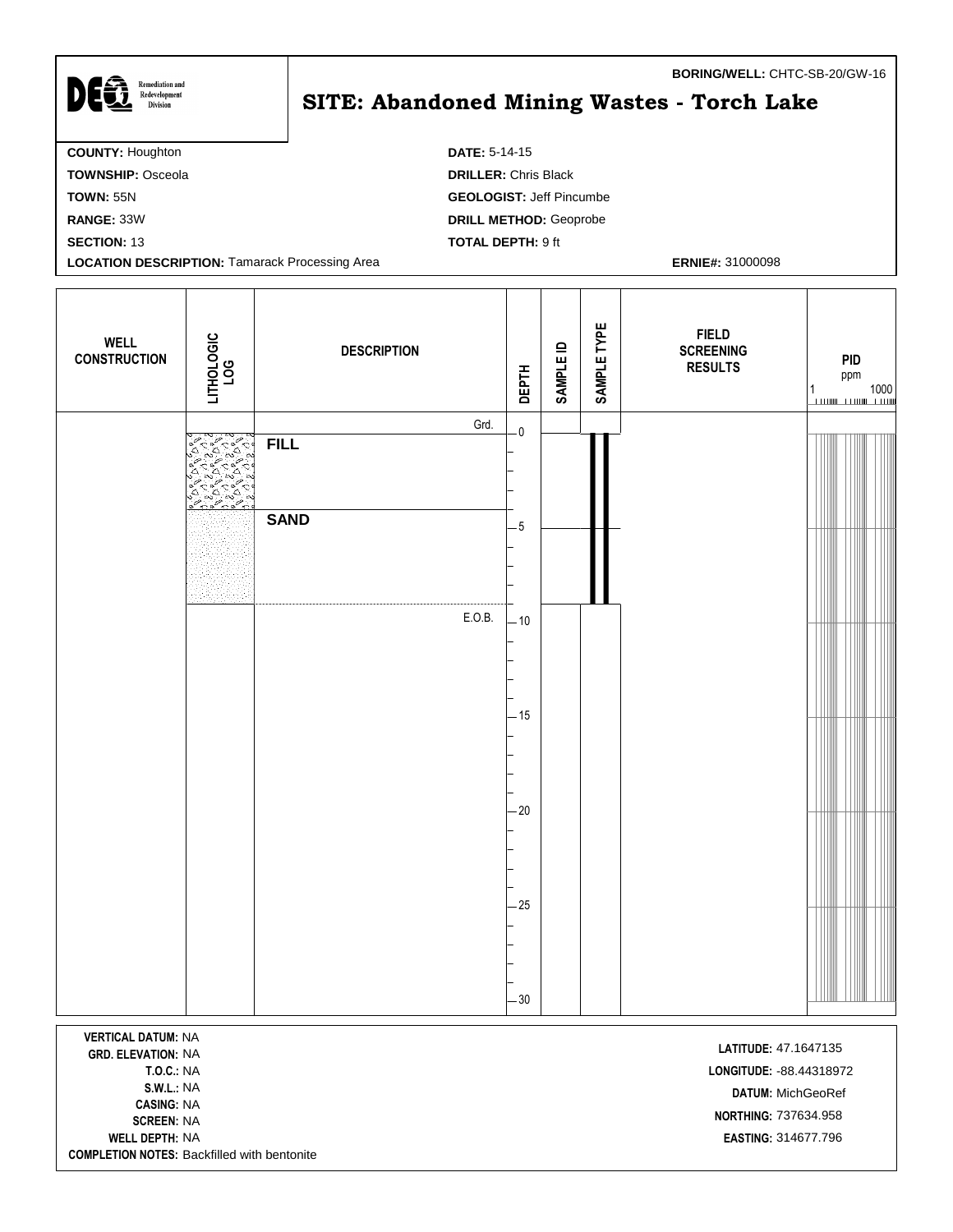| <b>Remediation and</b>                                | <b>BORING/WELL: CHTC-SB-21</b>             |
|-------------------------------------------------------|--------------------------------------------|
| Redevelopment<br><b>Division</b>                      | SITE: Abandoned Mining Wastes - Torch Lake |
| <b>COUNTY: Houghton</b>                               | <b>DATE: 5-15-15</b>                       |
| <b>TOWNSHIP: Osceola</b>                              | <b>DRILLER: Chris Black</b>                |
| <b>TOWN: 55N</b>                                      | <b>GEOLOGIST: Jeff Pincumbe</b>            |
| RANGE: 33W                                            | <b>DRILL METHOD: Geoprobe</b>              |
| <b>SECTION: 13</b>                                    | <b>TOTAL DEPTH: 16 ft</b>                  |
| <b>LOCATION DESCRIPTION: Tamarack Processing Area</b> | <b>ERNIE#: 31000098</b>                    |

 $\mathsf{l}$ 

| <b>WELL</b><br><b>CONSTRUCTION</b>                     | LITHOLOGIC<br>LOG                                                      | <b>DESCRIPTION</b>                                   | <b>DEPTH</b>                    | <b>SAMPLE ID</b> | SAMPLE TYPE | <b>FIELD</b><br><b>SCREENING</b><br><b>RESULTS</b> | <b>PID</b><br>ppm<br>1000<br>1 |
|--------------------------------------------------------|------------------------------------------------------------------------|------------------------------------------------------|---------------------------------|------------------|-------------|----------------------------------------------------|--------------------------------|
|                                                        | $\mathbb{R}^3$<br>¢.<br>ANA<br>A<br>△<br>్లు<br>۵٩<br>Ā.<br>أثخة<br>Q. | Grd.<br><b>TOPSOIL</b><br><b>SAND</b><br><b>FILL</b> | $\overline{\mathbf{0}}$<br>$-5$ |                  |             |                                                    |                                |
|                                                        | $\sum_{i=1}^{\infty}$<br>Δ<br>్న<br>ö                                  | <b>SAND</b><br><b>SAND</b>                           | $-10$                           |                  |             |                                                    |                                |
|                                                        |                                                                        | E.O.B.                                               | $-15$<br>$-20$                  |                  |             |                                                    |                                |
|                                                        |                                                                        |                                                      | $-25$                           |                  |             |                                                    |                                |
| <b>VERTICAL DATUM: NA</b><br><b>GRD. ELEVATION: NA</b> |                                                                        |                                                      | $-30$                           |                  |             | LATITUDE: 47.16394039                              |                                |

**CASING:** NA **COMPLETION NOTES:** Backfilled with bentonite

I

**T.O.C.:** NA **LONGITUDE:** -88.44259234 **S.W.L.:** NA **DATUM:** MichGeoRef **NORTHING:** 737547.668<br>**SCREEN:** NA **WELL DEPTH:** NA **EASTING:** 314720.385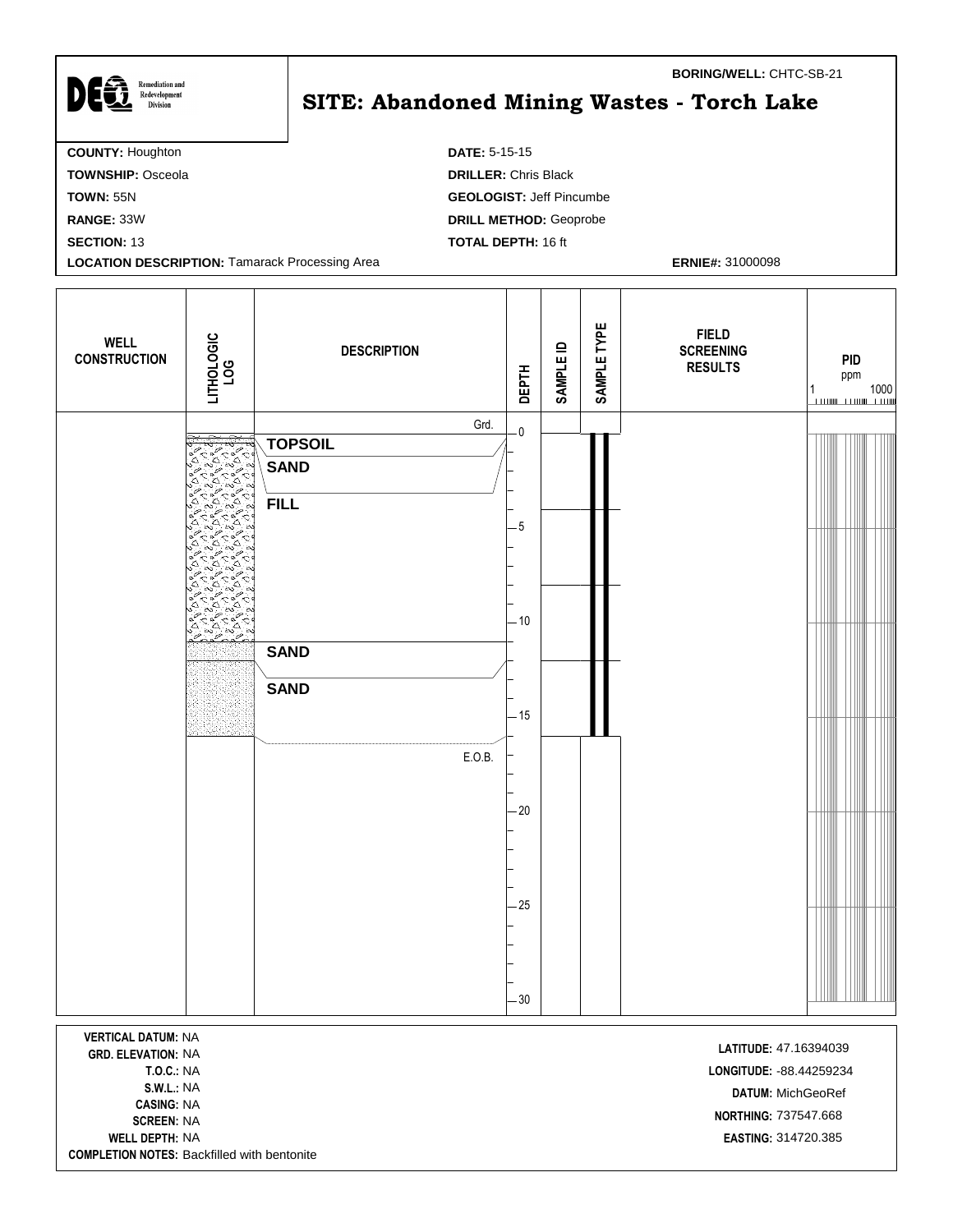| <b>Remediation and</b>                                | BORING/WELL: CHTC-SB-22/GW-17              |
|-------------------------------------------------------|--------------------------------------------|
| Redevelopment<br><b>Division</b>                      | SITE: Abandoned Mining Wastes - Torch Lake |
| <b>COUNTY: Houghton</b>                               | <b>DATE: 5-15-15</b>                       |
| <b>TOWNSHIP: Osceola</b>                              | <b>DRILLER: Chris Black</b>                |
| <b>TOWN: 55N</b>                                      | <b>GEOLOGIST: Jeff Pincumbe</b>            |
| RANGE: 33W                                            | <b>DRILL METHOD: Geoprobe</b>              |
| <b>SECTION: 13</b>                                    | <b>TOTAL DEPTH: 21 ft</b>                  |
| <b>LOCATION DESCRIPTION: Tamarack Processing Area</b> | <b>ERNIE#: 31000098</b>                    |

| <b>WELL</b><br><b>CONSTRUCTION</b>                                                                                                         | LITHOLOGIC<br>LOG                                                                                                                           | <b>DESCRIPTION</b> | <b>DEPTH</b> | SAMPLE ID | SAMPLE TYPE | <b>FIELD</b><br><b>SCREENING</b><br><b>RESULTS</b>                                             | <b>PID</b><br>ppm<br>1000<br>1 |
|--------------------------------------------------------------------------------------------------------------------------------------------|---------------------------------------------------------------------------------------------------------------------------------------------|--------------------|--------------|-----------|-------------|------------------------------------------------------------------------------------------------|--------------------------------|
|                                                                                                                                            |                                                                                                                                             | Grd.               | $\mathbf 0$  |           |             |                                                                                                |                                |
|                                                                                                                                            | REAR EARS<br>۵٩<br>$\sum_{\alpha} \sum_{\alpha} \alpha$<br>్షన<br>$\sum_{k=0}^{n} \frac{\lambda}{k}$<br>ċ۵<br>ö<br>Δ.<br>$\Delta$<br>బు     | <b>FILL</b>        |              |           |             |                                                                                                |                                |
|                                                                                                                                            | $\frac{1}{2}$<br>△<br>$\omega^{\Delta}$<br>Δ.<br>్షన<br>$\frac{1}{2}$<br>△<br>△<br>أثاث<br>iN,<br>ें 1<br>Δ<br>$\omega^{\Delta}$<br>ن<br>وف |                    | $\cdot 5$    |           |             |                                                                                                |                                |
|                                                                                                                                            | ್ಷ<br>△<br>д<br>ъs<br>Argentical                                                                                                            | <b>SAND</b>        | - 10         |           |             |                                                                                                |                                |
|                                                                                                                                            |                                                                                                                                             |                    | $-15$        |           |             |                                                                                                |                                |
|                                                                                                                                            |                                                                                                                                             | <b>NO CUTTINGS</b> | $-20$        |           |             |                                                                                                |                                |
|                                                                                                                                            |                                                                                                                                             |                    |              |           |             |                                                                                                |                                |
|                                                                                                                                            |                                                                                                                                             | E.O.B.             | - 25         |           |             |                                                                                                |                                |
|                                                                                                                                            |                                                                                                                                             |                    |              |           |             |                                                                                                | $\mathbb{E}[\mathcal{A}]$      |
| <b>VERTICAL DATUM: NA</b><br><b>GRD. ELEVATION: NA</b><br><b>T.O.C.: NA</b><br><b>S.W.L.: NA</b><br><b>CASING: NA</b><br><b>SCREEN: NA</b> |                                                                                                                                             |                    | $-30$        |           |             | LATITUDE: 47.16331295<br>LONGITUDE: - 88.44328494<br>DATUM: MichGeoRef<br>NORTHING: 737479.600 |                                |

**COMPLETION NOTES:** Backfilled with bentonite

**WELL DEPTH:** NA **EASTING:** 314665.743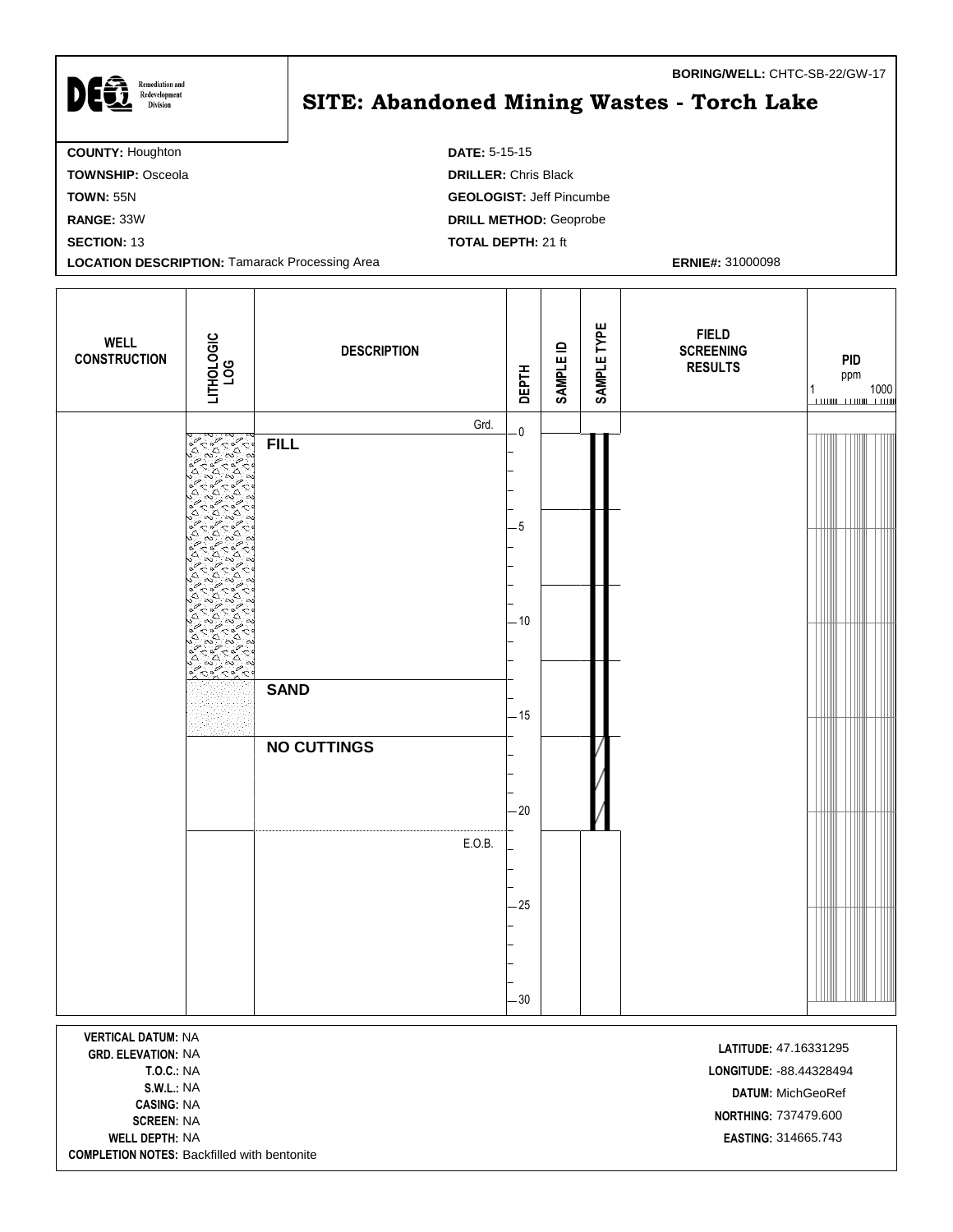| <b>Remediation and</b>                                | BORING/WELL: CHTC-SB-23/GW-18              |
|-------------------------------------------------------|--------------------------------------------|
| DEG<br>Redevelopment<br><b>Division</b>               | SITE: Abandoned Mining Wastes - Torch Lake |
| <b>COUNTY: Houghton</b>                               | <b>DATE: 5-15-15</b>                       |
| <b>TOWNSHIP: Osceola</b>                              | <b>DRILLER: Chris Black</b>                |
| <b>TOWN: 55N</b>                                      | <b>GEOLOGIST: Jeff Pincumbe</b>            |
| RANGE: 33W                                            | <b>DRILL METHOD: Geoprobe</b>              |
| <b>SECTION: 13</b>                                    | <b>TOTAL DEPTH: 19 ft</b>                  |
| <b>LOCATION DESCRIPTION: Tamarack Processing Area</b> | <b>ERNIE#: 31000098</b>                    |

 $\mathbf{I}$ 

| <b>WELL</b><br><b>CONSTRUCTION</b> | LITHOLOGIC<br>LOG | <b>DESCRIPTION</b> | <b>DEPTH</b>            | <b>SAMPLE ID</b> | SAMPLE TYPE | <b>FIELD</b><br><b>SCREENING</b><br><b>RESULTS</b> | <b>PID</b><br>ppm<br>$\begin{array}{c c} 1 & 1000 \\ \hline \end{array}$ |  |
|------------------------------------|-------------------|--------------------|-------------------------|------------------|-------------|----------------------------------------------------|--------------------------------------------------------------------------|--|
|                                    |                   | Grd.               | $\overline{\mathbf{0}}$ |                  |             |                                                    |                                                                          |  |
|                                    |                   | <b>SAND</b>        |                         |                  |             |                                                    |                                                                          |  |
|                                    |                   | <b>SAND</b>        |                         |                  |             |                                                    |                                                                          |  |
|                                    |                   |                    | $-5$                    |                  |             |                                                    |                                                                          |  |
|                                    |                   |                    |                         |                  |             |                                                    |                                                                          |  |
|                                    |                   | <b>NO CUTTINGS</b> | $-10$                   |                  |             |                                                    |                                                                          |  |
|                                    |                   |                    |                         |                  |             |                                                    |                                                                          |  |
|                                    |                   |                    |                         |                  |             |                                                    |                                                                          |  |
|                                    |                   |                    | $-15$                   |                  |             |                                                    |                                                                          |  |
|                                    |                   | E.O.B.             | $-20$                   |                  |             |                                                    |                                                                          |  |
|                                    |                   |                    | $-25$<br>$-30$          |                  |             |                                                    |                                                                          |  |
| <b>VERTICAL DATUM: NA</b>          |                   |                    |                         |                  |             |                                                    |                                                                          |  |
| CDD ELEVATION, NA                  |                   |                    |                         |                  |             | LATITUDE: 47.1637060                               |                                                                          |  |

**GRD. ELEVATION: NA CASING:** NA **WELL DEPTH:** NA **EASTING:** 314655.277 **COMPLETION NOTES:** Backfilled with bentonite

ſ

**T.O.C.:** NA **LONGITUDE:** -88.443441 **S.W.L.:** NA **DATUM:** MichGeoRef **SCREEN:** NA<br>**SCREEN:** NA<br>**SCREEN:** NA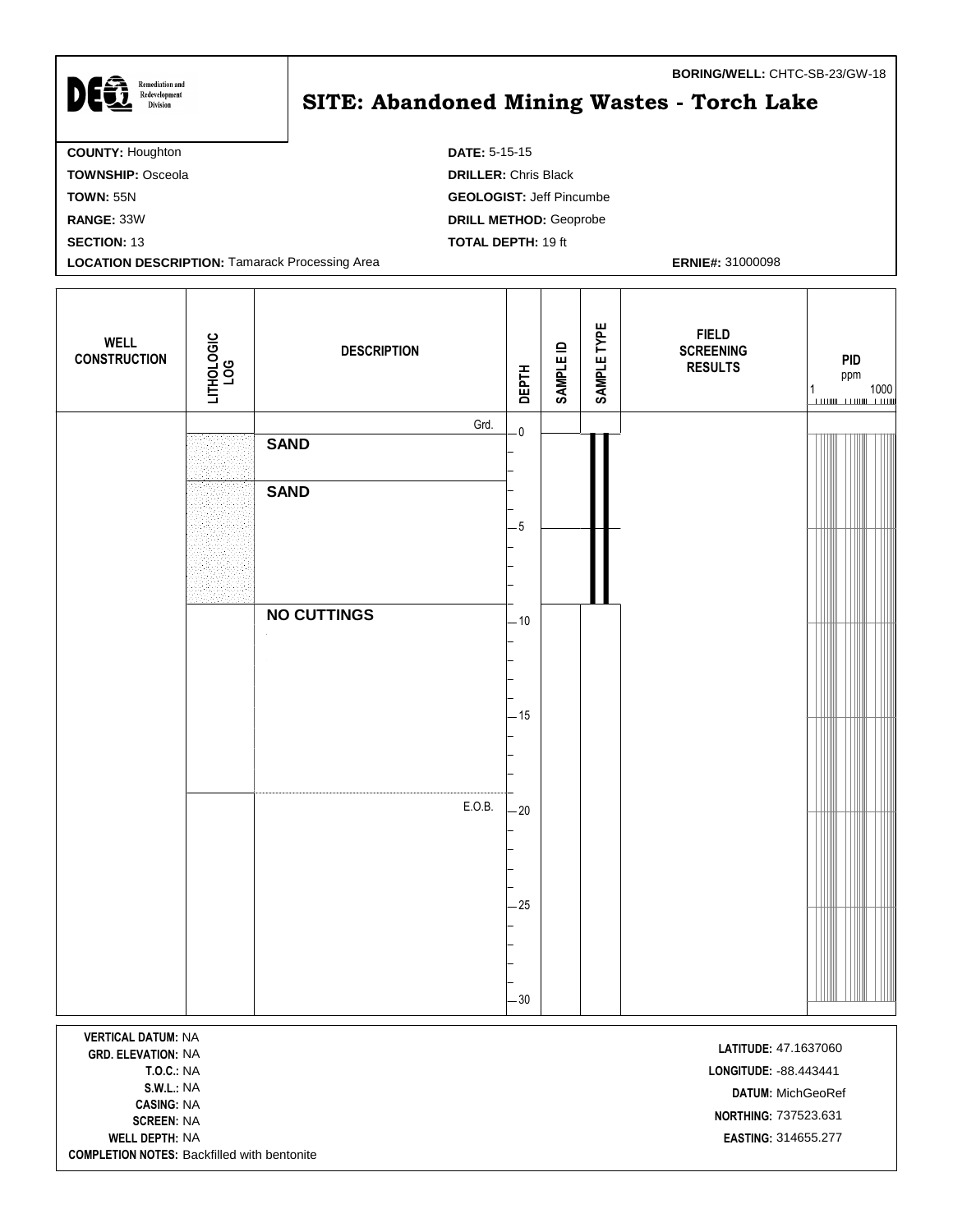| <b>Remediation and</b>                                | <b>BORING/WELL: CHTC-SB-24/GW-19</b>       |
|-------------------------------------------------------|--------------------------------------------|
| DEG<br>Redevelopment<br><b>Division</b>               | SITE: Abandoned Mining Wastes - Torch Lake |
| <b>COUNTY: Houghton</b>                               | <b>DATE: 5-15-15</b>                       |
| <b>TOWNSHIP: Osceola</b>                              | <b>DRILLER: Chris Black</b>                |
| <b>TOWN: 55N</b>                                      | <b>GEOLOGIST: Jeff Pincumbe</b>            |
| RANGE: 33W                                            | <b>DRILL METHOD: Geoprobe</b>              |
| <b>SECTION: 13</b>                                    | <b>TOTAL DEPTH: 9 ft</b>                   |
| <b>LOCATION DESCRIPTION: Tamarack Processing Area</b> | <b>ERNIE#: 31000098</b>                    |

T

| <b>WELL</b><br><b>CONSTRUCTION</b> | LITHOLOGIC<br>LOG | <b>DESCRIPTION</b>                                          | <b>DEPTH</b>                                                      | <b>SAMPLE ID</b> | SAMPLE TYPE | <b>FIELD</b><br><b>SCREENING</b><br><b>RESULTS</b> | PID<br>ppm<br>$\begin{array}{c c} 1 & 1000 \\ \hline \end{array}$ |
|------------------------------------|-------------------|-------------------------------------------------------------|-------------------------------------------------------------------|------------------|-------------|----------------------------------------------------|-------------------------------------------------------------------|
|                                    | <b>Accept</b>     | Grd.<br><b>FILL</b><br><b>SAND</b><br><b>SAND</b><br>E.O.B. | $\mathbf{0}$<br>$-5$<br>$-10$<br>$-15$<br>$-20$<br>$-25$<br>$-30$ |                  |             |                                                    |                                                                   |

**VERTICAL DATUM:** NA NA **LATITUDE: GRD. ELEVATION:** 47.163962 **CASING:** NA **SCREEN:** NA<br>**SCREEN:** NA<br>**SCREEN:** NA **WELL DEPTH:** NA **EASTING:** 314613.659 **COMPLETION NOTES:** Backfilled with bentonite

**T.O.C.:** NA **LONGITUDE:** -88.444002 **S.W.L.:** NA **DATUM:** MichGeoRef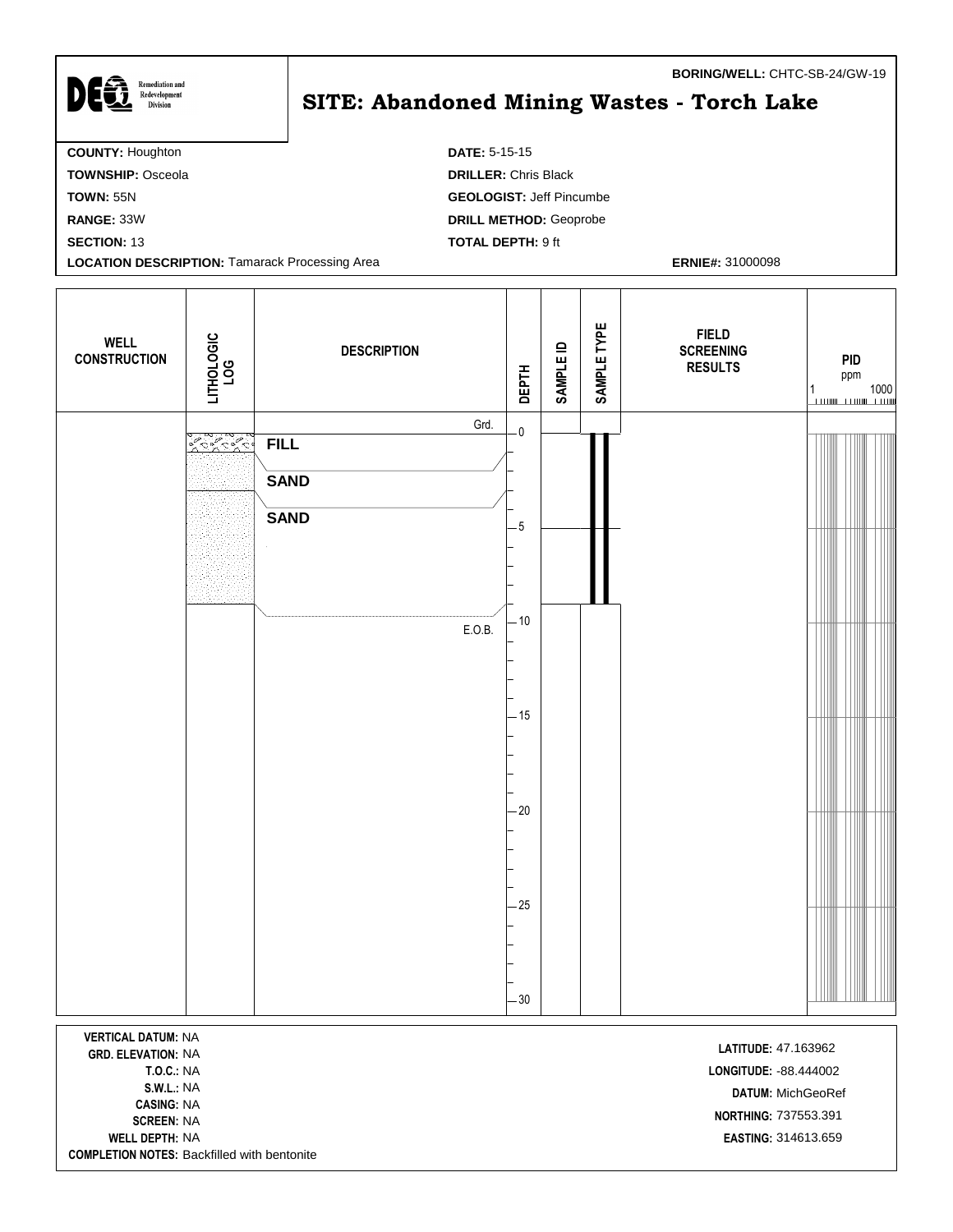| )Eĝ<br><b>Remediation and</b><br>Redevelopment<br><b>Division</b> | <b>BORING/WELL: CHTC-SB-25/GW-20</b><br><b>SITE: Abandoned Mining Wastes - Torch Lake</b> |
|-------------------------------------------------------------------|-------------------------------------------------------------------------------------------|
| <b>COUNTY: Houghton</b>                                           | <b>DATE: 5-15-15</b>                                                                      |
| <b>TOWNSHIP: Osceola</b>                                          | <b>DRILLER: Chris Black</b>                                                               |
| <b>TOWN: 55N</b>                                                  | <b>GEOLOGIST: Jeff Pincumbe</b>                                                           |
| RANGE: 33W                                                        | <b>DRILL METHOD: Geoprobe</b>                                                             |
| <b>SECTION: 13</b>                                                | <b>TOTAL DEPTH: 13 ft</b>                                                                 |

**LOCATION DESCRIPTION:** Tamarack Processing Area **ERNIE#: 31000098 ERNIE#: 31000098** 

٦

ſ

| <b>WELL</b><br><b>CONSTRUCTION</b>                                                                                                         | LITHOLOGIC<br>LOG | <b>DESCRIPTION</b>                                   | <b>DEPTH</b>       | <b>SAMPLE ID</b> | SAMPLE TYPE | <b>FIELD</b><br><b>SCREENING</b><br><b>RESULTS</b>                                         | <b>PID</b><br>ppm<br>1000<br>1 |
|--------------------------------------------------------------------------------------------------------------------------------------------|-------------------|------------------------------------------------------|--------------------|------------------|-------------|--------------------------------------------------------------------------------------------|--------------------------------|
|                                                                                                                                            | <u>ZZZ:</u>       | Grd.<br><b>TOPSOIL</b><br><b>SAND</b><br><b>SAND</b> | $\mathbf 0$<br>- 5 |                  |             |                                                                                            |                                |
|                                                                                                                                            |                   | <b>SAND</b><br><b>NO CUTTINGS</b><br>E.O.B.          | $-10$              |                  |             |                                                                                            |                                |
|                                                                                                                                            |                   |                                                      | $-15$<br>$-20$     |                  |             |                                                                                            |                                |
|                                                                                                                                            |                   |                                                      | $-25$              |                  |             |                                                                                            |                                |
| <b>VERTICAL DATUM: NA</b><br><b>GRD. ELEVATION: NA</b><br><b>T.O.C.: NA</b><br><b>S.W.L.: NA</b><br><b>CASING: NA</b><br><b>SCREEN: NA</b> |                   |                                                      | $-30$              |                  |             | LATITUDE: 47.163269<br>LONGITUDE: - 88.444257<br>DATUM: MichGeoRef<br>NORTHING: 737476.898 |                                |

**COMPLETION NOTES:** Backfilled with bentonite

**WELL DEPTH:** NA **EASTING:** 314591.940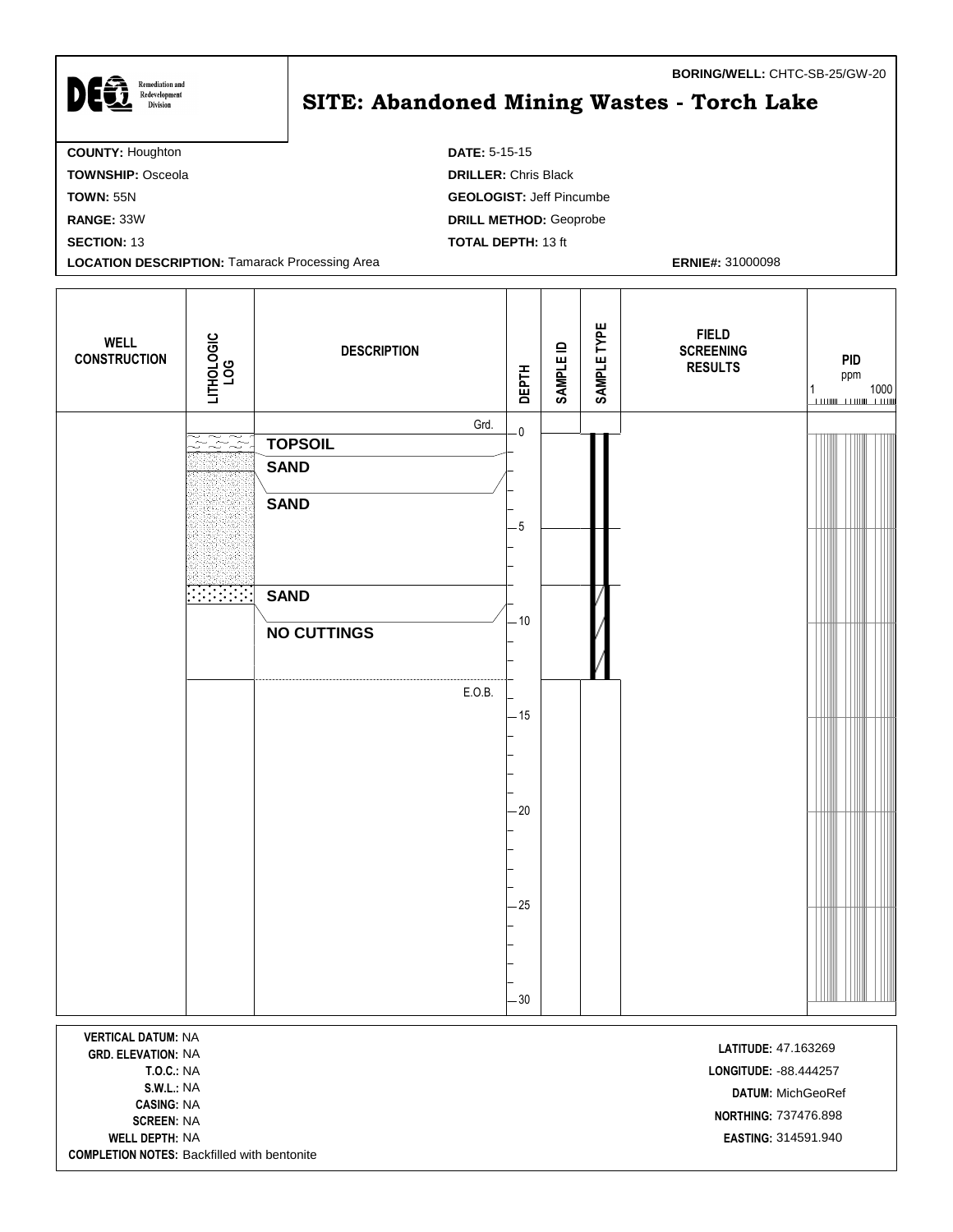| <b>Remediation and</b><br>Redevelopment<br>Division   | BURING/WELL: UTIL-3D-Z0/GW-ZI<br>SITE: Abandoned Mining Wastes - Torch Lake |
|-------------------------------------------------------|-----------------------------------------------------------------------------|
| <b>COUNTY: Houghton</b>                               | <b>DATE: 5-15-15</b>                                                        |
| <b>TOWNSHIP: Osceola</b>                              | <b>DRILLER: Chris Black</b>                                                 |
| <b>TOWN: 55N</b>                                      | <b>GEOLOGIST: Jeff Pincumbe</b>                                             |
| RANGE: 33W                                            | <b>DRILL METHOD: Geoprobe</b>                                               |
| <b>SECTION: 13</b>                                    | <b>TOTAL DEPTH: 21 ft</b>                                                   |
| <b>LOCATION DESCRIPTION: Tamarack Processing Area</b> | <b>ERNIE#: 31000098</b>                                                     |

| <b>WELL</b><br><b>CONSTRUCTION</b>                                                | LITHOLOGIC<br><b>LOG</b>                                                                                                                                             | <b>DESCRIPTION</b>                | <b>DEPTH</b>                    | <b>SAMPLE ID</b> | SAMPLE TYPE | <b>FIELD</b><br><b>SCREENING</b><br><b>RESULTS</b>                    | <b>PID</b><br>ppm<br>1000<br>1 |
|-----------------------------------------------------------------------------------|----------------------------------------------------------------------------------------------------------------------------------------------------------------------|-----------------------------------|---------------------------------|------------------|-------------|-----------------------------------------------------------------------|--------------------------------|
|                                                                                   | ক<br>ठ<br>Sergentes<br>$\sum_{i=1}^{N}$<br>$\sim$<br>△<br>دى<br>۵<br>òД<br>△<br>أدبغ                                                                                 | Grd.<br><b>FILL</b>               | $\overline{\mathbf{0}}$<br>$-5$ |                  |             |                                                                       |                                |
|                                                                                   | A<br>Δ<br>έŃ<br>۵۹<br>Ö.<br>△<br>ू<br>ू<br>èS.<br>4<br>$\hat{\omega}^{\Delta}$<br>$\approx$<br>ò<br>$\preccurlyeq^{\mathsf{d}}$<br>$\Delta\sigma^a$<br>$\Delta$<br>△ | <b>SAND</b><br><b>NO CUTTINGS</b> | $-10$                           |                  |             |                                                                       |                                |
|                                                                                   |                                                                                                                                                                      |                                   | - 15<br>$-20$                   |                  |             |                                                                       |                                |
|                                                                                   |                                                                                                                                                                      | E.O.B.                            | $-25$                           |                  |             |                                                                       |                                |
| <b>VERTICAL DATUM: NA</b>                                                         |                                                                                                                                                                      |                                   | $-30$                           |                  |             |                                                                       |                                |
| <b>GRD. ELEVATION: NA</b><br><b>T.O.C.: NA</b><br>S.W.L.: NA<br><b>CASING: NA</b> |                                                                                                                                                                      |                                   |                                 |                  |             | LATITUDE: 47.1625873<br>LONGITUDE: - 88.44389207<br>DATUM: MichGeoRef |                                |

**WELL DEPTH:** NA **EASTING:** 314617.236 **COMPLETION NOTES:** Backfilled with bentonite

 $\mathbb{R}^2$ 

**NORTHING:** 737400.421<br>**SCREEN:** NA

**BORING/WELL:** CHTC-SB-26/GW-21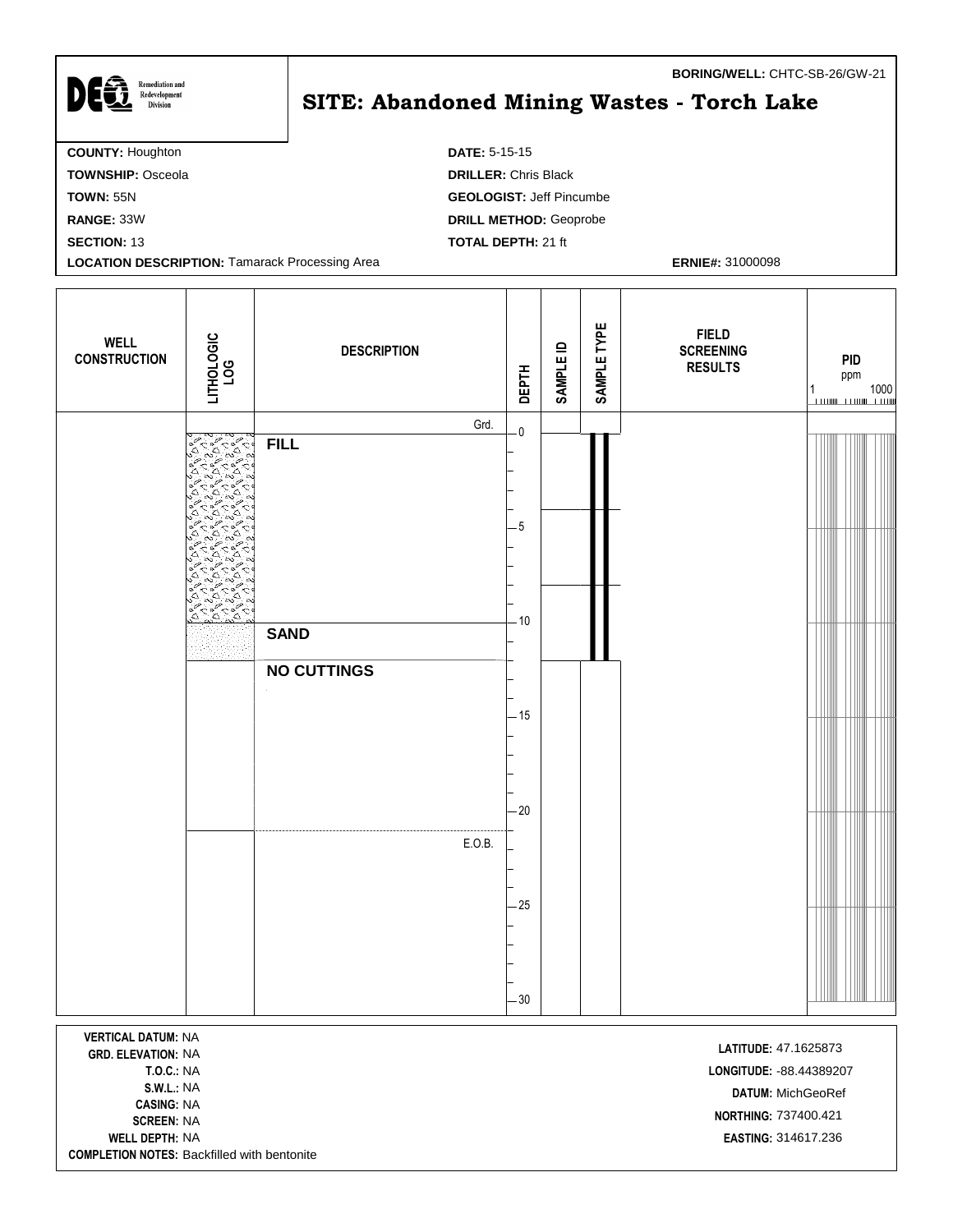| <b>Remediation and</b>                                | BORING/WELL: CHTC-SB-27/GW-22              |
|-------------------------------------------------------|--------------------------------------------|
| Redevelopment<br><b>Division</b>                      | SITE: Abandoned Mining Wastes - Torch Lake |
| <b>COUNTY: Houghton</b>                               | <b>DATE: 5-15-15</b>                       |
| <b>TOWNSHIP: Osceola</b>                              | <b>DRILLER: Chris Black</b>                |
| <b>TOWN: 55N</b>                                      | <b>GEOLOGIST: Jeff Pincumbe</b>            |
| RANGE: 33W                                            | <b>DRILL METHOD: Geoprobe</b>              |
| <b>SECTION: 13</b>                                    | <b>TOTAL DEPTH: 8 ft</b>                   |
| <b>LOCATION DESCRIPTION: Tamarack Processing Area</b> | <b>ERNIE#: 31000098</b>                    |

T

| <b>WELL</b><br><b>CONSTRUCTION</b>                     | LITHOLOGIC<br>LOG                                      | <b>DESCRIPTION</b>                                                  | <b>DEPTH</b>            | SAMPLE ID | SAMPLE TYPE | <b>FIELD</b><br><b>SCREENING</b><br><b>RESULTS</b> | <b>PID</b><br>ppm |
|--------------------------------------------------------|--------------------------------------------------------|---------------------------------------------------------------------|-------------------------|-----------|-------------|----------------------------------------------------|-------------------|
|                                                        | $\widetilde{\phantom{m}}$<br>$\widetilde{\phantom{m}}$ | Grd.<br><b>TOPSOIL</b><br><b>SAND</b><br><b>SAND</b><br><b>SAND</b> | $-0$<br>$5\phantom{.0}$ |           |             |                                                    |                   |
|                                                        |                                                        | E.O.B.                                                              | $-10$<br>$-15$          |           |             |                                                    |                   |
|                                                        |                                                        |                                                                     | $-20$<br>$-25$          |           |             |                                                    |                   |
| <b>VERTICAL DATUM: NA</b><br><b>GRD. ELEVATION: NA</b> |                                                        |                                                                     | $-30$                   |           |             | LATITUDE: 47.16338029                              |                   |

**CASING:** NA **WELL DEPTH:** NA **EASTING:** 314542.477 **COMPLETION NOTES:** Backfilled with bentonite

**T.O.C.:** NA **LONGITUDE:** -88.44491497 **S.W.L.:** NA **DATUM:** MichGeoRef **NORTHING:** 737490.923<br>**SCREEN:** NA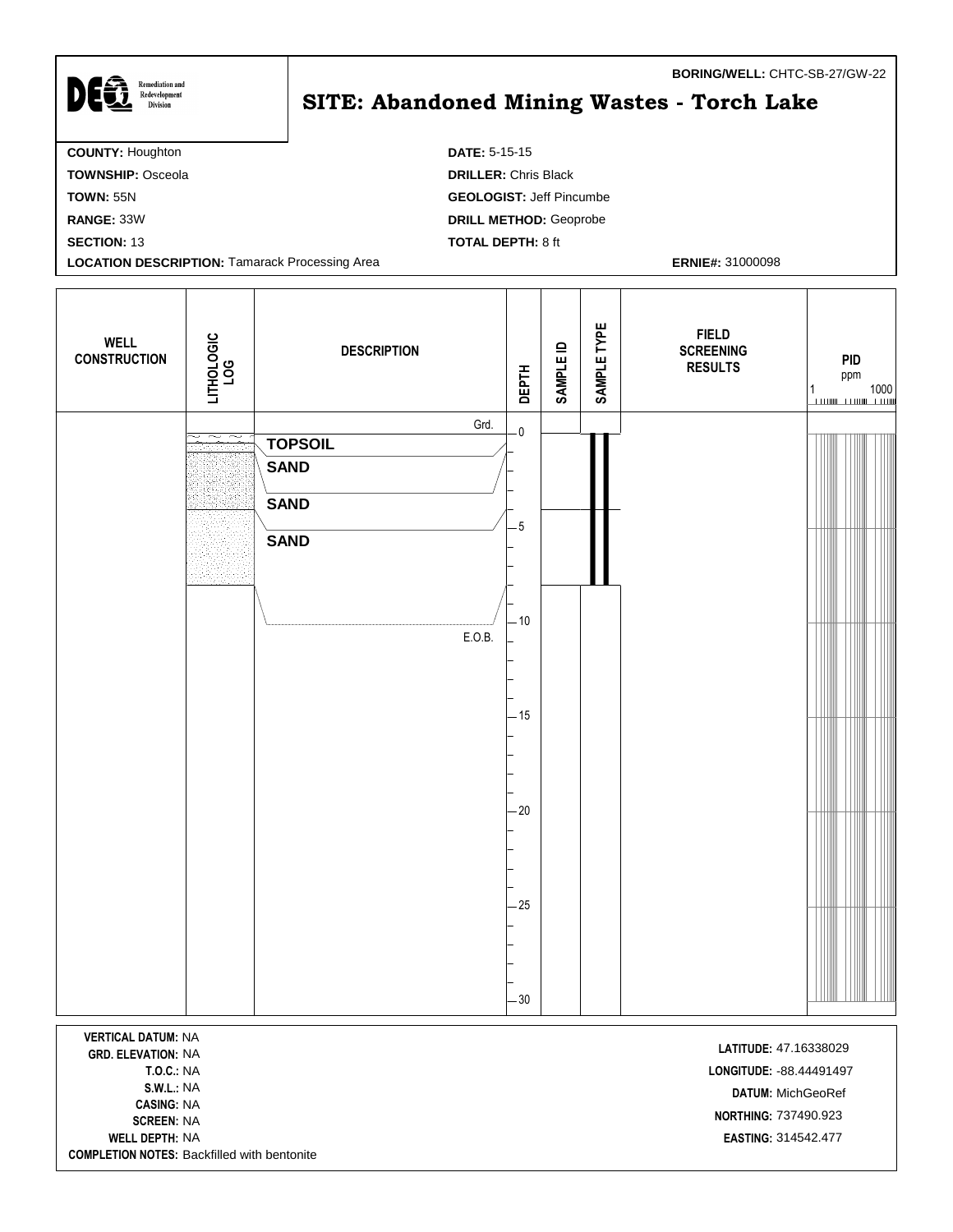| <b>Remediation and</b>                                | <b>BORING/WELL: CHTC-SB-28/GW-23</b>              |  |  |  |  |  |  |  |
|-------------------------------------------------------|---------------------------------------------------|--|--|--|--|--|--|--|
| Redevelopment<br><b>Division</b>                      | <b>SITE: Abandoned Mining Wastes - Torch Lake</b> |  |  |  |  |  |  |  |
|                                                       |                                                   |  |  |  |  |  |  |  |
| <b>COUNTY: Houghton</b>                               | <b>DATE: 5-16-15</b>                              |  |  |  |  |  |  |  |
| <b>TOWNSHIP: Osceola</b>                              | <b>DRILLER: Chris Black</b>                       |  |  |  |  |  |  |  |
| <b>TOWN: 55N</b>                                      | <b>GEOLOGIST: Jeff Pincumbe</b>                   |  |  |  |  |  |  |  |
| RANGE: 33W                                            | <b>DRILL METHOD: Geoprobe</b>                     |  |  |  |  |  |  |  |
| <b>SECTION: 13</b>                                    | <b>TOTAL DEPTH: 21 ft</b>                         |  |  |  |  |  |  |  |
| <b>LOCATION DESCRIPTION: Tamarack Processing Area</b> | <b>ERNIE#: 31000098</b>                           |  |  |  |  |  |  |  |

Τ

| <b>WELL</b><br><b>CONSTRUCTION</b> | LITHOLOGIC<br>LOG | <b>DESCRIPTION</b>            | <b>DEPTH</b>            | <b>SAMPLE ID</b> | SAMPLE TYPE | <b>FIELD</b><br><b>SCREENING</b><br><b>RESULTS</b> |  | <b>PID</b><br>ppm<br>$\begin{array}{c} 1 \\ \hline \end{array} \qquad \qquad \begin{array}{c} 1000 \\ \hline \end{array}$ |  |
|------------------------------------|-------------------|-------------------------------|-------------------------|------------------|-------------|----------------------------------------------------|--|---------------------------------------------------------------------------------------------------------------------------|--|
|                                    | $\sim$<br>$\sim$  | Grd.                          | $\overline{\mathbf{0}}$ |                  |             |                                                    |  |                                                                                                                           |  |
|                                    |                   | <b>TOPSOIL</b><br><b>SAND</b> |                         |                  |             |                                                    |  |                                                                                                                           |  |
|                                    |                   |                               |                         |                  |             |                                                    |  |                                                                                                                           |  |
|                                    |                   |                               | $-5$                    |                  |             |                                                    |  |                                                                                                                           |  |
|                                    |                   |                               |                         |                  |             |                                                    |  |                                                                                                                           |  |
|                                    |                   |                               |                         |                  |             |                                                    |  |                                                                                                                           |  |
|                                    |                   |                               | $-10$                   |                  |             |                                                    |  |                                                                                                                           |  |
|                                    |                   | <b>SAND</b>                   |                         |                  |             |                                                    |  |                                                                                                                           |  |
|                                    |                   |                               |                         |                  |             |                                                    |  |                                                                                                                           |  |
|                                    |                   |                               | $-15$                   |                  |             |                                                    |  |                                                                                                                           |  |
|                                    |                   | <b>NO CUTTINGS</b>            |                         |                  |             |                                                    |  |                                                                                                                           |  |
|                                    |                   |                               |                         |                  |             |                                                    |  |                                                                                                                           |  |
|                                    |                   |                               | $-20$                   |                  |             |                                                    |  |                                                                                                                           |  |
|                                    |                   | E.O.B.                        |                         |                  |             |                                                    |  |                                                                                                                           |  |
|                                    |                   |                               |                         |                  |             |                                                    |  |                                                                                                                           |  |
|                                    |                   |                               | $-25$                   |                  |             |                                                    |  |                                                                                                                           |  |
|                                    |                   |                               |                         |                  |             |                                                    |  |                                                                                                                           |  |
|                                    |                   |                               |                         |                  |             |                                                    |  |                                                                                                                           |  |
|                                    |                   |                               | $-30$                   |                  |             |                                                    |  |                                                                                                                           |  |
| <b>MERTION BATIMENIA</b>           |                   |                               |                         |                  |             |                                                    |  |                                                                                                                           |  |

**VERTICAL DATUM:** NA **LATITUDE:** 47.16210889<br>**GRD. ELEVATION:** NA **CASING:** NA **NORTHING:** 737348.884<br>**SCREEN:** NA **WELL DEPTH:** NA **EASTING:** 314563.904 **COMPLETION NOTES:** Backfilled with bentonite

**T.O.C.:** NA **LONGITUDE:** -88.44457414 **S.W.L.:** NA **DATUM:** MichGeoRef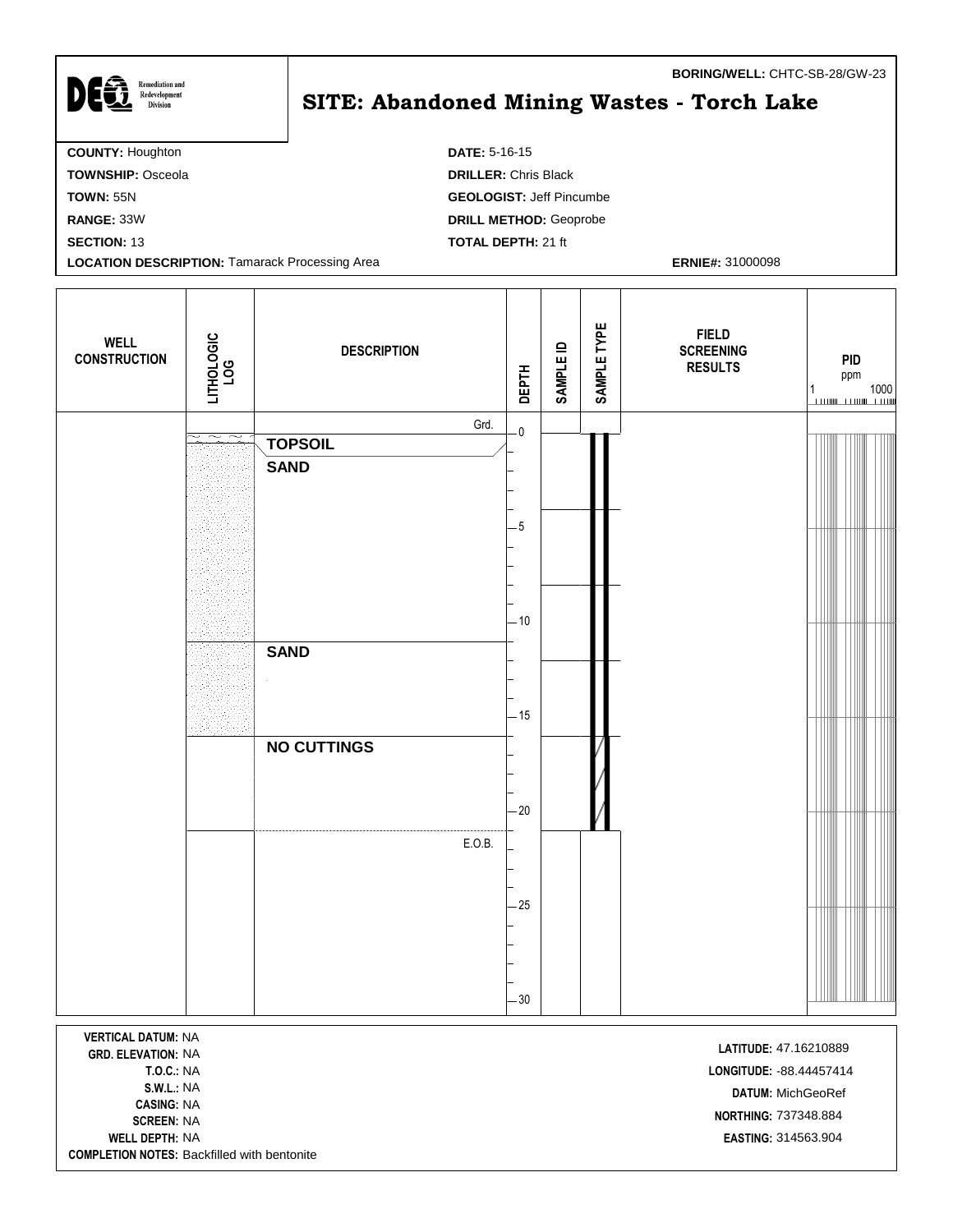| DEG<br><b>Remediation and</b><br>Redevelopment<br><b>Division</b> | <b>BORING/WELL: CHTC-SB-30/GW-25</b><br>SITE: Abandoned Mining Wastes - Torch Lake |
|-------------------------------------------------------------------|------------------------------------------------------------------------------------|
| <b>COUNTY: Houghton</b>                                           | <b>DATE: 5-16-15</b>                                                               |
| <b>TOWNSHIP: Osceola</b>                                          | <b>DRILLER: Chris Black</b>                                                        |
| <b>TOWN: 55N</b>                                                  | <b>GEOLOGIST: Jeff Pincumbe</b>                                                    |
| <b>RANGE: 33W</b>                                                 | <b>DRILL METHOD: Geoprobe</b>                                                      |
| <b>SECTION: 13</b>                                                | <b>TOTAL DEPTH: 27 ft</b>                                                          |
| <b>LOCATION DESCRIPTION: Tamarack Processing Area</b>             | <b>ERNIE#: 31000098</b>                                                            |

Τ

| <b>WELL</b><br><b>CONSTRUCTION</b> | LITHOLOGIC<br>LOG                        | <b>DESCRIPTION</b>                    | <b>DEPTH</b>        | <b>SAMPLE ID</b> | SAMPLE TYPE | <b>FIELD</b><br><b>SCREENING</b><br><b>RESULTS</b> | <b>PID</b><br>ppm<br>$\frac{1}{1}$ 1000<br>1 |
|------------------------------------|------------------------------------------|---------------------------------------|---------------------|------------------|-------------|----------------------------------------------------|----------------------------------------------|
|                                    | $\overline{\sim}$ $\overline{\sim}$<br>J | Grd.<br><b>TOPSOIL</b><br><b>SAND</b> | $\mathbf 0$<br>$-5$ |                  |             |                                                    |                                              |
|                                    |                                          |                                       | $-10$<br>$-15$      |                  |             |                                                    |                                              |
|                                    |                                          | <b>NO CUTTINGS</b>                    | $-20$               |                  |             |                                                    |                                              |
|                                    |                                          | E.O.B.                                | $-25$<br>$-30$      |                  |             |                                                    |                                              |

**VERTICAL DATUM:** NA **LATITUDE:** 47.16148863<br>**GRD. ELEVATION:** NA **CASING:** NA **WELL DEPTH:** NA **EASTING:** 314550.312 **COMPLETION NOTES:** Backfilled with bentonite

Г

**T.O.C.:** NA **LONGITUDE:** -88.44472524 **S.W.L.:** NA **DATUM:** MichGeoRef **NORTHING:** 737280.338<br>**SCREEN:** NA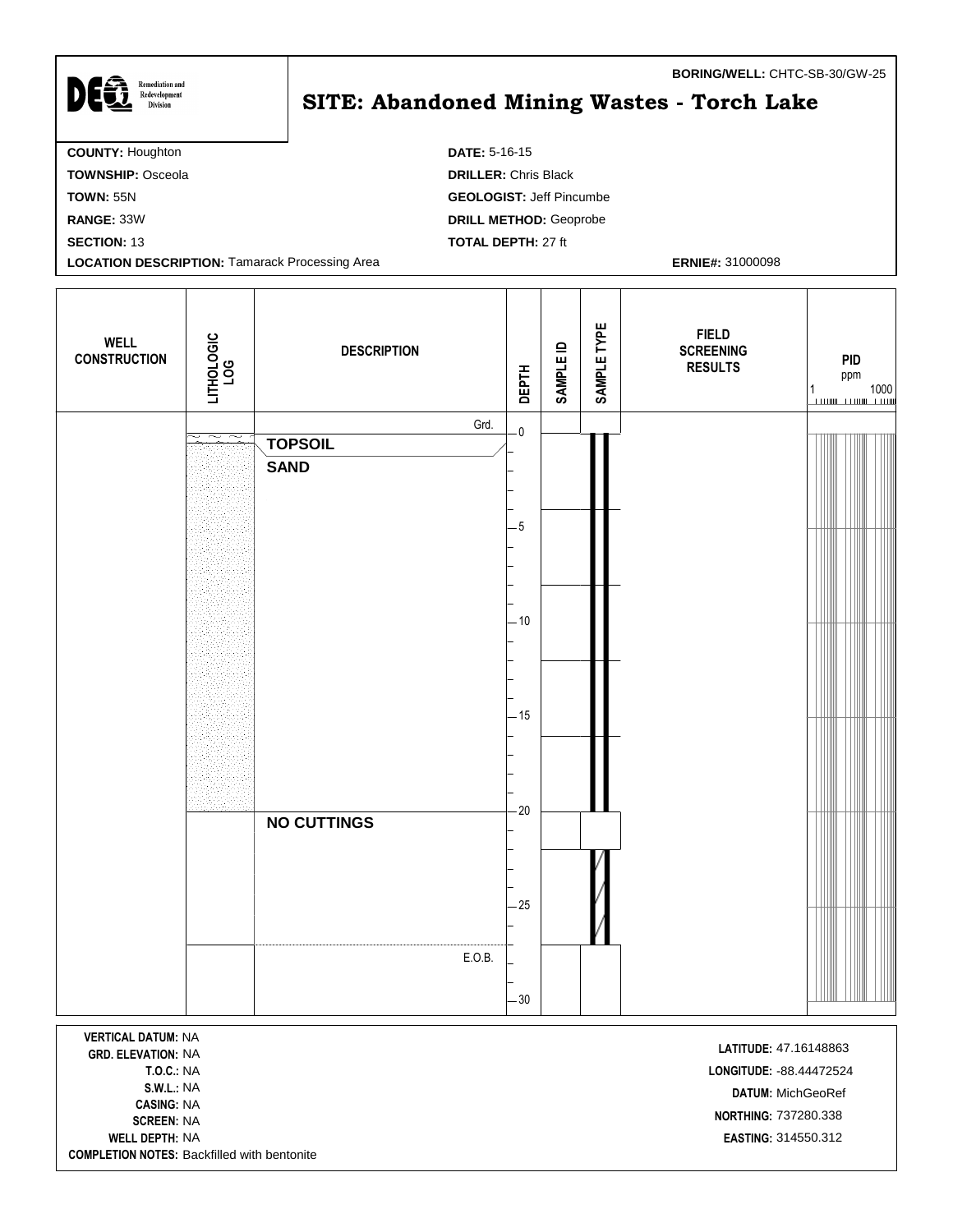| JEG.<br><b>Remediation and</b><br>Redevelopment<br><b>Division</b> | <b>BORING/WELL: CHTC-SB-31/GW-26</b><br>SITE: Abandoned Mining Wastes - Torch Lake |
|--------------------------------------------------------------------|------------------------------------------------------------------------------------|
| <b>COUNTY: Houghton</b>                                            | <b>DATE: 5-16-15</b>                                                               |
| <b>TOWNSHIP: Osceola</b>                                           | <b>DRILLER: Chris Black</b>                                                        |
| <b>TOWN: 55N</b>                                                   | <b>GEOLOGIST: Jeff Pincumbe</b>                                                    |
| RANGE: 33W                                                         | <b>DRILL METHOD: Geoprobe</b>                                                      |
| <b>SECTION: 13</b>                                                 | <b>TOTAL DEPTH: 7 ft</b>                                                           |
| <b>LOCATION DESCRIPTION: Tamarack Processing Area</b>              | <b>ERNIE#: 31000098</b>                                                            |

| <b>WELL</b><br><b>CONSTRUCTION</b> | LITHOLOGIC<br>LOG                    | <b>DESCRIPTION</b> | <b>DEPTH</b> | <b>SAMPLE ID</b> | SAMPLE TYPE | <b>FIELD</b><br><b>SCREENING</b><br><b>RESULTS</b> | <b>PID</b><br>ppm<br>$\begin{array}{c} 1 \\ \hline \end{array} \qquad \qquad \begin{array}{c} 1000 \\ \hline \end{array}$ |
|------------------------------------|--------------------------------------|--------------------|--------------|------------------|-------------|----------------------------------------------------|---------------------------------------------------------------------------------------------------------------------------|
|                                    |                                      | Grd.               | $\mathbf 0$  |                  |             |                                                    |                                                                                                                           |
|                                    | <b>CARRIS</b><br>$\Delta$<br>¢۰<br>c | <b>FILL</b>        | $-5$         |                  |             |                                                    |                                                                                                                           |
|                                    |                                      | <b>SANDSTONE</b>   | $-10$        |                  |             |                                                    |                                                                                                                           |
|                                    |                                      | E.O.B.             |              |                  |             |                                                    |                                                                                                                           |
|                                    |                                      |                    | $-15$        |                  |             |                                                    |                                                                                                                           |
|                                    |                                      |                    | $-20$        |                  |             |                                                    |                                                                                                                           |
|                                    |                                      |                    | $-25$<br>30  |                  |             |                                                    |                                                                                                                           |
| <b>VERTICAL DATUM: NA</b>          |                                      |                    |              |                  |             |                                                    |                                                                                                                           |

**VERTICAL DATUM:** NA **LATITUDE:** 47.16139934<br>**GRD. ELEVATION:** NA **CASING:** NA **NORTHING:** 737272.880<br>**SCREEN:** NA **WELL DEPTH:** NA **EASTING:** 314470.934 **COMPLETION NOTES:** Backfilled with bentonite

Г

**T.O.C.:** NA **LONGITUDE:** -88.44576882 **S.W.L.:** NA **DATUM:** MichGeoRef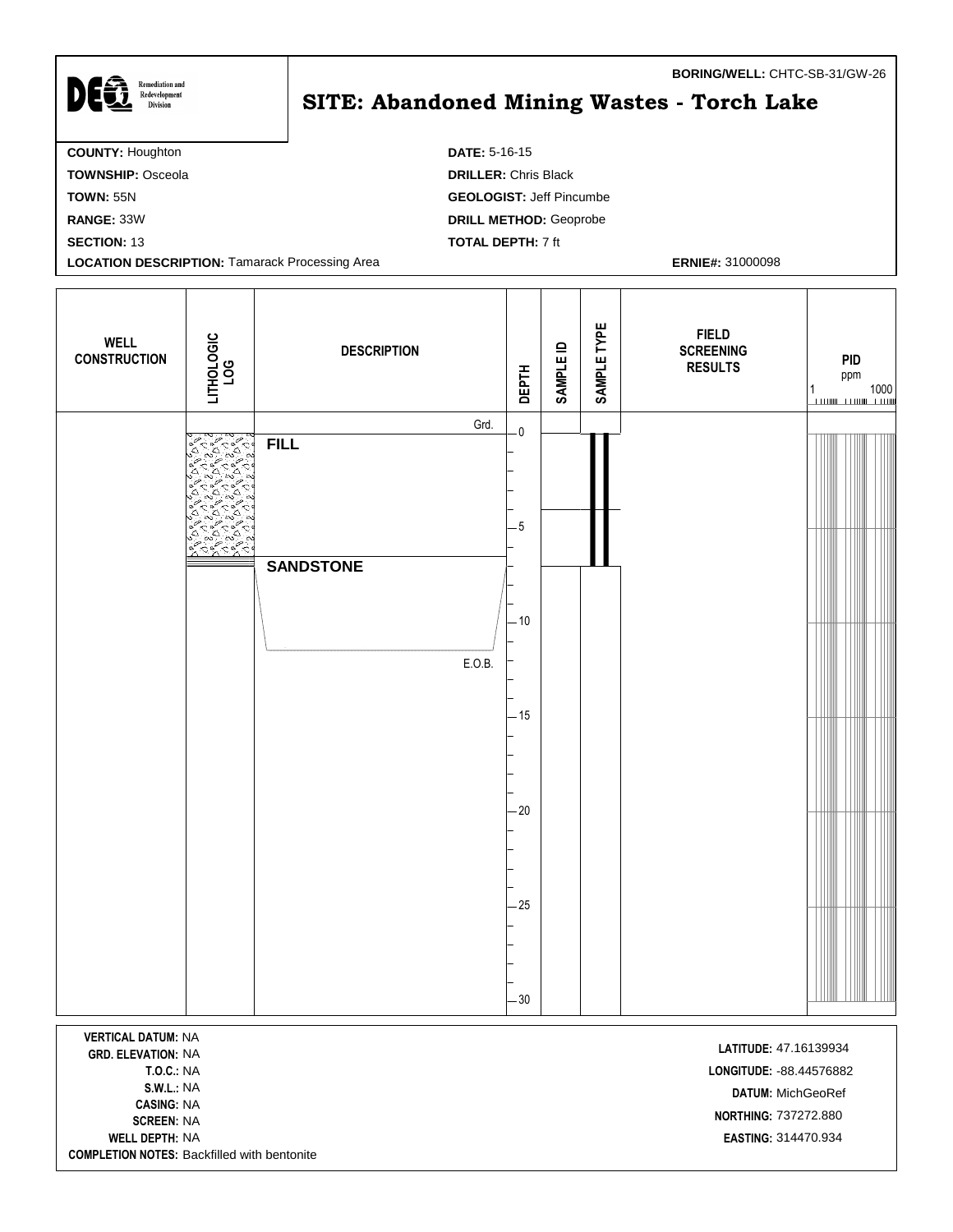| <b>Remediation and</b>                                | <b>BORING/WELL: CHTC-SB-32/GW-27</b>       |
|-------------------------------------------------------|--------------------------------------------|
| DEG<br>Redevelopment<br><b>Division</b>               | SITE: Abandoned Mining Wastes - Torch Lake |
| <b>COUNTY: Houghton</b>                               | <b>DATE: 5-16-15</b>                       |
| <b>TOWNSHIP: Osceola</b>                              | <b>DRILLER: Chris Black</b>                |
| <b>TOWN: 55N</b>                                      | <b>GEOLOGIST: Jeff Pincumbe</b>            |
| RANGE: 33W                                            | <b>DRILL METHOD: Geoprobe</b>              |
| <b>SECTION: 13</b>                                    | <b>TOTAL DEPTH: 7 ft</b>                   |
| <b>LOCATION DESCRIPTION: Tamarack Processing Area</b> | <b>ERNIE#: 31000098</b>                    |

| <b>WELL</b><br><b>CONSTRUCTION</b> | LITHOLOGIC<br>LOG | <b>DESCRIPTION</b>                 | <b>DEPTH</b>                    | SAMPLE ID | SAMPLE TYPE | <b>FIELD</b><br><b>SCREENING</b><br><b>RESULTS</b> | PID<br>ppm<br>$\frac{1}{1}$ 1000 |
|------------------------------------|-------------------|------------------------------------|---------------------------------|-----------|-------------|----------------------------------------------------|----------------------------------|
|                                    | ೢೢೲೢೲೢೲ           | Grd.<br><b>FILL</b><br><b>SAND</b> | $\overline{\mathbf{0}}$<br>$-5$ |           |             |                                                    |                                  |
|                                    |                   | E.O.B.                             | $-10$                           |           |             |                                                    |                                  |
|                                    |                   |                                    | $-15$<br>$-20$                  |           |             |                                                    |                                  |
|                                    |                   |                                    | $-25$<br>$-30$                  |           |             |                                                    |                                  |

**VERTICAL DATUM:** NA **LATITUDE:** 47.16181792<br>**GRD. ELEVATION:** NA **CASING:** NA SCREEN: NA **WELL DEPTH:** NA **EASTING:** 314452.126 **COMPLETION NOTES:** Backfilled with bentonite

**T.O.C.:** NA **LONGITUDE:** -88.44603616 **S.W.L.:** NA **DATUM:** MichGeoRef **NORTHING: 737320.010**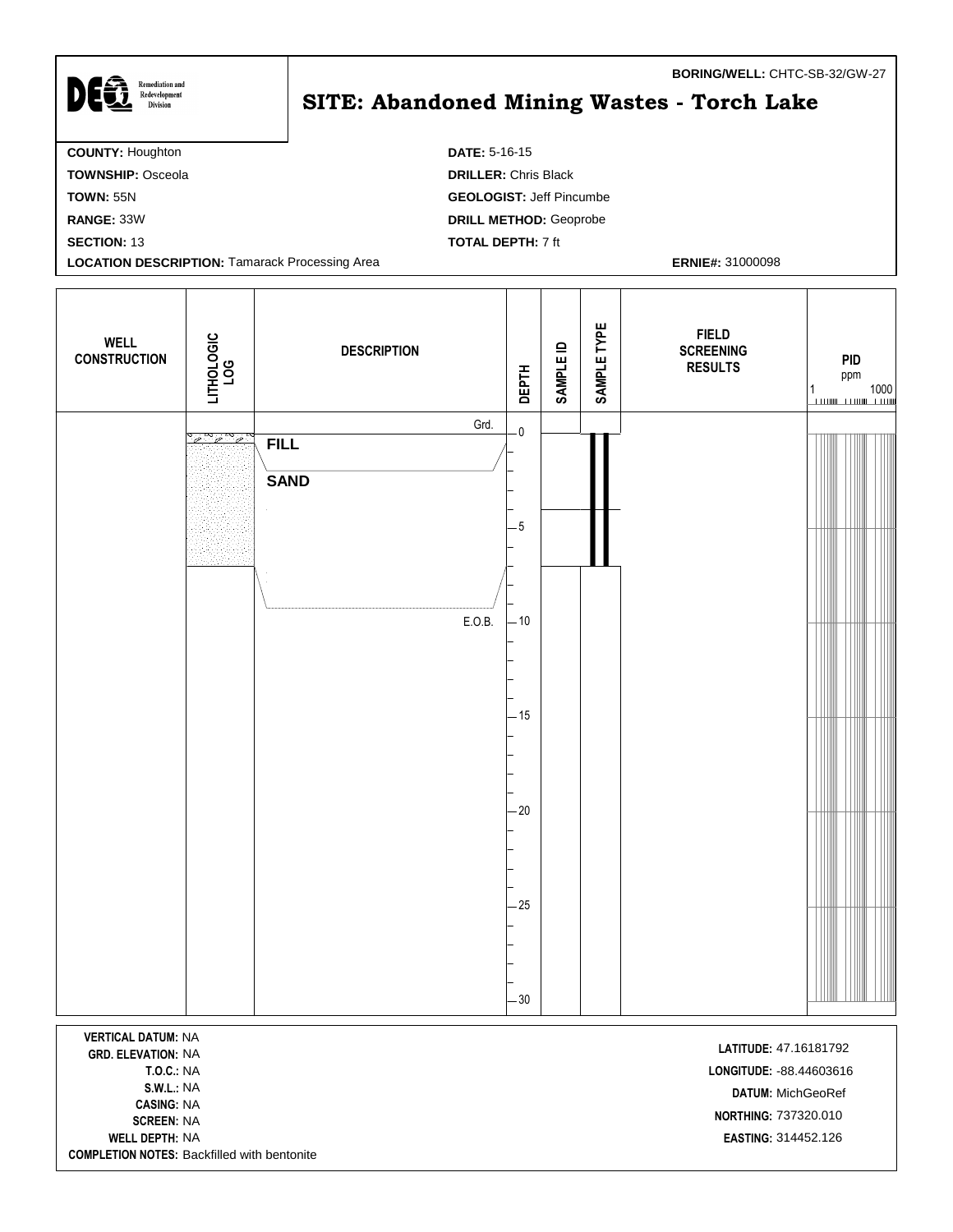| <b>Remediation and</b><br>Redevelopment<br><b>Division</b> | BORING/WELL: CHIC-SB-34/GW-29<br>SITE: Abandoned Mining Wastes - Torch Lake |
|------------------------------------------------------------|-----------------------------------------------------------------------------|
| <b>COUNTY: Houghton</b>                                    | <b>DATE: 5-18-15</b>                                                        |
| <b>TOWNSHIP: Osceola</b>                                   | <b>DRILLER: Chris Black</b>                                                 |
| <b>TOWN: 55N</b>                                           | <b>GEOLOGIST: Jeff Pincumbe</b>                                             |
| <b>RANGE: 33W</b>                                          | <b>DRILL METHOD: Geoprobe</b>                                               |
| <b>SECTION: 13</b>                                         | <b>TOTAL DEPTH: 15 ft</b>                                                   |
| <b>LOCATION DESCRIPTION: Tamarack Sands Area</b>           | <b>ERNIE#: 31000098</b>                                                     |
|                                                            |                                                                             |

| <b>WELL</b><br><b>CONSTRUCTION</b> | LITHOLOGIC<br>LOG | <b>DESCRIPTION</b>            | <b>DEPTH</b>            | <b>SAMPLE ID</b> | SAMPLE TYPE | <b>FIELD</b><br><b>SCREENING</b><br><b>RESULTS</b> |  | PID<br>ppm<br>$\begin{array}{c} 1 \\ \hline \end{array} \qquad \qquad \begin{array}{c} 1000 \\ \hline \end{array}$ |  |
|------------------------------------|-------------------|-------------------------------|-------------------------|------------------|-------------|----------------------------------------------------|--|--------------------------------------------------------------------------------------------------------------------|--|
|                                    |                   | Grd.                          | $\overline{\mathbf{0}}$ |                  |             |                                                    |  |                                                                                                                    |  |
|                                    |                   | <b>TOPSOIL</b><br><b>SAND</b> |                         |                  |             |                                                    |  |                                                                                                                    |  |
|                                    |                   |                               |                         |                  |             |                                                    |  |                                                                                                                    |  |
|                                    |                   | <b>NO CUTTINGS</b>            | $-5$                    |                  |             |                                                    |  |                                                                                                                    |  |
|                                    |                   |                               |                         |                  |             |                                                    |  |                                                                                                                    |  |
|                                    |                   |                               | $-10$                   |                  |             |                                                    |  |                                                                                                                    |  |
|                                    |                   | E.O.B.                        | $-15$                   |                  |             |                                                    |  |                                                                                                                    |  |
|                                    |                   |                               |                         |                  |             |                                                    |  |                                                                                                                    |  |
|                                    |                   |                               | $-20$                   |                  |             |                                                    |  |                                                                                                                    |  |
|                                    |                   |                               |                         |                  |             |                                                    |  |                                                                                                                    |  |
|                                    |                   |                               | $-25$                   |                  |             |                                                    |  |                                                                                                                    |  |
|                                    |                   |                               |                         |                  |             |                                                    |  |                                                                                                                    |  |
|                                    |                   |                               | $-30$                   |                  |             |                                                    |  |                                                                                                                    |  |

**VERTICAL DATUM:** NA **LATITUDE:** 47.1662463 **CASING:** NA **WELL DEPTH:** NA **EASTING:** 315267.748 **COMPLETION NOTES:** Backfilled with bentonite

**T.O.C.:** NA **LONGITUDE:** -88.43547256 **S.W.L.:** NA **DATUM:** MichGeoRef **NORTHING:** 737787.076<br>**SCREEN:** NA

**BORING/WELL:** CHTC-SB-34/GW-29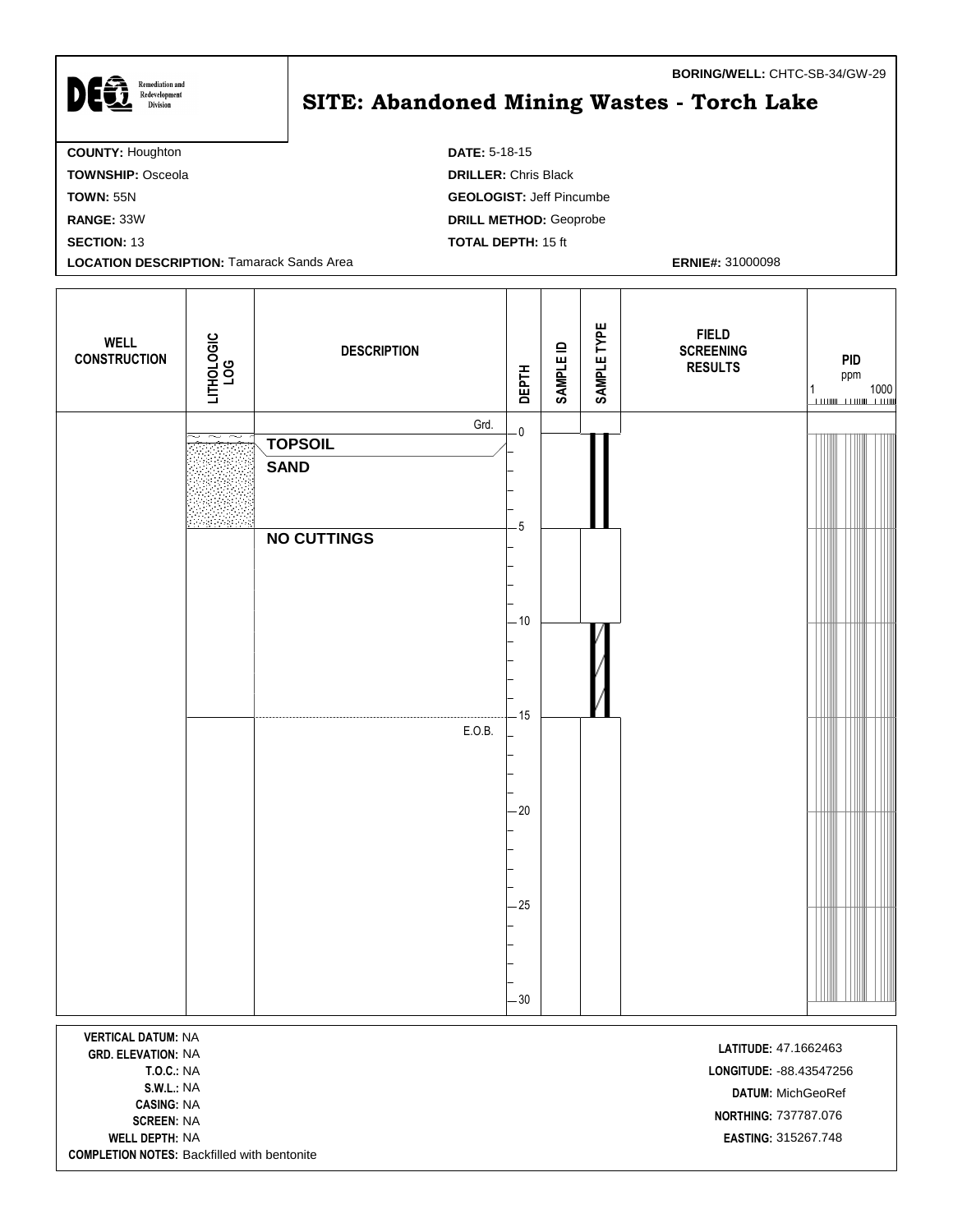| <b>Remediation and</b><br>Redevelopment<br><b>Division</b> | <b>BURING/WELL:</b> UTTU: 3D33/GW30<br>SITE: Abandoned Mining Wastes - Torch Lake |
|------------------------------------------------------------|-----------------------------------------------------------------------------------|
| <b>COUNTY: Houghton</b>                                    | <b>DATE: 8-22-15</b>                                                              |
| <b>TOWNSHIP: Osceola</b>                                   | <b>DRILLER: Jeremy Brown</b>                                                      |
| <b>TOWN: 55N</b>                                           | <b>GEOLOGIST: Jeff Pincumbe</b>                                                   |
| RANGE: 33W                                                 | <b>DRILL METHOD: Geoprobe</b>                                                     |
| <b>SECTION: 13</b>                                         | <b>TOTAL DEPTH: 12 feet</b>                                                       |
| <b>LOCATION DESCRIPTION: Tamarack Sands Area</b>           | <b>ERNIE#: 31000098</b>                                                           |
|                                                            |                                                                                   |

| <b>WELL</b><br><b>CONSTRUCTION</b> | LITHOLOGIC<br>LOG | <b>DESCRIPTION</b>  | <b>DEPTH</b>            | <b>SAMPLE ID</b> | SAMPLE TYPE | <b>FIELD</b><br><b>SCREENING</b><br><b>RESULTS</b> | PID<br>ppm<br>$\begin{array}{c c} 1 & 1000 \\ \hline \end{array}$ |
|------------------------------------|-------------------|---------------------|-------------------------|------------------|-------------|----------------------------------------------------|-------------------------------------------------------------------|
|                                    |                   | Grd.<br><b>SAND</b> | $\overline{\mathbf{0}}$ |                  |             |                                                    |                                                                   |
|                                    |                   |                     | $\overline{5}$          |                  |             |                                                    |                                                                   |
|                                    |                   | <b>NO CUTTINGS</b>  |                         |                  |             |                                                    |                                                                   |
|                                    |                   |                     | $-10$                   |                  |             |                                                    |                                                                   |
|                                    |                   | E.O.B.              | $-15$                   |                  |             |                                                    |                                                                   |
|                                    |                   |                     |                         |                  |             |                                                    |                                                                   |
|                                    |                   |                     | $-20$                   |                  |             |                                                    |                                                                   |
|                                    |                   |                     | $-25$                   |                  |             |                                                    |                                                                   |
|                                    |                   |                     | $-30$                   |                  |             |                                                    |                                                                   |

**VERTICAL DATUM:** NA **LATITUDE:** 47.165578403<br>**GRD. ELEVATION:** NA **CASING:** NA **WELL DEPTH:** NA **EASTING:** 315080.517 **COMPLETION NOTES:** Backfilled with bentonite

**T.O.C.:** NA **LONGITUDE:** -88.437913520 **S.W.L.:** NA **DATUM:** MichGeoRef **SCREEN:** NA<br>**SCREEN:** NA **NORTHING:** 737718.618

**BORING/WELL:** CHTC-SB35/GW30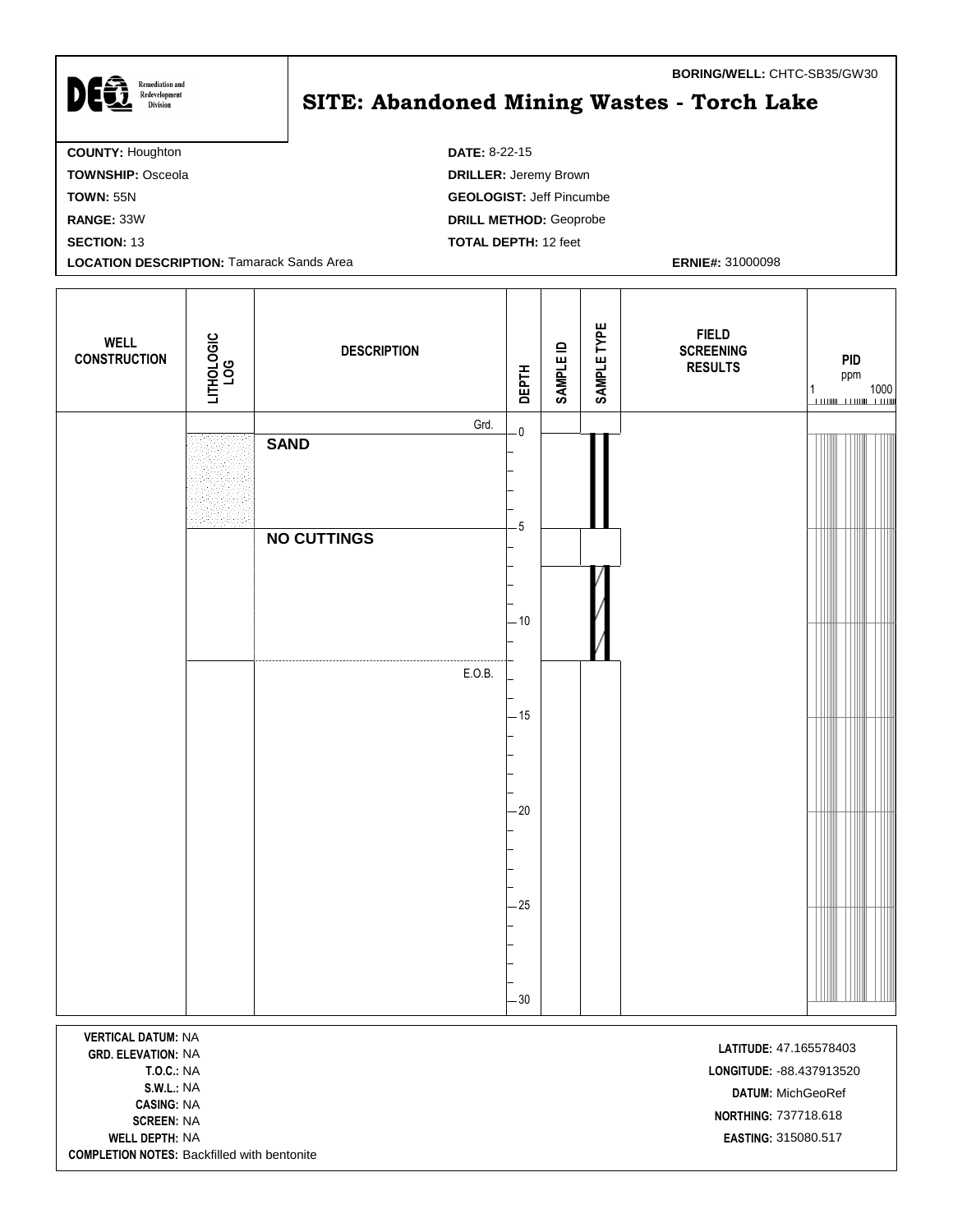$\sum \bigoplus \underbrace{\mathbf{R}_{\text{Rederelopment}}}_{\text{Division}}$ **SITE: Abandoned Mining Wastes - Torch Lake COUNTY:** Houghton **DATE:** 8-22-15 **TOWNSHIP:** Osceola **DRILLER:** Jeremy Brown **TOWN:** 55N **GEOLOGIST:** Jeff Pincumbe **RANGE:** 33W **DRILL METHOD:** Geoprobe **SECTION:** 13 **TOTAL DEPTH:** 15 feet **LOCATION DESCRIPTION:** Tamarack Sands Area **ERNIE#:** 31000098

| <b>WELL</b><br><b>CONSTRUCTION</b>                                                                                    | LITHOLOGIC<br>LOG | <b>DESCRIPTION</b> | <b>DEPTH</b>                    | <b>SAMPLE ID</b> | SAMPLE TYPE | <b>FIELD</b><br><b>SCREENING</b><br><b>RESULTS</b>                       | <b>PID</b><br>ppm<br>1000<br>1 |
|-----------------------------------------------------------------------------------------------------------------------|-------------------|--------------------|---------------------------------|------------------|-------------|--------------------------------------------------------------------------|--------------------------------|
|                                                                                                                       |                   |                    | Grd.<br>$\overline{\mathbf{0}}$ |                  |             |                                                                          |                                |
|                                                                                                                       |                   | <b>CLAY CAP</b>    |                                 |                  |             |                                                                          |                                |
|                                                                                                                       |                   | <b>SAND</b>        |                                 |                  |             |                                                                          |                                |
|                                                                                                                       |                   | <b>NO CUTTINGS</b> | $-5$                            |                  |             |                                                                          |                                |
|                                                                                                                       |                   |                    | $-10$                           |                  |             |                                                                          |                                |
|                                                                                                                       |                   |                    |                                 |                  |             |                                                                          |                                |
|                                                                                                                       |                   | E.O.B.             | $-15$                           |                  |             |                                                                          |                                |
|                                                                                                                       |                   |                    | $-20$                           |                  |             |                                                                          |                                |
|                                                                                                                       |                   |                    |                                 |                  |             |                                                                          |                                |
|                                                                                                                       |                   |                    |                                 |                  |             |                                                                          |                                |
|                                                                                                                       |                   |                    |                                 |                  |             |                                                                          |                                |
|                                                                                                                       |                   |                    | $-25$                           |                  |             |                                                                          |                                |
|                                                                                                                       |                   |                    |                                 |                  |             |                                                                          |                                |
|                                                                                                                       |                   |                    |                                 |                  |             |                                                                          |                                |
|                                                                                                                       |                   |                    | $-30$                           |                  |             |                                                                          |                                |
|                                                                                                                       |                   |                    |                                 |                  |             |                                                                          |                                |
| <b>VERTICAL DATUM: NA</b><br><b>GRD. ELEVATION: NA</b><br><b>T.O.C.: NA</b><br><b>S.W.L.: NA</b><br><b>CASING: NA</b> |                   |                    |                                 |                  |             | LATITUDE: 47.163172235<br>LONGITUDE: - 88.436829993<br>DATUM: MichGeoRef |                                |

**WELL DEPTH:** NA **EASTING:** 315154.314 **COMPLETION NOTES:** Backfilled with bentonite

I

**NORTHING:** 737448.776 **NORTHING:** 737448.776

**BORING/WELL:** CHTC-SB36/GW31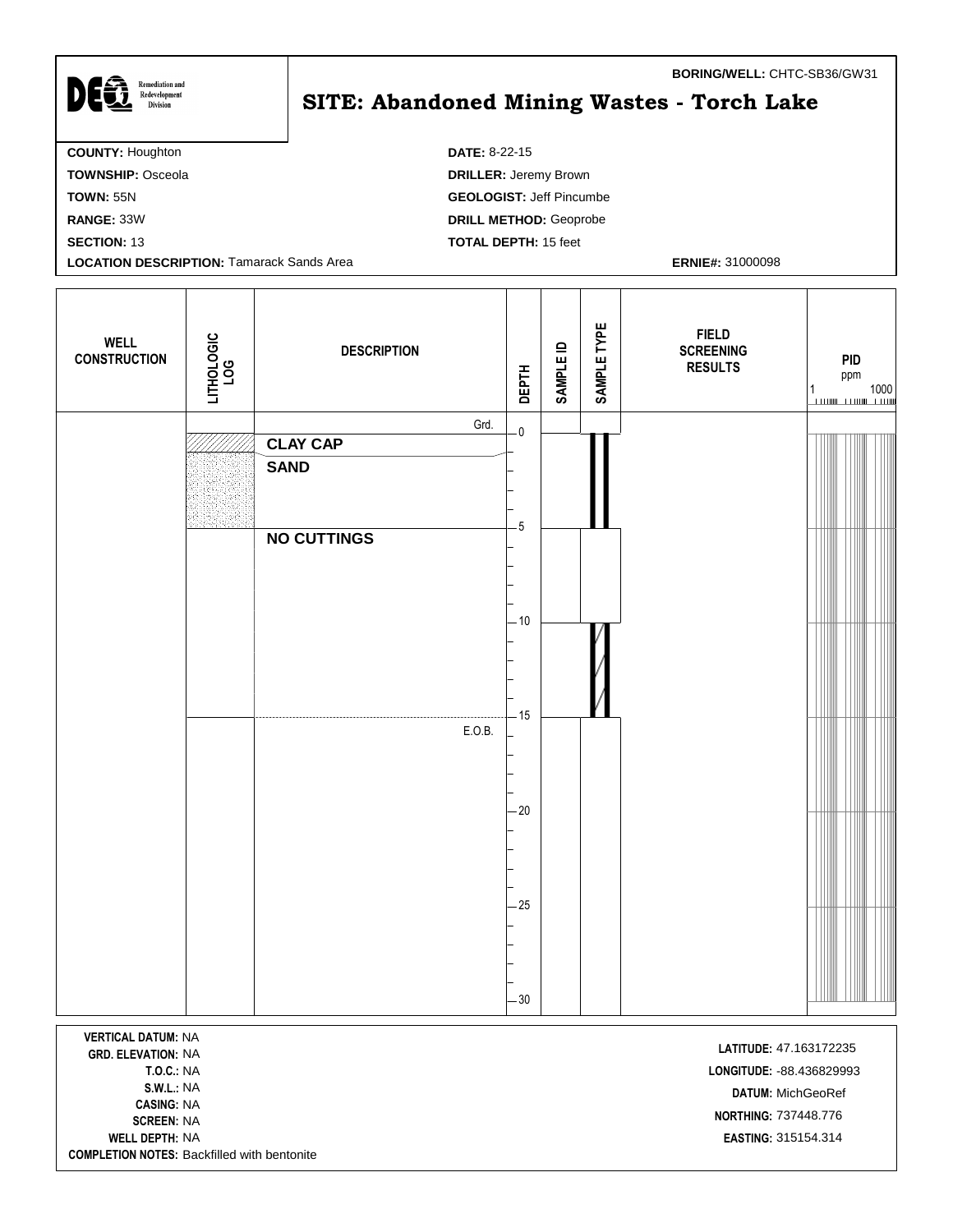| DES<br><b>Remediation and</b><br>Redevelopment<br><b>Division</b> | <b>BORING/WELL: CHTC-SB37/GW32</b><br>SITE: Abandoned Mining Wastes - Torch Lake |
|-------------------------------------------------------------------|----------------------------------------------------------------------------------|
| <b>COUNTY: Houghton</b>                                           | <b>DATE: 8-22-15</b>                                                             |
| <b>TOWNSHIP: Osceola</b>                                          | <b>DRILLER: Jeremy Brown</b>                                                     |
| <b>TOWN: 55N</b>                                                  | <b>GEOLOGIST: Jeff Pincumbe</b>                                                  |
| <b>RANGE: 33W</b>                                                 | <b>DRILL METHOD: Geoprobe</b>                                                    |
| <b>SECTION: 13</b>                                                | <b>TOTAL DEPTH: 10 feet</b>                                                      |
| <b>LOCATION DESCRIPTION: Tamarack Sands Area</b>                  | <b>ERNIE#: 31000098</b>                                                          |
|                                                                   |                                                                                  |

| <b>WELL</b><br><b>CONSTRUCTION</b> | LITHOLOGIC<br>LOG | <b>DESCRIPTION</b> | <b>DEPTH</b>            | <b>SAMPLE ID</b> | SAMPLE TYPE | <b>FIELD</b><br><b>SCREENING</b><br><b>RESULTS</b> | PID<br>ppm<br>$\begin{array}{c} 1 \\ \hline \end{array} \qquad \qquad \begin{array}{c} 1000 \\ \hline \end{array}$ |  |
|------------------------------------|-------------------|--------------------|-------------------------|------------------|-------------|----------------------------------------------------|--------------------------------------------------------------------------------------------------------------------|--|
|                                    |                   | Grd.               | $\overline{\mathbf{0}}$ |                  |             |                                                    |                                                                                                                    |  |
|                                    |                   | <b>CLAY CAP</b>    |                         |                  |             |                                                    |                                                                                                                    |  |
|                                    |                   | <b>SAND</b>        | $-5$                    |                  |             |                                                    |                                                                                                                    |  |
|                                    |                   | <b>NO CUTTINGS</b> |                         |                  |             |                                                    |                                                                                                                    |  |
|                                    |                   |                    | $-10$                   |                  |             |                                                    |                                                                                                                    |  |
|                                    |                   | E.O.B.             |                         |                  |             |                                                    |                                                                                                                    |  |
|                                    |                   |                    | $-15$                   |                  |             |                                                    |                                                                                                                    |  |
|                                    |                   |                    |                         |                  |             |                                                    |                                                                                                                    |  |
|                                    |                   |                    | $-20$                   |                  |             |                                                    |                                                                                                                    |  |
|                                    |                   |                    | $-25$<br>$-30$          |                  |             |                                                    |                                                                                                                    |  |
|                                    |                   |                    |                         |                  |             |                                                    |                                                                                                                    |  |

**VERTICAL DATUM:** NA NA **LATITUDE: GRD. ELEVATION:** 47.164165864 **CASING:** NA **WELL DEPTH:** NA **EASTING:** 315021.692 **COMPLETION NOTES:** Backfilled with bentonite

**T.O.C.:** NA **LONGITUDE:** -88.438625672 **S.W.L.:** NA **DATUM:** MichGeoRef **NORTHING:** 737563.378<br>**SCREEN:** NA

**BORING/WELL:** CHTC-SB37/GW32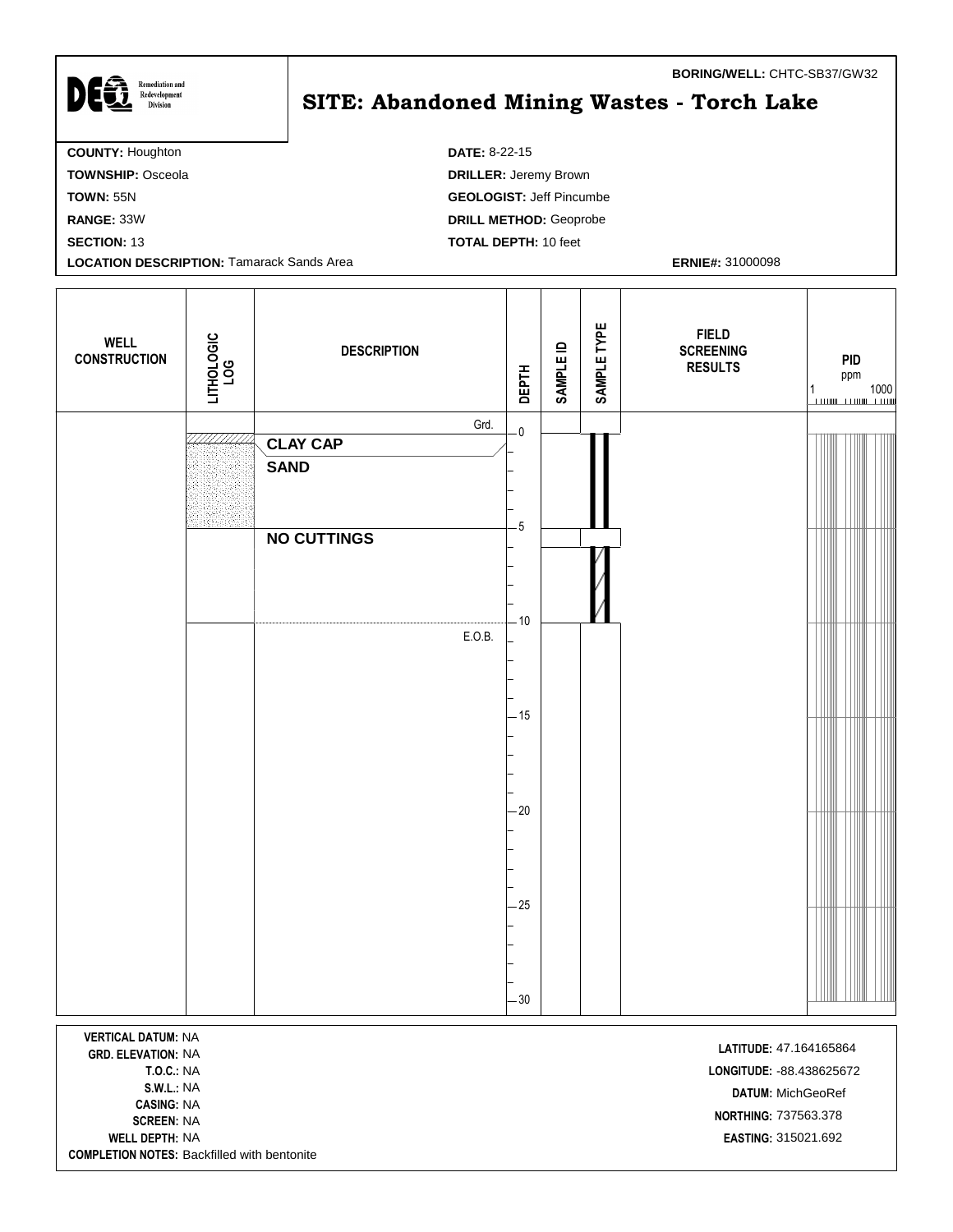## $\sum \bigoplus \underbrace{\mathbf{R}_{\text{Rederelopment}}}_{\text{Division}}$ **SITE: Abandoned Mining Wastes - Torch Lake COUNTY:** Houghton **DATE:** 8-22-15 **TOWNSHIP:** Osceola **DRILLER:** Jeremy Brown **TOWN:** 55N **GEOLOGIST:** Jeff Pincumbe **RANGE:** 33W **DRILL METHOD:** Geoprobe **SECTION:** 13 **TOTAL DEPTH:** 25 feet **LOCATION DESCRIPTION:** Tamarack Sands Area **ERNIE#:** 31000098

| <b>WELL</b><br><b>CONSTRUCTION</b>                                                                                                                                  | LITHOLOGIC<br>LOG | <b>DESCRIPTION</b>                     | <b>DEPTH</b>                    | SAMPLE ID | SAMPLE TYPE | <b>FIELD</b><br><b>SCREENING</b><br><b>RESULTS</b>                                                                      | <b>PID</b><br>ppm<br>1000<br>1 |
|---------------------------------------------------------------------------------------------------------------------------------------------------------------------|-------------------|----------------------------------------|---------------------------------|-----------|-------------|-------------------------------------------------------------------------------------------------------------------------|--------------------------------|
|                                                                                                                                                                     |                   | Grd.<br><b>CLAY CAP</b><br><b>SAND</b> | $\overline{\mathbf{0}}$<br>$-5$ |           |             |                                                                                                                         |                                |
|                                                                                                                                                                     |                   |                                        | $-10$                           |           |             |                                                                                                                         |                                |
|                                                                                                                                                                     |                   | <b>NO CUTTINGS</b>                     | $-15$<br>$-20$                  |           |             |                                                                                                                         |                                |
|                                                                                                                                                                     |                   | E.O.B.                                 | $-25$<br>$-30$                  |           |             |                                                                                                                         |                                |
| <b>VERTICAL DATUM: NA</b><br><b>GRD. ELEVATION: NA</b><br><b>T.O.C.: NA</b><br><b>S.W.L.: NA</b><br><b>CASING: NA</b><br><b>SCREEN: NA</b><br><b>WELL DEPTH: NA</b> |                   |                                        |                                 |           |             | LATITUDE: 47.158785418<br>LONGITUDE: - 88.444315917<br>DATUM: MichGeoRef<br>NORTHING: 736979.081<br>EASTING: 314571.980 |                                |

**COMPLETION NOTES:** Backfilled with bentonite

**BORING/WELL:** CHTC-SB38/GW33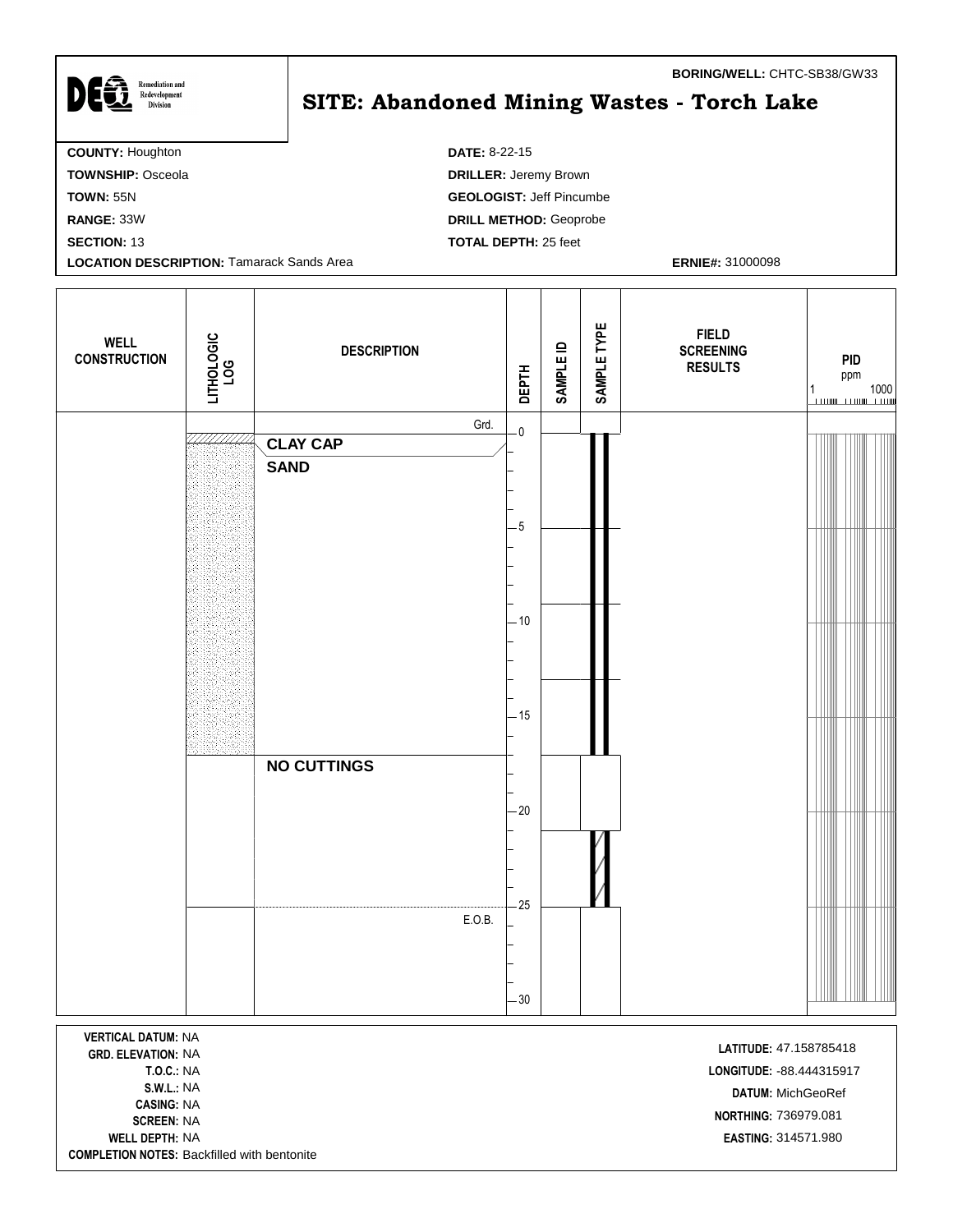| <b>DI TO</b><br>Redevelopment<br><b>Division</b> | <b>SITE: Abandoned Mining Wastes - Torch Lake</b> |
|--------------------------------------------------|---------------------------------------------------|
| <b>COUNTY: Houghton</b>                          | <b>DATE: 8-22-15</b>                              |
| <b>TOWNSHIP: Osceola</b>                         | <b>DRILLER: Jeremy Brown</b>                      |
| <b>TOWN: 55N</b>                                 | <b>GEOLOGIST: Jeff Pincumbe</b>                   |
| <b>RANGE: 33W</b>                                | <b>DRILL METHOD: Geoprobe</b>                     |
| <b>SECTION: 13</b>                               | <b>TOTAL DEPTH: 10 feet</b>                       |
| <b>LOCATION DESCRIPTION: Tamarack Sands Area</b> | <b>ERNIE#: 31000098</b>                           |
|                                                  |                                                   |

| <b>WELL</b><br><b>CONSTRUCTION</b> | LITHOLOGIC<br>LOG | <b>DESCRIPTION</b> | <b>DEPTH</b>            | <b>SAMPLE ID</b> | SAMPLE TYPE | <b>FIELD</b><br><b>SCREENING</b><br><b>RESULTS</b> | PID<br>ppm<br>$\begin{array}{c} 1 \\ \hline \end{array} \qquad \qquad \begin{array}{c} 1000 \\ \hline \end{array}$ |  |
|------------------------------------|-------------------|--------------------|-------------------------|------------------|-------------|----------------------------------------------------|--------------------------------------------------------------------------------------------------------------------|--|
|                                    |                   | Grd.               | $\overline{\mathbf{0}}$ |                  |             |                                                    |                                                                                                                    |  |
|                                    |                   | <b>CLAY CAP</b>    |                         |                  |             |                                                    |                                                                                                                    |  |
|                                    |                   | <b>SAND</b>        | $\sqrt{5}$              |                  |             |                                                    |                                                                                                                    |  |
|                                    |                   | <b>NO CUTTINGS</b> |                         |                  |             |                                                    |                                                                                                                    |  |
|                                    |                   |                    | $-10$                   |                  |             |                                                    |                                                                                                                    |  |
|                                    |                   | E.O.B.             |                         |                  |             |                                                    |                                                                                                                    |  |
|                                    |                   |                    |                         |                  |             |                                                    |                                                                                                                    |  |
|                                    |                   |                    |                         |                  |             |                                                    |                                                                                                                    |  |
|                                    |                   |                    |                         |                  |             |                                                    |                                                                                                                    |  |
|                                    |                   |                    | $-15$                   |                  |             |                                                    |                                                                                                                    |  |
|                                    |                   |                    |                         |                  |             |                                                    |                                                                                                                    |  |
|                                    |                   |                    |                         |                  |             |                                                    |                                                                                                                    |  |
|                                    |                   |                    |                         |                  |             |                                                    |                                                                                                                    |  |
|                                    |                   |                    | $-20$                   |                  |             |                                                    |                                                                                                                    |  |
|                                    |                   |                    |                         |                  |             |                                                    |                                                                                                                    |  |
|                                    |                   |                    |                         |                  |             |                                                    |                                                                                                                    |  |
|                                    |                   |                    |                         |                  |             |                                                    |                                                                                                                    |  |
|                                    |                   |                    | $-25$                   |                  |             |                                                    |                                                                                                                    |  |
|                                    |                   |                    |                         |                  |             |                                                    |                                                                                                                    |  |
|                                    |                   |                    |                         |                  |             |                                                    |                                                                                                                    |  |
|                                    |                   |                    |                         |                  |             |                                                    |                                                                                                                    |  |
|                                    |                   |                    |                         |                  |             |                                                    |                                                                                                                    |  |
|                                    |                   |                    | $-30$                   |                  |             |                                                    |                                                                                                                    |  |

**VERTICAL DATUM:** NA NA **LATITUDE: GRD. ELEVATION:** 47.164510689 **CASING:** NA **WELL DEPTH:** NA **EASTING:** 315152.332 **COMPLETION NOTES:** Backfilled with bentonite

Remediation and

**T.O.C.:** NA **LONGITUDE:** -88.436917044 **S.W.L.:** NA **DATUM:** MichGeoRef **NORTHING:** 737597.666<br>**SCREEN:** NA

**BORING/WELL:** CHTC-SB39/GW34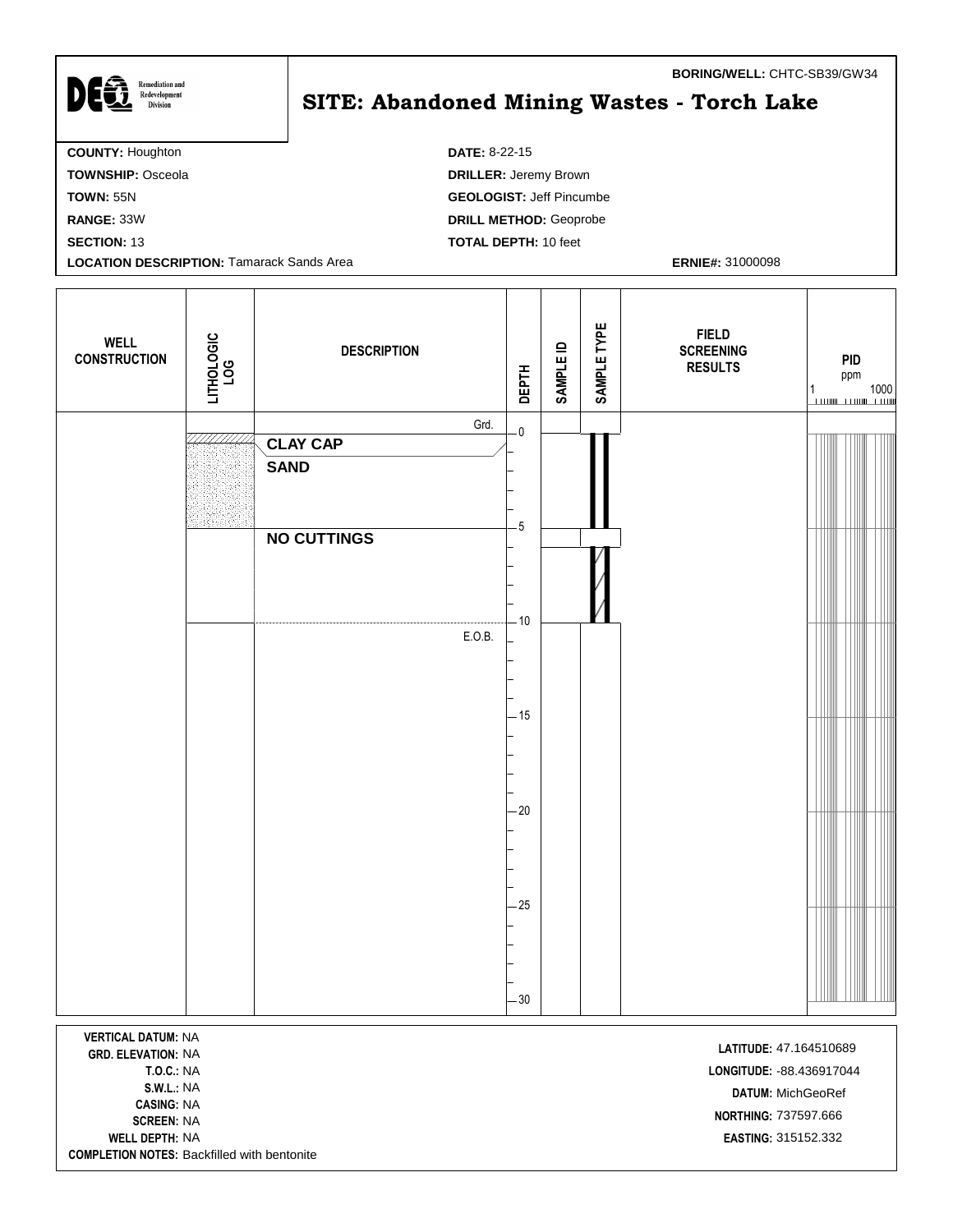| <b>DEE</b><br><b>Remediation and</b><br>Redevelopment<br><b>Division</b> | <b>BORING/WELL: CHTC-SB40/GW35</b><br>SITE: Abandoned Mining Wastes - Torch Lake |
|--------------------------------------------------------------------------|----------------------------------------------------------------------------------|
| <b>COUNTY: Houghton</b>                                                  | <b>DATE: 8-22-15</b>                                                             |
| <b>TOWNSHIP: Osceola</b>                                                 | <b>DRILLER: Jeremy Brown</b>                                                     |
| <b>TOWN: 55N</b>                                                         | <b>GEOLOGIST: Jeff Pincumbe</b>                                                  |
| <b>RANGE: 33W</b>                                                        | <b>DRILL METHOD: Geoprobe</b>                                                    |
| <b>SECTION: 13</b>                                                       | <b>TOTAL DEPTH: 21 feet</b>                                                      |
| <b>LOCATION DESCRIPTION: Tamarack Sands Area</b>                         | <b>ERNIE#: 31000098</b>                                                          |
|                                                                          |                                                                                  |

| <b>WELL</b><br><b>CONSTRUCTION</b>                     | LITHOLOGIC<br>LOG | <b>DESCRIPTION</b> | <b>DEPTH</b>            | <b>SAMPLE ID</b> | SAMPLE TYPE | <b>FIELD</b><br><b>SCREENING</b><br><b>RESULTS</b> | <b>PID</b><br>ppm<br>$\frac{1}{1}$ 1000 |
|--------------------------------------------------------|-------------------|--------------------|-------------------------|------------------|-------------|----------------------------------------------------|-----------------------------------------|
|                                                        |                   | Grd.               | $\overline{\mathbf{0}}$ |                  |             |                                                    |                                         |
|                                                        |                   | <b>CLAY CAP</b>    |                         |                  |             |                                                    |                                         |
|                                                        |                   | <b>SAND</b>        | $-5$                    |                  |             |                                                    |                                         |
|                                                        |                   |                    |                         |                  |             |                                                    |                                         |
|                                                        |                   |                    | $-10$                   |                  |             |                                                    |                                         |
|                                                        |                   | <b>NO CUTTINGS</b> | $-15$                   |                  |             |                                                    |                                         |
|                                                        |                   | E.O.B.             | $-20$                   |                  |             |                                                    |                                         |
|                                                        |                   |                    | $-25$<br>$-30$          |                  |             |                                                    |                                         |
| <b>VERTICAL DATUM: NA</b><br><b>GRD. ELEVATION: NA</b> |                   |                    |                         |                  |             | LATITUDE: 47.161789308                             |                                         |

**CASING:** NA **WELL DEPTH:** NA **EASTING:** 314906.038 **COMPLETION NOTES:** Backfilled with bentonite

**T.O.C.:** NA **LONGITUDE:** -88.440043963 **S.W.L.:** NA **DATUM:** MichGeoRef **SCREEN:** NA<br>**SCREEN:** NA<br>**SCREEN:** NA

**BORING/WELL:** CHTC-SB40/GW35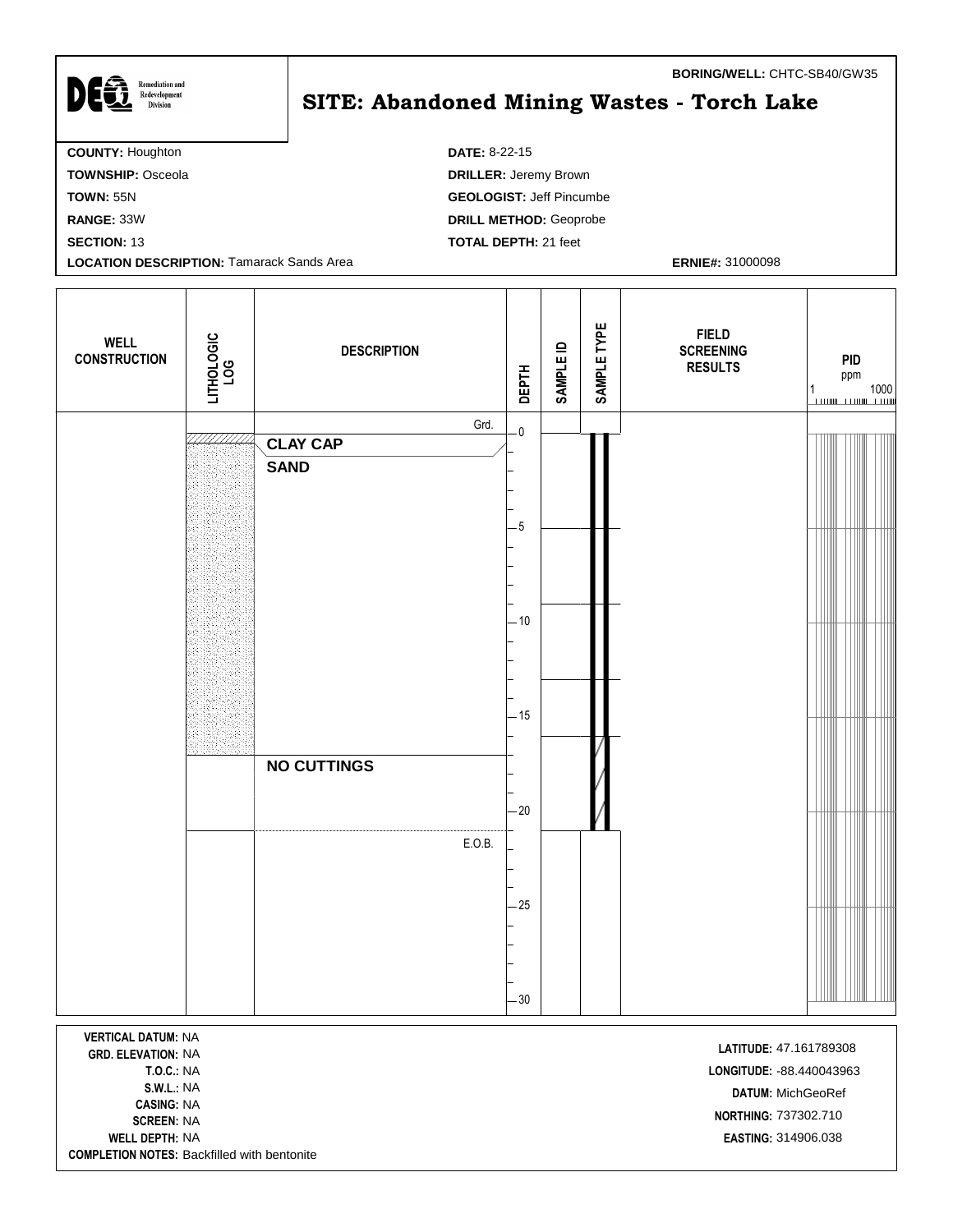| <b>Remediation and</b><br>Redevelopment<br><b>Division</b> | <b>BURING/WELL: UNIC-3D41/GW30</b><br>SITE: Abandoned Mining Wastes - Torch Lake |
|------------------------------------------------------------|----------------------------------------------------------------------------------|
| <b>COUNTY: Houghton</b>                                    | <b>DATE: 8-22-15</b>                                                             |
| <b>TOWNSHIP: Osceola</b>                                   | <b>DRILLER: Jeremy Brown</b>                                                     |
| <b>TOWN: 55N</b>                                           | <b>GEOLOGIST: Jeff Pincumbe</b>                                                  |
| RANGE: 33W                                                 | <b>DRILL METHOD: Geoprobe</b>                                                    |
| <b>SECTION: 13</b>                                         | <b>TOTAL DEPTH: 25 feet</b>                                                      |
| <b>LOCATION DESCRIPTION: Tamarack Sands Area</b>           | <b>ERNIE#: 31000098</b>                                                          |
|                                                            |                                                                                  |

| <b>WELL</b><br><b>CONSTRUCTION</b> | LITHOLOGIC<br>LOG | <b>DESCRIPTION</b>             | DEPTH | <b>SAMPLE ID</b> | SAMPLE TYPE | <b>FIELD</b><br><b>SCREENING</b><br><b>RESULTS</b> | <b>PID</b><br>ppm<br>$\begin{array}{c} 1 \\ \hline \end{array} \qquad \qquad \begin{array}{c} 1000 \\ \hline \end{array}$ |
|------------------------------------|-------------------|--------------------------------|-------|------------------|-------------|----------------------------------------------------|---------------------------------------------------------------------------------------------------------------------------|
|                                    |                   | Grd.                           | $-0$  |                  |             |                                                    |                                                                                                                           |
|                                    |                   | <b>CLAY CAP</b><br><b>SAND</b> |       |                  |             |                                                    |                                                                                                                           |
|                                    |                   |                                |       |                  |             |                                                    |                                                                                                                           |
|                                    |                   |                                | $-5$  |                  |             |                                                    |                                                                                                                           |
|                                    |                   |                                |       |                  |             |                                                    |                                                                                                                           |
|                                    |                   |                                |       |                  |             |                                                    |                                                                                                                           |
|                                    |                   |                                |       |                  |             |                                                    |                                                                                                                           |
|                                    |                   |                                | $-10$ |                  |             |                                                    |                                                                                                                           |
|                                    |                   |                                |       |                  |             |                                                    |                                                                                                                           |
|                                    |                   |                                |       |                  |             |                                                    |                                                                                                                           |
|                                    |                   |                                | $-15$ |                  |             |                                                    |                                                                                                                           |
|                                    |                   |                                |       |                  |             |                                                    |                                                                                                                           |
|                                    |                   |                                |       |                  |             |                                                    |                                                                                                                           |
|                                    |                   |                                | $-20$ |                  |             |                                                    |                                                                                                                           |
|                                    |                   | <b>NO CUTTINGS</b>             |       |                  |             |                                                    |                                                                                                                           |
|                                    |                   |                                |       |                  |             |                                                    |                                                                                                                           |
|                                    |                   |                                | $-25$ |                  |             |                                                    |                                                                                                                           |
|                                    |                   | E.O.B.                         |       |                  |             |                                                    |                                                                                                                           |
|                                    |                   |                                |       |                  |             |                                                    |                                                                                                                           |
|                                    |                   |                                | $-30$ |                  |             |                                                    |                                                                                                                           |
|                                    |                   |                                |       |                  |             |                                                    |                                                                                                                           |

**VERTICAL DATUM:** NA **LATITUDE:** 47.160273812 **CASING:** NA **NORTHING:** 737138.918 **WELL DEPTH:** NA **EASTING:** 314754.073 **COMPLETION NOTES:** Backfilled with bentonite

**T.O.C.:** NA **LONGITUDE:** -88.441980556 **S.W.L.:** NA **DATUM:** MichGeoRef

**BORING/WELL:** CHTC-SB41/GW36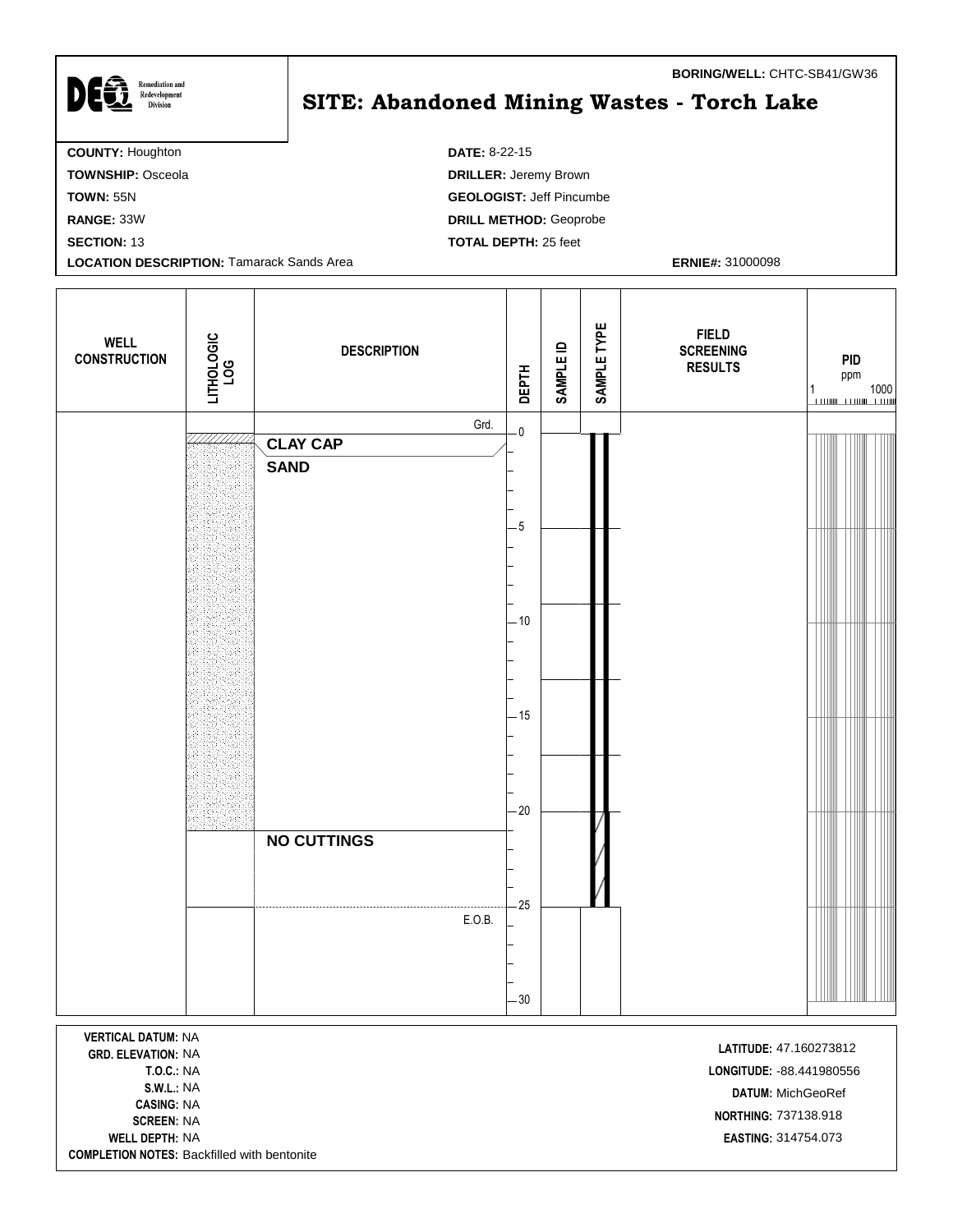| <b>Remediation and</b><br>Redevelopment<br><b>Division</b> | <b>BURING/WELL:</b> UTIL 3D4Z/GW3/<br>SITE: Abandoned Mining Wastes - Torch Lake |
|------------------------------------------------------------|----------------------------------------------------------------------------------|
| <b>COUNTY: Houghton</b>                                    | <b>DATE: 8-21-15</b>                                                             |
| <b>TOWNSHIP: Osceola</b>                                   | <b>DRILLER: Jeremy Brown</b>                                                     |
| <b>TOWN: 55N</b>                                           | <b>GEOLOGIST: Jeff Pincumbe</b>                                                  |
| RANGE: 33W                                                 | <b>DRILL METHOD: Geoprobe</b>                                                    |
| <b>SECTION: 13</b>                                         | <b>TOTAL DEPTH: 13 feet</b>                                                      |
| <b>LOCATION DESCRIPTION: Tamarack Sands Area</b>           | <b>ERNIE#: 31000098</b>                                                          |
|                                                            |                                                                                  |

| <b>WELL</b><br><b>CONSTRUCTION</b> | LITHOLOGIC<br>LOG | <b>DESCRIPTION</b>             | <b>DEPTH</b>            | <b>SAMPLE ID</b> | SAMPLE TYPE | <b>FIELD</b><br><b>SCREENING</b><br><b>RESULTS</b> | PID<br>ppm<br>$\begin{array}{c} 1 \\ \hline \end{array} \qquad \qquad \begin{array}{c} 1000 \\ \hline \end{array}$ |  |
|------------------------------------|-------------------|--------------------------------|-------------------------|------------------|-------------|----------------------------------------------------|--------------------------------------------------------------------------------------------------------------------|--|
|                                    |                   | Grd.                           | $\overline{\mathbf{0}}$ |                  |             |                                                    |                                                                                                                    |  |
|                                    |                   | <b>CLAY CAP</b><br><b>SAND</b> |                         |                  |             |                                                    |                                                                                                                    |  |
|                                    |                   |                                |                         |                  |             |                                                    |                                                                                                                    |  |
|                                    |                   |                                | $-5$                    |                  |             |                                                    |                                                                                                                    |  |
|                                    |                   |                                |                         |                  |             |                                                    |                                                                                                                    |  |
|                                    |                   |                                |                         |                  |             |                                                    |                                                                                                                    |  |
|                                    |                   | <b>NO CUTTINGS</b>             | $-10$                   |                  |             |                                                    |                                                                                                                    |  |
|                                    |                   |                                |                         |                  |             |                                                    |                                                                                                                    |  |
|                                    |                   |                                |                         |                  |             |                                                    |                                                                                                                    |  |
|                                    |                   | E.O.B.                         |                         |                  |             |                                                    |                                                                                                                    |  |
|                                    |                   |                                | $-15$                   |                  |             |                                                    |                                                                                                                    |  |
|                                    |                   |                                |                         |                  |             |                                                    |                                                                                                                    |  |
|                                    |                   |                                |                         |                  |             |                                                    |                                                                                                                    |  |
|                                    |                   |                                | $-20$                   |                  |             |                                                    |                                                                                                                    |  |
|                                    |                   |                                |                         |                  |             |                                                    |                                                                                                                    |  |
|                                    |                   |                                |                         |                  |             |                                                    |                                                                                                                    |  |
|                                    |                   |                                | $-25$                   |                  |             |                                                    |                                                                                                                    |  |
|                                    |                   |                                |                         |                  |             |                                                    |                                                                                                                    |  |
|                                    |                   |                                |                         |                  |             |                                                    |                                                                                                                    |  |
|                                    |                   |                                | $-30$                   |                  |             |                                                    |                                                                                                                    |  |

**VERTICAL DATUM:** NA **LATITUDE:** 47.159022606<br>**GRD. ELEVATION:** NA **CASING:** NA **WELL DEPTH:** NA **EASTING:** 314479.564 **COMPLETION NOTES:** Backfilled with bentonite

**T.O.C.:** NA **LONGITUDE:** -88.445546425 **S.W.L.:** NA **DATUM:** MichGeoRef **SCREEN:** NA<br>**SCREEN:** NA<br>**SCREEN:** NA

**BORING/WELL:** CHTC-SB42/GW37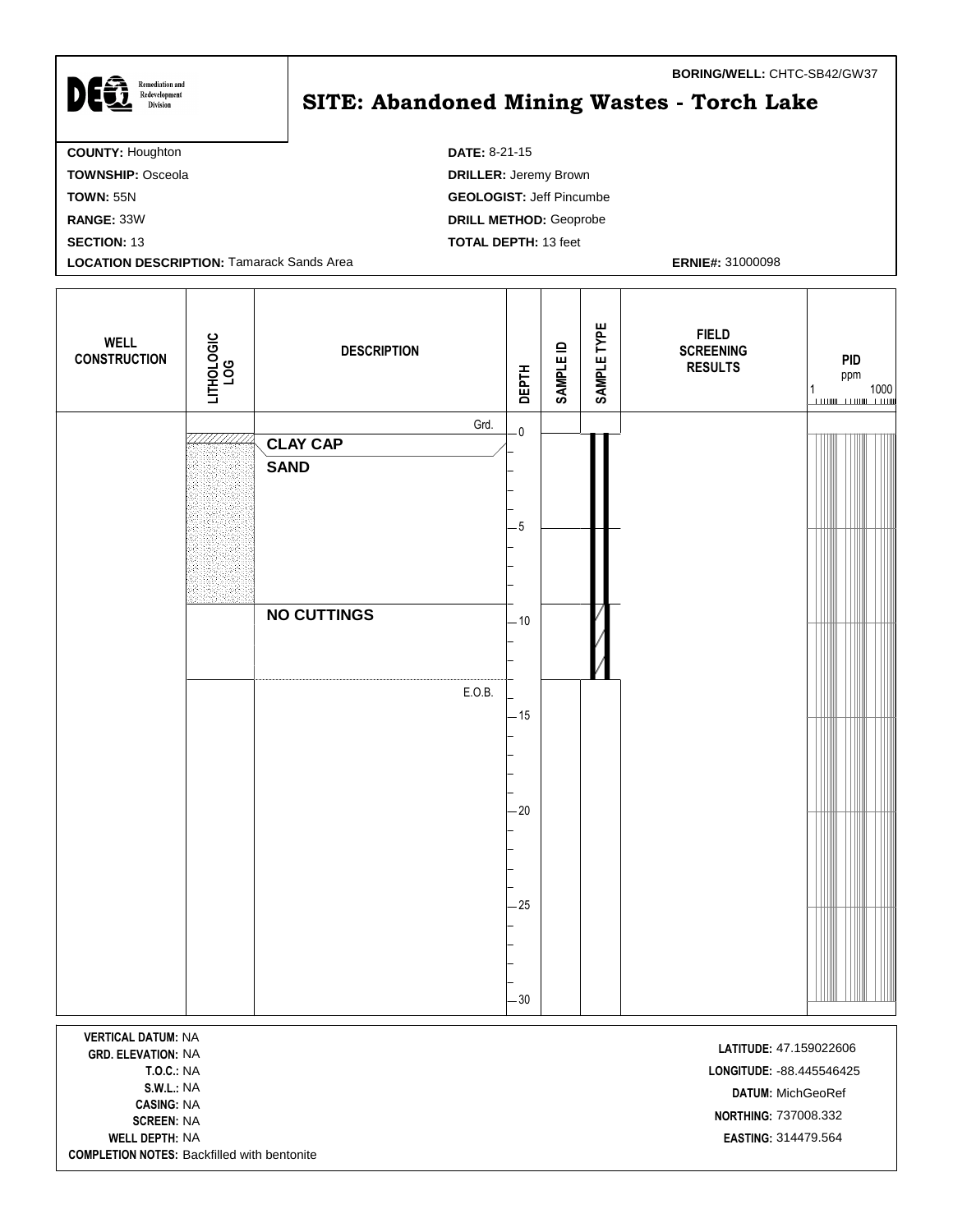| <b>Remediation and</b><br>Redevelopment<br><b>Division</b> | <b>BURING/WELL: UHTU-0043/UW38</b><br><b>SITE: Abandoned Mining Wastes - Torch Lake</b> |
|------------------------------------------------------------|-----------------------------------------------------------------------------------------|
| <b>COUNTY: Houghton</b>                                    | <b>DATE: 8-21-15</b>                                                                    |
| <b>TOWNSHIP: Osceola</b>                                   | <b>DRILLER: Jeremy Brown</b>                                                            |
| <b>TOWN: 55N</b>                                           | <b>GEOLOGIST: Jeff Pincumbe</b>                                                         |
| RANGE: 33W                                                 | <b>DRILL METHOD: Geoprobe</b>                                                           |
| <b>SECTION: 13</b>                                         | <b>TOTAL DEPTH: 10 feet</b>                                                             |
| <b>LOCATION DESCRIPTION: Tamarack Sands Area</b>           | <b>ERNIE#: 31000098</b>                                                                 |
|                                                            |                                                                                         |

┯

Т

⊤

Т

| <b>WELL</b><br><b>CONSTRUCTION</b> | LITHOLOGIC<br>LOG | <b>DESCRIPTION</b>      | <b>DEPTH</b>            | <b>SAMPLE ID</b> | SAMPLE TYPE | <b>FIELD</b><br><b>SCREENING</b><br><b>RESULTS</b> | <b>PID</b><br>ppm<br>$\begin{array}{c} 1 \\ \hline \end{array} \qquad \qquad \begin{array}{c} 1000 \\ \hline \end{array}$ |
|------------------------------------|-------------------|-------------------------|-------------------------|------------------|-------------|----------------------------------------------------|---------------------------------------------------------------------------------------------------------------------------|
|                                    |                   | Grd.<br><b>CLAY CAP</b> | $\overline{\mathbf{0}}$ |                  |             |                                                    |                                                                                                                           |
|                                    |                   | <b>SAND</b>             |                         |                  |             |                                                    |                                                                                                                           |
|                                    |                   |                         | $-5$                    |                  |             |                                                    |                                                                                                                           |
|                                    |                   |                         |                         |                  |             |                                                    |                                                                                                                           |
|                                    |                   | <b>NO CUTTINGS</b>      | $-10$                   |                  |             |                                                    |                                                                                                                           |
|                                    |                   | E.O.B.                  |                         |                  |             |                                                    |                                                                                                                           |
|                                    |                   |                         | $-15$                   |                  |             |                                                    |                                                                                                                           |
|                                    |                   |                         | $-20$                   |                  |             |                                                    |                                                                                                                           |
|                                    |                   |                         |                         |                  |             |                                                    |                                                                                                                           |
|                                    |                   |                         | $-25$                   |                  |             |                                                    |                                                                                                                           |
|                                    |                   |                         |                         |                  |             |                                                    |                                                                                                                           |
|                                    |                   |                         | $-30$                   |                  |             |                                                    |                                                                                                                           |
|                                    |                   |                         |                         |                  |             |                                                    |                                                                                                                           |

**VERTICAL DATUM:** NA **LATITUDE:** 47.157945669<br> **GRD. ELEVATION:** NA **CASING:** NA **WELL DEPTH:** NA **EASTING:** 314726.061 **COMPLETION NOTES:** Backfilled with bentonite

**T.O.C.:** NA **LONGITUDE:** -88.442244133 **S.W.L.:** NA **DATUM:** MichGeoRef **SCREEN:** NA<br>**SCREEN:** NA<br>**SCREEN:** NA

**BORING/WELL:** CHTC-SB43/GW38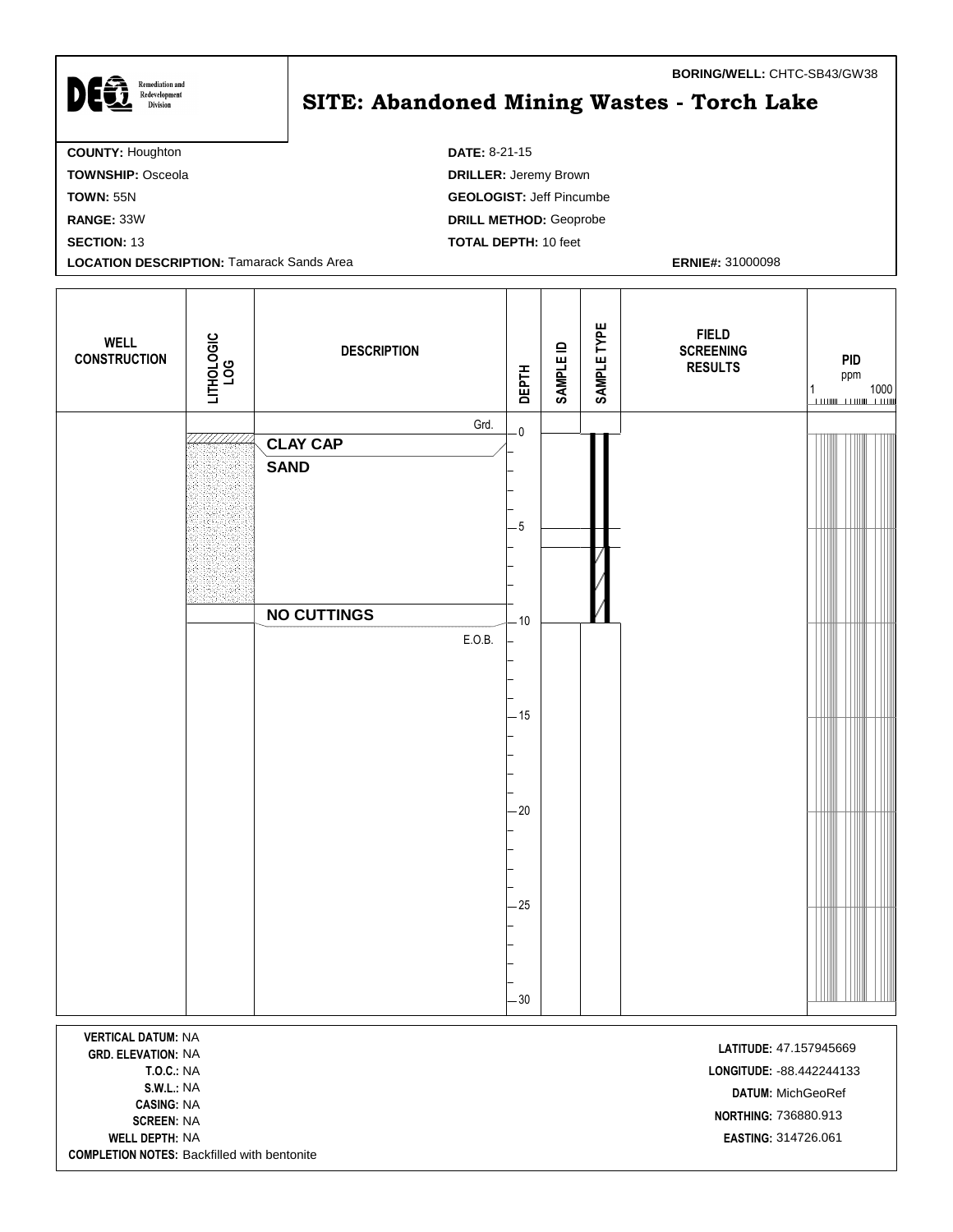| DES<br><b>Remediation and</b><br>Redevelopment<br><b>Division</b> | <b>BORING/WELL: CHTC-SB-44/GW-39</b><br><b>SITE: Abandoned Mining Wastes - Torch Lake</b> |
|-------------------------------------------------------------------|-------------------------------------------------------------------------------------------|
| <b>COUNTY: Houghton</b>                                           | <b>DATE: 5-17-15</b>                                                                      |
| <b>TOWNSHIP: Osceola</b>                                          | <b>DRILLER: Chris Black</b>                                                               |
| <b>TOWN: 55N</b>                                                  | <b>GEOLOGIST: Jeff Pincumbe</b>                                                           |
| RANGE: 33W                                                        | <b>DRILL METHOD: Geoprobe</b>                                                             |
| <b>SECTION: 13</b>                                                | <b>TOTAL DEPTH: 11 ft</b>                                                                 |
| <b>LOCATION DESCRIPTION: Ahmeek Mill Processing Area</b>          | <b>ERNIE#: 31000098</b>                                                                   |

 $\mathbf l$ 

| <b>WELL</b><br><b>CONSTRUCTION</b> | LITHOLOGIC<br>LOG | <b>DESCRIPTION</b>            | <b>DEPTH</b>            | <b>SAMPLE ID</b> | SAMPLE TYPE | <b>FIELD</b><br><b>SCREENING</b><br><b>RESULTS</b> | PID<br>ppm |
|------------------------------------|-------------------|-------------------------------|-------------------------|------------------|-------------|----------------------------------------------------|------------|
|                                    |                   | Grd.                          | $\overline{\mathbf{0}}$ |                  |             |                                                    |            |
|                                    |                   | <b>TOPSOIL</b><br><b>SAND</b> |                         |                  |             |                                                    |            |
|                                    |                   | <b>SAND</b>                   |                         |                  |             |                                                    |            |
|                                    |                   |                               | $-5$                    |                  |             |                                                    |            |
|                                    |                   | <b>NO CUTTINGS</b>            |                         |                  |             |                                                    |            |
|                                    |                   |                               | $-10$                   |                  |             |                                                    |            |
|                                    |                   | E.O.B.                        | $-15$                   |                  |             |                                                    |            |
|                                    |                   |                               | $-20$                   |                  |             |                                                    |            |
|                                    |                   |                               | $-25$                   |                  |             |                                                    |            |
|                                    |                   |                               | $-30$                   |                  |             |                                                    |            |
|                                    |                   |                               |                         |                  |             |                                                    |            |

**VERTICAL DATUM:** NA **LATITUDE:** 47.16668919<br> **GRD. ELEVATION:** NA **CASING:** NA **WELL DEPTH:** NA **EASTING:** 315515.963 **COMPLETION NOTES:** Backfilled with bentonite

I

**T.O.C.:** NA **LONGITUDE:** -88.43221635 **S.W.L.:** NA **DATUM:** MichGeoRef **NORTHING:** 737828.631<br>**SCREEN:** NA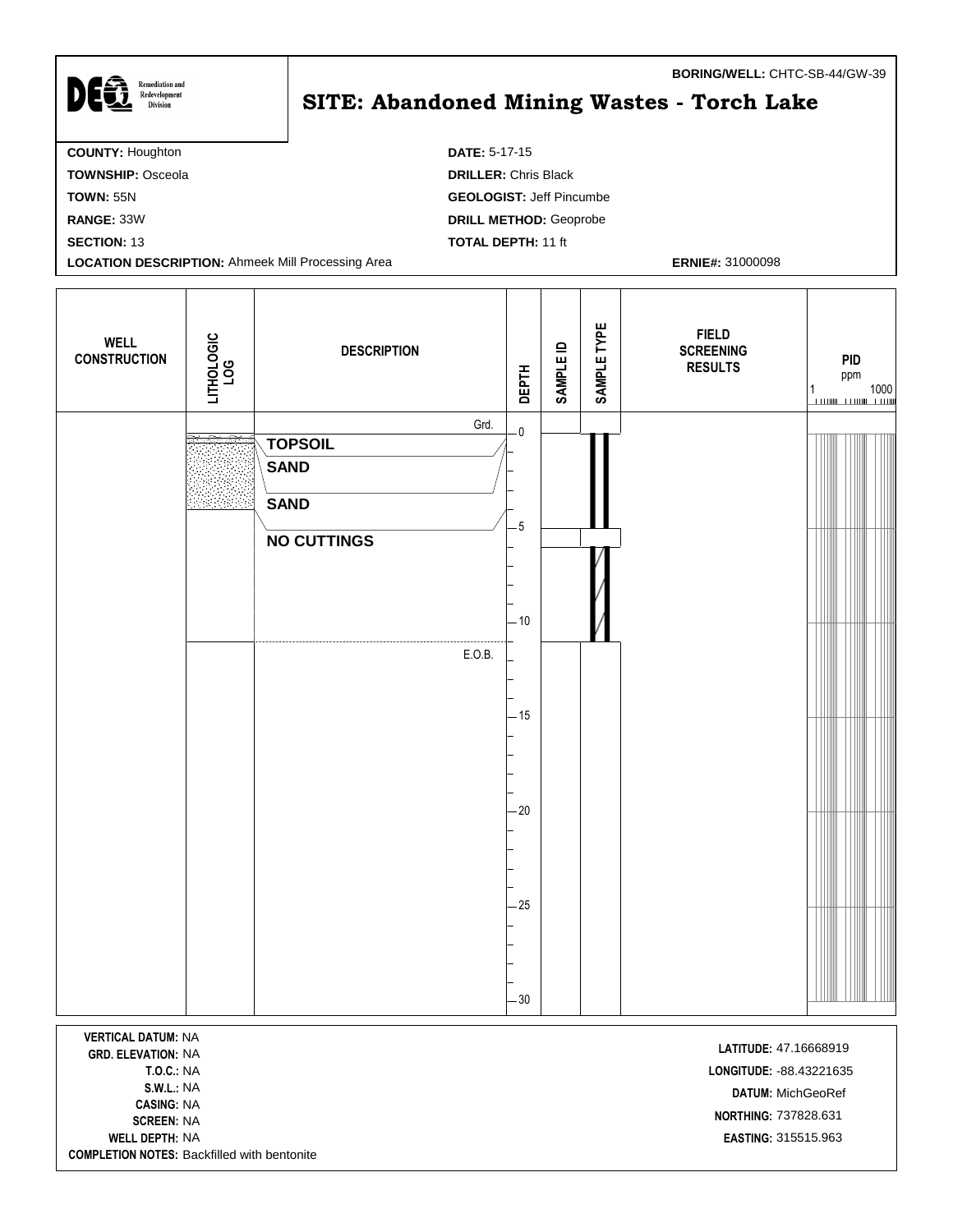| DE&<br><b>Remediation and</b><br>Redevelopment<br><b>Division</b> | <b>BURING/WELL: UHIU SB43/UW40</b><br>SITE: Abandoned Mining Wastes - Torch Lake |
|-------------------------------------------------------------------|----------------------------------------------------------------------------------|
| <b>COUNTY: Houghton</b>                                           | <b>DATE: 8-22-15</b>                                                             |
| <b>TOWNSHIP: Osceola</b>                                          | <b>DRILLER: Jeremy Brown</b>                                                     |
| <b>TOWN: 55N</b>                                                  | <b>GEOLOGIST: Jeff Pincumbe</b>                                                  |
| RANGE: 33W                                                        | <b>DRILL METHOD: Geoprobe</b>                                                    |
| <b>SECTION: 13</b>                                                | <b>TOTAL DEPTH: 17 feet</b>                                                      |
| <b>LOCATION DESCRIPTION: Tamarack Sands Area</b>                  | <b>ERNIE#: 31000098</b>                                                          |
|                                                                   |                                                                                  |

| <b>WELL</b><br><b>CONSTRUCTION</b>                     | LITHOLOGIC<br>LOG | <b>DESCRIPTION</b> | <b>DEPTH</b>            | <b>SAMPLE ID</b> | SAMPLE TYPE | <b>FIELD</b><br><b>SCREENING</b><br><b>RESULTS</b> | <b>PID</b><br>ppm<br>1 |
|--------------------------------------------------------|-------------------|--------------------|-------------------------|------------------|-------------|----------------------------------------------------|------------------------|
|                                                        |                   | Grd.               | $\overline{\mathbf{0}}$ |                  |             |                                                    |                        |
|                                                        |                   | <b>CLAY CAP</b>    |                         |                  |             |                                                    |                        |
|                                                        |                   | <b>SAND</b>        | $-5$                    |                  |             |                                                    |                        |
|                                                        |                   |                    |                         |                  |             |                                                    |                        |
|                                                        |                   |                    | $-10$                   |                  |             |                                                    |                        |
|                                                        |                   | <b>NO CUTTINGS</b> | $-15$                   |                  |             |                                                    |                        |
|                                                        |                   | E.O.B.             | $-20$                   |                  |             |                                                    |                        |
|                                                        |                   |                    | $-25$                   |                  |             |                                                    |                        |
|                                                        |                   |                    | $-30$                   |                  |             |                                                    |                        |
| <b>VERTICAL DATUM: NA</b><br><b>GRD. ELEVATION: NA</b> |                   |                    |                         |                  |             | LATITUDE: 47.164178853                             |                        |

**CASING:** NA **WELL DEPTH:** NA **EASTING:** 314812.647 **COMPLETION NOTES:** Backfilled with bentonite

**T.O.C.:** NA **LONGITUDE:** -88.441385446 **S.W.L.:** NA **DATUM:** MichGeoRef **SCREEN:** NA<br>**SCREEN:** NA

**BORING/WELL:** CHTC-SB45/GW40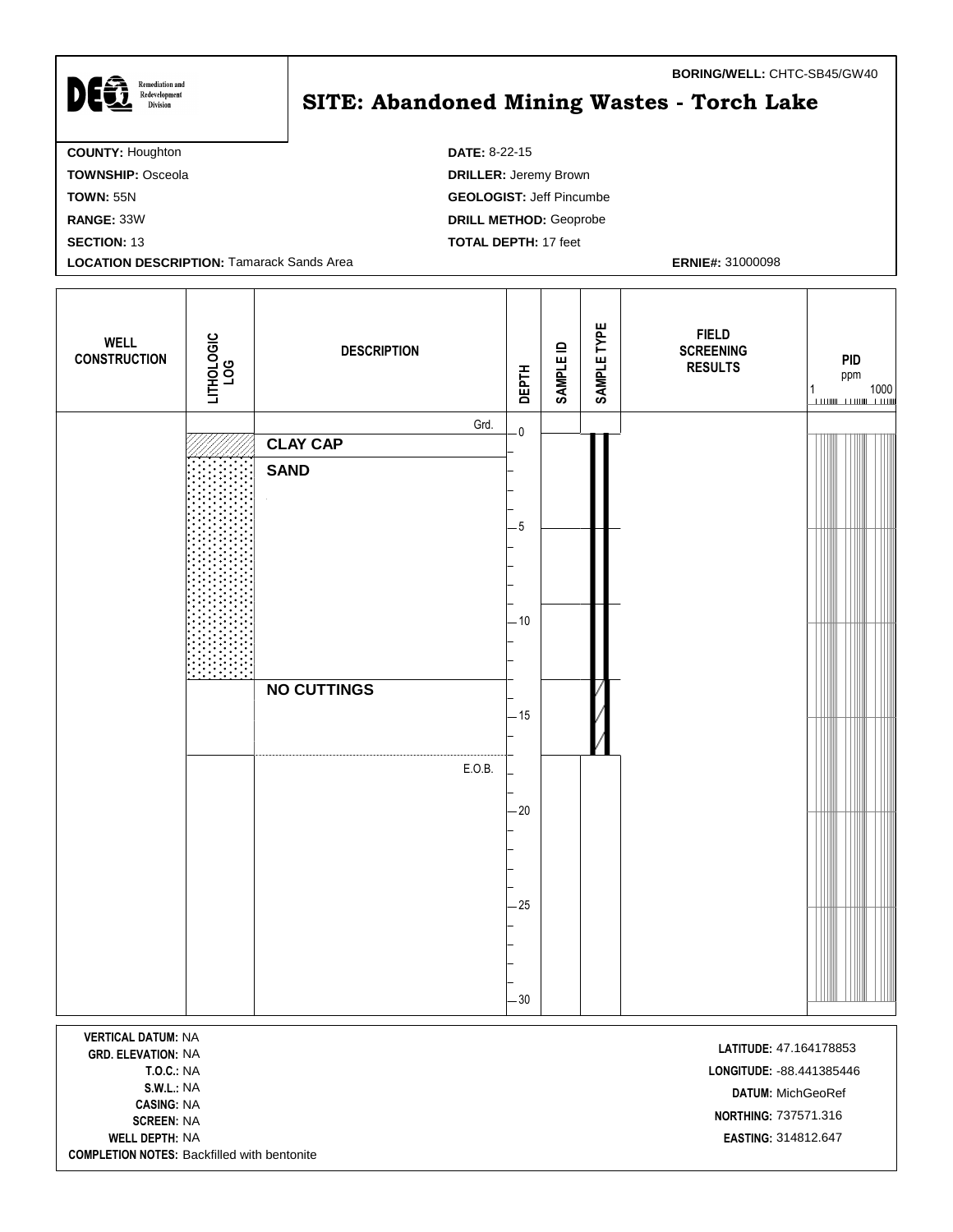| DEG<br><b>Remediation and</b><br>Redevelopment<br><b>Division</b> | <b>BURING/WELL: UNIC-3D4//GW43</b><br>SITE: Abandoned Mining Wastes - Torch Lake |  |  |  |  |  |
|-------------------------------------------------------------------|----------------------------------------------------------------------------------|--|--|--|--|--|
| <b>COUNTY: Houghton</b>                                           | <b>DATE: 8-22-15</b>                                                             |  |  |  |  |  |
| <b>TOWNSHIP: Osceola</b>                                          | <b>DRILLER: Jeremy Brown</b>                                                     |  |  |  |  |  |
| <b>TOWN: 55N</b>                                                  | <b>GEOLOGIST: Jeff Pincumbe</b>                                                  |  |  |  |  |  |
| RANGE: 33W                                                        | <b>DRILL METHOD: Geoprobe</b>                                                    |  |  |  |  |  |
| <b>SECTION: 13</b>                                                | <b>TOTAL DEPTH: 15 feet</b>                                                      |  |  |  |  |  |
| <b>LOCATION DESCRIPTION: Tamarack Sands Area</b>                  | <b>ERNIE#: 31000098</b>                                                          |  |  |  |  |  |
|                                                                   |                                                                                  |  |  |  |  |  |

| <b>WELL</b><br><b>CONSTRUCTION</b>                                               | LITHOLOGIC<br>LOG | <b>DESCRIPTION</b> | <b>DEPTH</b>            | <b>SAMPLE ID</b> | SAMPLE TYPE | <b>FIELD</b><br><b>SCREENING</b><br><b>RESULTS</b> | <b>PID</b><br>ppm<br>$1$ 1000 |
|----------------------------------------------------------------------------------|-------------------|--------------------|-------------------------|------------------|-------------|----------------------------------------------------|-------------------------------|
|                                                                                  |                   | Grd.               | $\overline{\mathbf{0}}$ |                  |             |                                                    |                               |
|                                                                                  |                   | <b>SAND</b>        | $-5$                    |                  |             |                                                    |                               |
|                                                                                  |                   | <b>NO CUTTINGS</b> |                         |                  |             |                                                    |                               |
|                                                                                  |                   |                    | $-10$<br>$-15$          |                  |             |                                                    |                               |
|                                                                                  |                   | E.O.B.             | $-20$                   |                  |             |                                                    |                               |
|                                                                                  |                   |                    | $-25$                   |                  |             |                                                    |                               |
|                                                                                  |                   |                    | $-30$                   |                  |             |                                                    |                               |
| <b>VERTICAL DATUM: NA</b><br>LATITUDE: 47.165557104<br><b>GRD. ELEVATION: NA</b> |                   |                    |                         |                  |             |                                                    |                               |

**GRD. ELEVATION: NA CASING:** NA

**T.O.C.:** NA **LONGITUDE:** -88.436432976 **S.W.L.:** NA **DATUM:** MichGeoRef **NORTHING:** 737712.771<br>**SCREEN:** NA **WELL DEPTH:** NA **EASTING:** 315192.612

**BORING/WELL:** CHTC-SB47/GW43

**COMPLETION NOTES:** Backfilled with bentonite